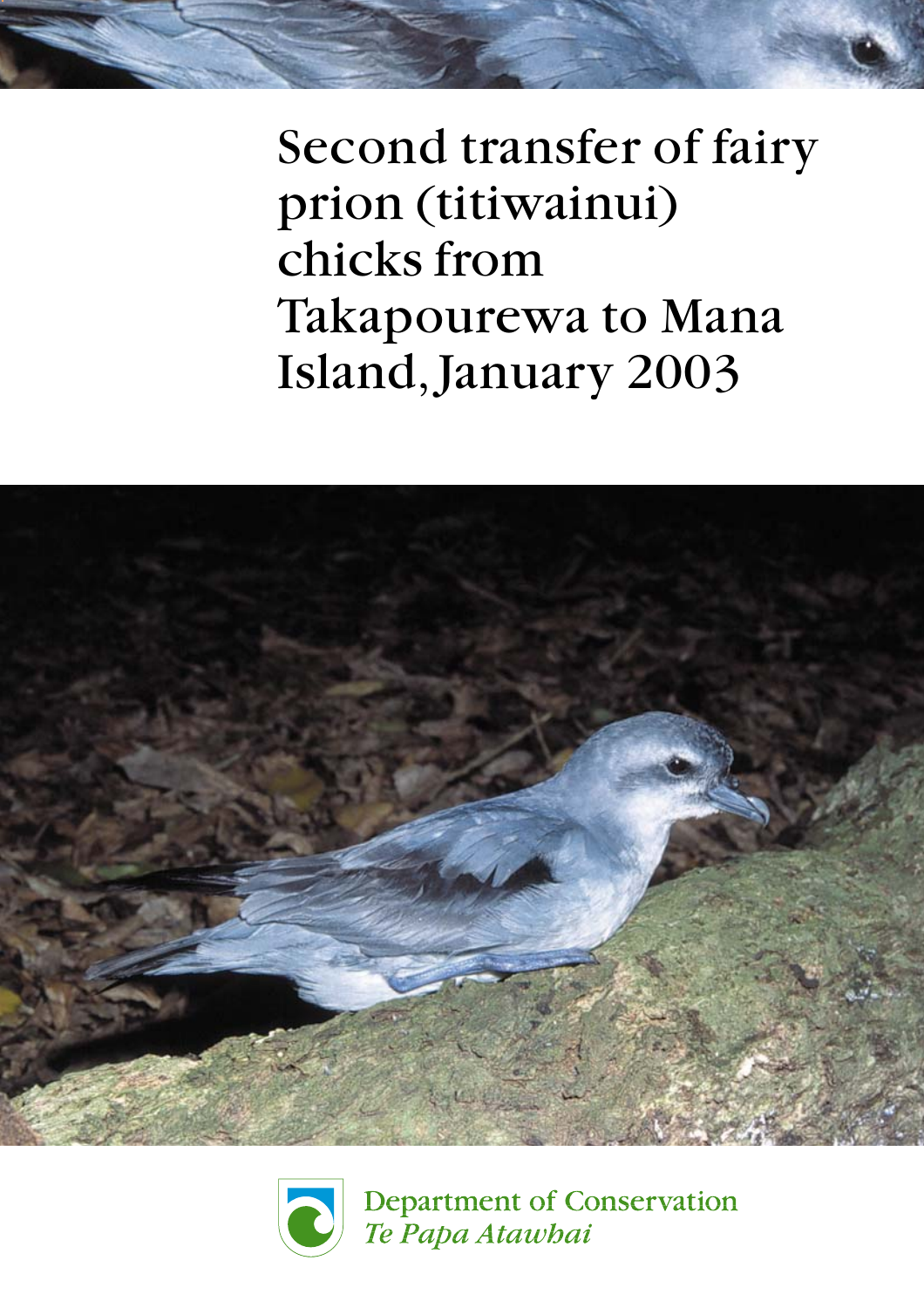## Second transfer of fairy prion (titiwainui) chicks from Takapourewa to Mana Island, January 2003

By Colin Miskelly and Helen Gummer

Published by: Department of Conservation P. O. Box 5086 Wellington, New Zealand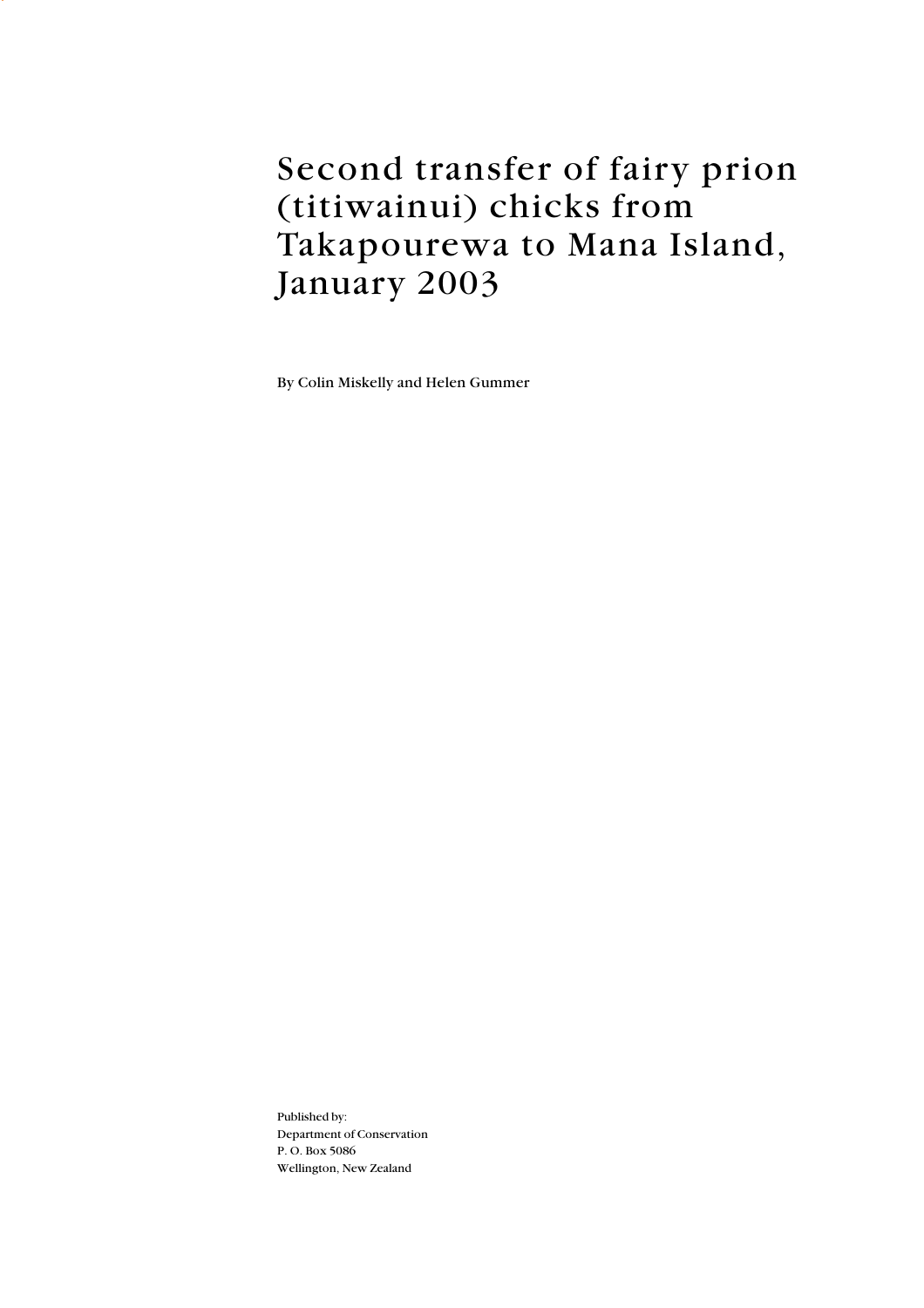© March 2003, Department of Conservation

ISBN: 0-478-22395-1

Cover photo: Adult fairy prion, Takapourewa, January 2003. Photo: C. Miskelly.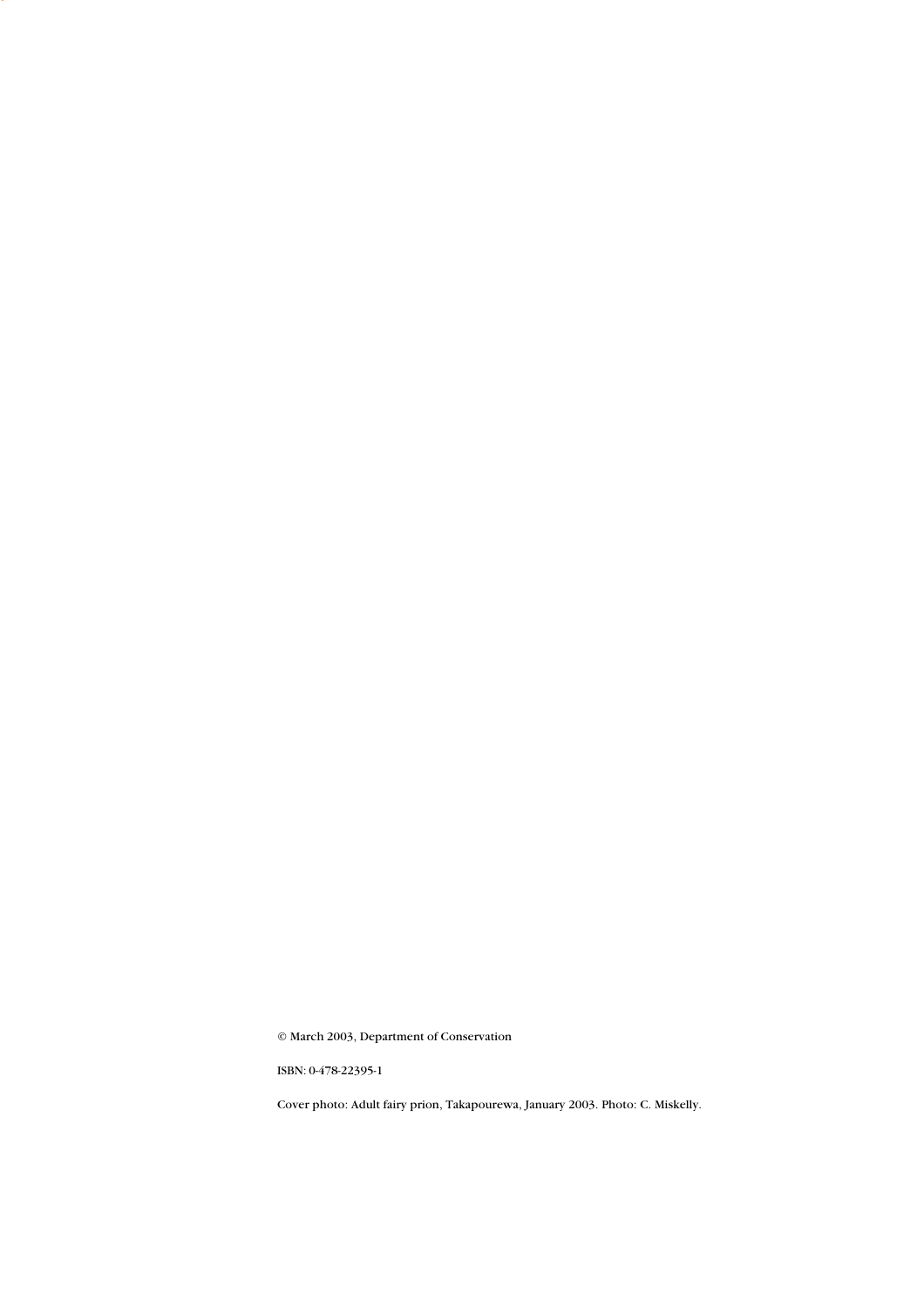## CONTENTS

### Executive summary 5

| 1. |                | Introduction                                               |    |
|----|----------------|------------------------------------------------------------|----|
|    | $1.1\,$        | Restoring Mana Island                                      | 6  |
|    | 1.2            | Previous seabird transfers in New Zealand                  | 6  |
|    | 3.3            | Fairy prion transfer                                       | 6  |
| 2. |                | Methods and sequence of events                             |    |
|    | 2.1            | Capture of the chicks on Takapourewa                       | 8  |
|    | 2.2            | Mana Island                                                | 9  |
| 3. | <b>Results</b> |                                                            |    |
|    | 3.1            | Fairy prion chicks on Takapourewa                          | 15 |
|    | 3.2            | Fairy prion chicks on Mana Island                          | 16 |
| 4. |                | Discussion                                                 | 22 |
| 5. |                | Recommendations                                            | 23 |
|    |                | Acknowledgements                                           | 25 |
|    | References     |                                                            | 26 |
|    | Appendix 1     |                                                            |    |
|    |                | Fairy prion project labour (volunteers and staff) for 2003 |    |
|    |                | and recommendations for labour in 2004                     | 27 |
|    | Appendix 2     |                                                            |    |
|    |                | Fairy prion chick feeding equipment list                   | 29 |
|    | Appendix 3     |                                                            |    |
|    |                | Fledging data of fairy prion chicks, Mana Island (2003)    | 31 |
|    | Appendix 4     |                                                            |    |
|    |                | Effect of different sardine brands on wing growth of fairy |    |
|    | Appendix 5     | prion chicks on Mana Island (2003)                         | 33 |
|    |                | Images from the fairy prion transfer from Takapourewa to   |    |
|    |                | Mana Island, January 2003                                  | 35 |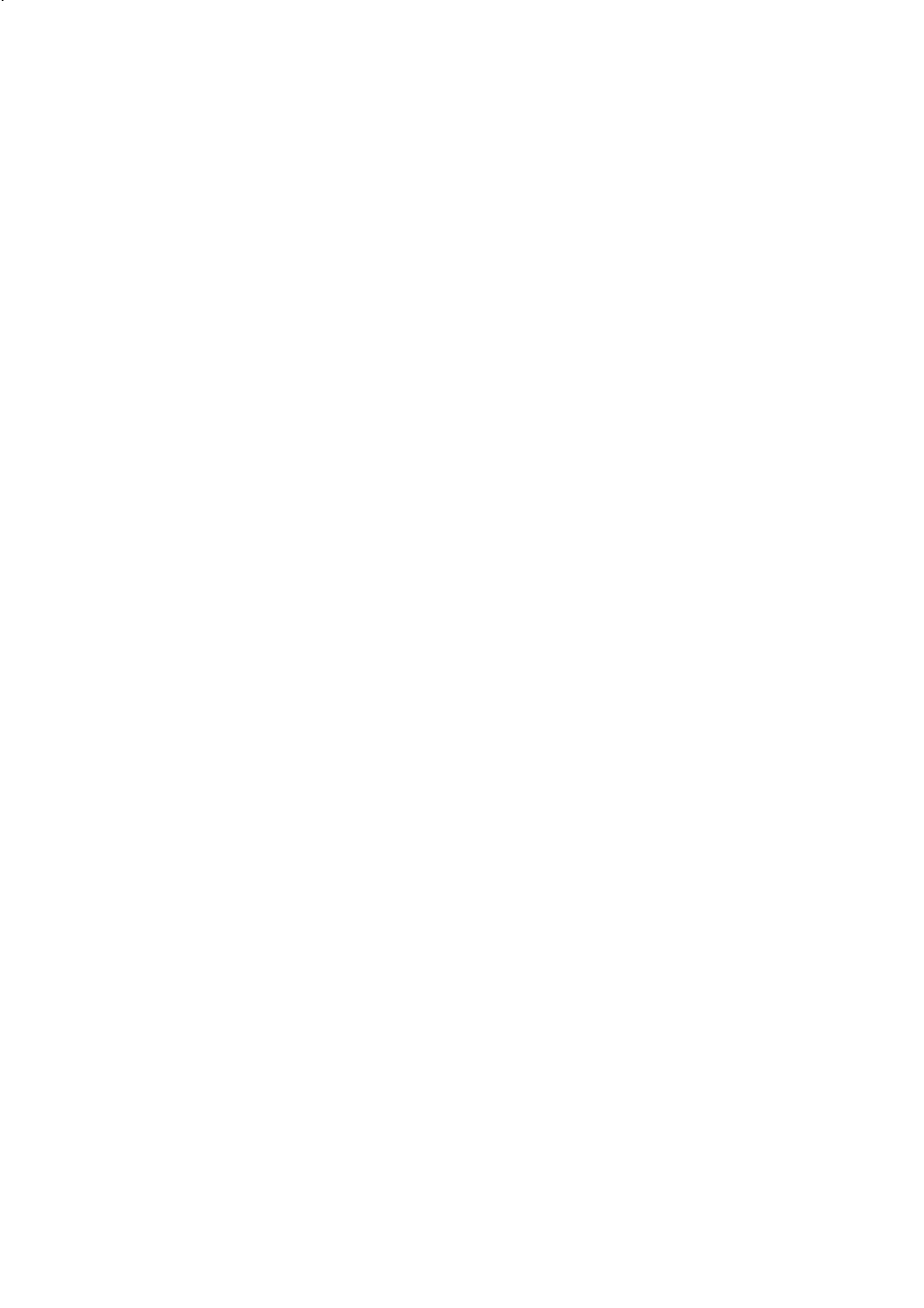## <span id="page-5-0"></span>Executive summary

The Friends of Mana Island and the Department of Conservation are attempting to re-establish a breeding colony of fairy prions (titiwainui, *Pachyptila turtur*) on Mana Island by transferring almost fully-grown chicks from Takapourewa (Stephens Island), and hand feeding them on Mana Island until they fledge.

Forty fairy prion chicks (100%) were presumed to have fledged successfully from Mana Island in January 2002, the first year of a planned three-year translocation project. The results of food trials identified an appropriate artificial diet based on tinned sardines.

The second transfer of chicks occurred on 14 January 2003, when 100 were transferred between the islands, and the kaitiakitanga of the chicks was transferred from Ngati Koata to Ngati Toa. The chicks were kept in artificial burrows, and were fed a sardine-based liquid diet once a day until they fledged.

All 100 chicks fledged successfully 5–21 days after transfer. No problems occurred with either variation of two sardine-based diets during the project. Chicks fledged at a mean weight of  $120.5 \pm$  s.e. 1.21 g, and with a mean wing length of  $169.2 \pm$  s.e. 0.55 mm. Chick wing growth was calculated as a mean of  $3.41 \pm$  s.e. 0.03 mm per day. Chicks had spent a mean of  $11.5 \pm$  s.e. 0.4 days on Mana Island, departing on average on the fourth night following removal of gates from the burrow entrance. Ten percent of chicks left on the first night with no gate present. Stick fences placed at burrow entrances to monitor chick emergence behaviour revealed that 56% of chicks departed on the first night of emergence from the burrow; no chicks were found to spend more than three nights at the surface before fledging.

All aspects of the project on Mana Island ran smoothly, apart from the very long days required initially to feed 100 chicks. The assistance and enthusiasm of Ngati Koata, Ngati Toa and the three teams of volunteer feeders (organised by the Friends of Mana Island; total of 139 volunteer days) contributed enormously to the success of the project.

Recommendations are made for the planned third and final transfer of fairy prion chicks from Takapourewa to Mana Island in January 2004.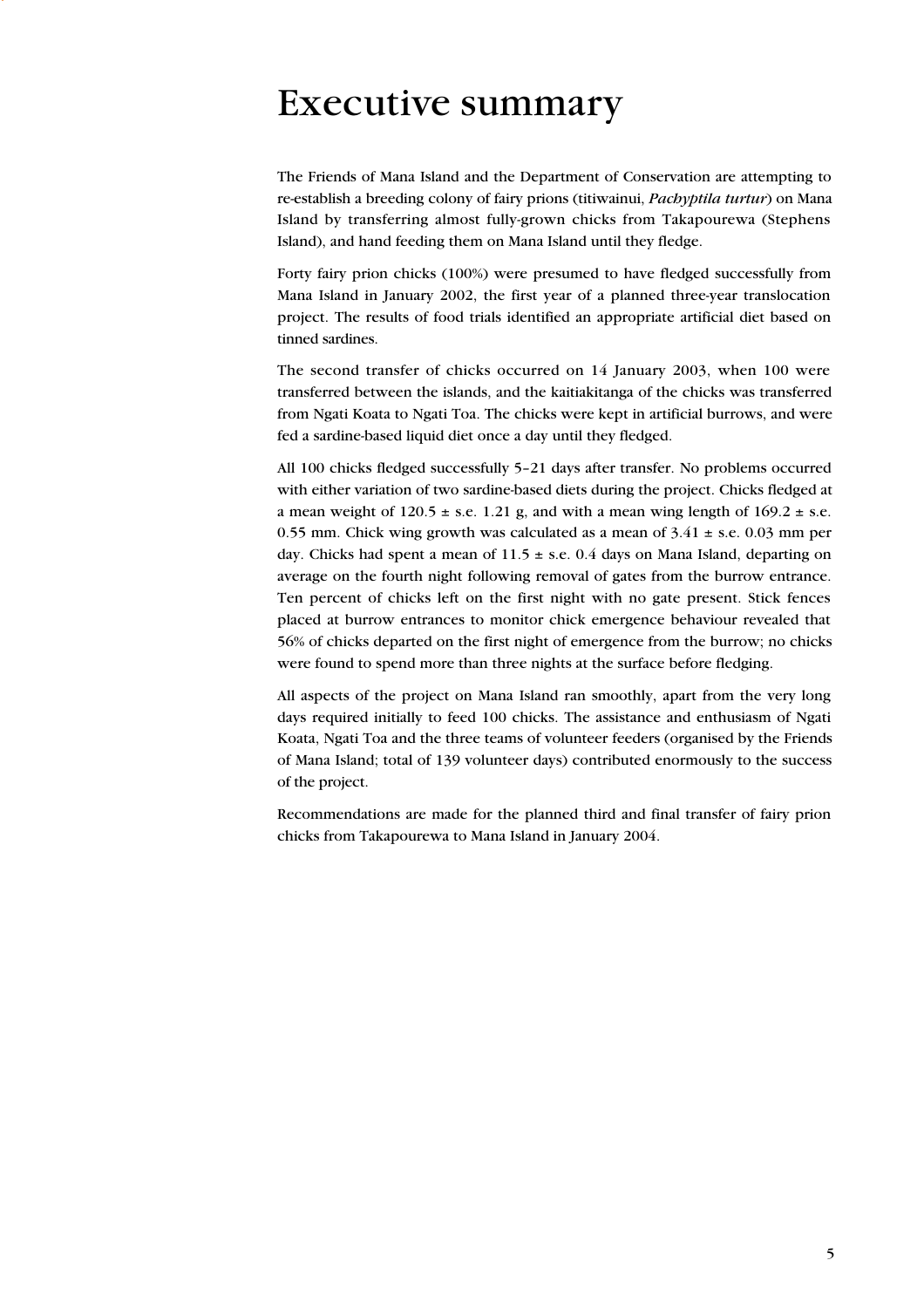## <span id="page-6-0"></span>1. Introduction

### 1.1 RESTORING MANA ISLAND

Mana Island is a 217-ha scientific reserve administered by the Department of Conservation. Following the removal of farm stock in 1986, and the eradication of mice in 1989/90, Mana Island is free of all introduced mammals. Ecological restoration of the island is guided by the *Mana Island Ecological Restoration Plan* (Miskelly 1999), and is actively supported by the Friends of Mana Island Incorporated Society, who provided the funding for the first and second years of fairy prion chick transfers.

Burrowing petrels are foundation species on many New Zealand islands, providing major nutrient inputs (droppings, regurgitations, corpses) for terrestrial ecosystems, and habitat (burrows) for many invertebrates and reptiles. Restoring colonies of burrowing seabirds, principally fairy prions *Pachyptila turtur*, fluttering shearwaters *Puffinus gavia* and diving petrels *Pelecanoides urinatrix*, to Mana Island is one of the six key tasks identified in the *Mana Island Ecological Restoration Plan*. The success of many other restoration projects, including reintroductions of threatened plants, reptiles, and invertebrates, may be dependent on burrowing seabirds being present.

The bones of fairy prions have been found in middens on Mana Island. It is highly likely, therefore, that fairy prions colonies were present on the island before 500 years of human habitation and farming obliterated them.

### 1.2 PREVIOUS SEABIRD TRANSFERS IN NEW ZEALAND

Seabirds are strongly faithful to their natal colony, and very few new colonies are established unless populations are rapidly expanding. This is especially true for petrels and albatrosses. A lot of work is still needed to develop successful translocation techniques for establishing burrowing petrels in new habitats. The current project is the first attempt to transfer fairy prions to a new site, but builds on experience developed for black petrels *Procellaria parkinsoni* (to Little Barrier Island), fluttering shearwaters (to Maud Island), diving petrels (to Mana Island), Pycroft's petrels *Pterodroma pycrofti* (to Cuvier Island) and Chatham petrels *Pterodroma axillaris* (to Pitt Island). Feeding techniques were similar to those developed for Pycroft's petrel and Chatham petrel, and refined during the first fairy prion transfer to Mana Island in January 2002.

#### 1.3 FAIRY PRION TRANSFER

The fairy prion is a dove-sized bluish-grey seabird that is common around New Zealand coastal waters. Its main breeding areas are at the Poor Knights Islands, Cook Strait, Foveaux Strait and the Chatham Islands. The Friends of Mana Island Society Inc. and the Department of Conservation are attempting to re-establish a breeding colony of fairy prions on Mana Island as part of an ecological restoration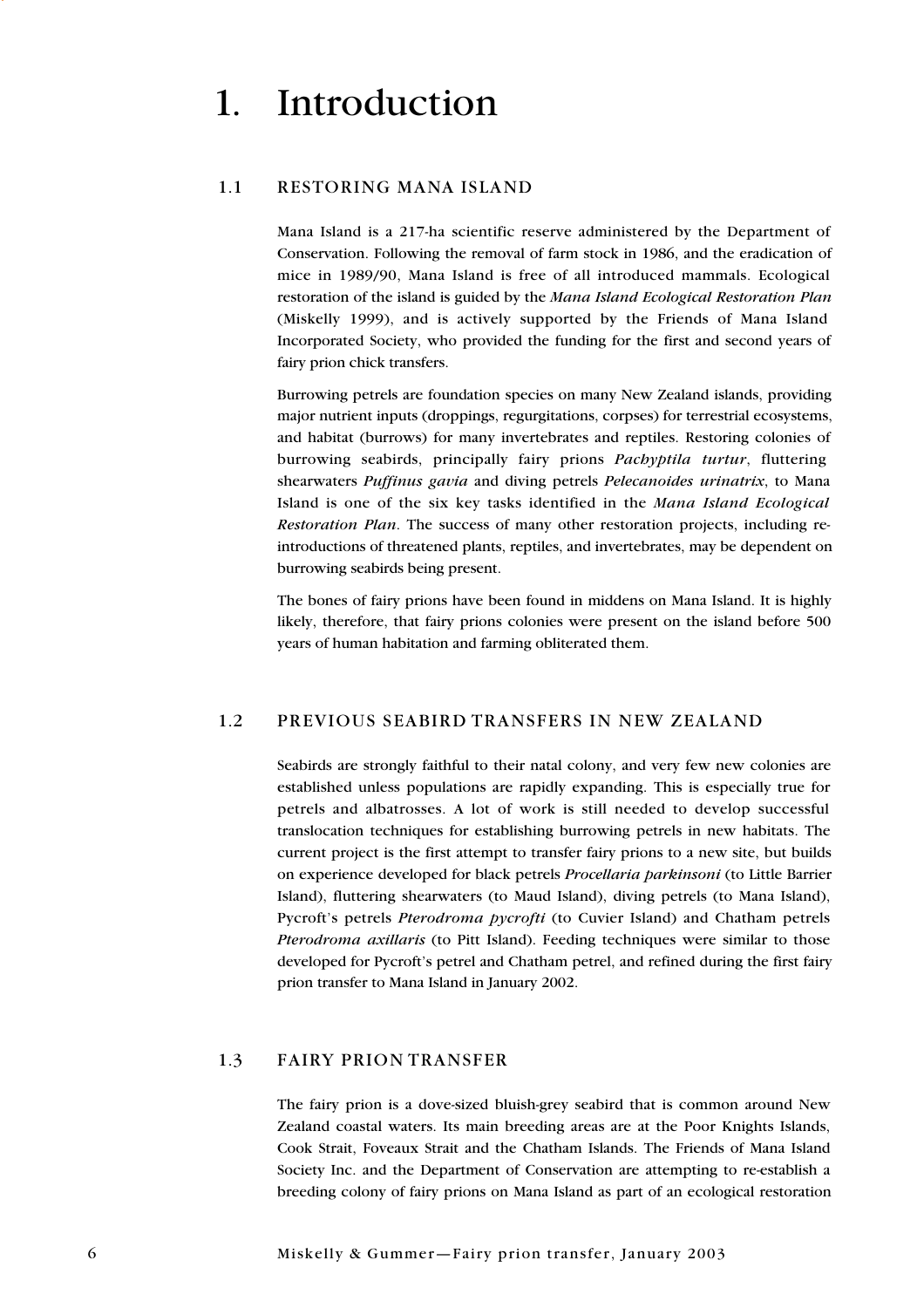project, by transferring almost fully-grown chicks and hand-feeding them on Mana Island to the time of fledging. Chicks are being sourced from Takapourewa (Stephens Island), situated within the same ecological district, where there are an estimated one million breeding pairs of fairy prions (Brown [2001]).

Although there has been some research on fairy prion breeding ecology and interactions with tuatara on Takapourewa (e.g. Walls 1978; Markwell1997, 1998), there was no accurate information available on growth rates or fledging dates of fairy prions on Cook Strait Islands before the 2002 transfer. We used measurements of chicks obtained on Takapourewa in January 2002, and growth rates of the first 40 chicks transferred that year to estimate that 10–14 January would be the best time to move the birds, and to provide guidance on how far chicks were from fledging (Miskelly & Williams 2002). We hoped to select chicks of three age classes for transfer: 25 that would stay on Mana for 5–10 days, 50 that would stay 10–15 days, and 25 that would be on Mana for 15–20 days before fledging.

In the first year of a planned three year translocation project, 40 chicks were transferred to Mana Island in January 2002. These were split into two groups fed on two different diets: krill and tinned sardines. A comparison of fledging data for chicks fed on each diet revealed that the sardine diet produced chicks in better condition on their departure from Mana Island, as well as sardines being easier to obtain, store and prepare than krill.

The feeding regime for the chicks transferred in 2003 followed the techniques that were developed for the sardine diet during the 2002 transfer (Miskelly & Williams 2002). In addition, we trialed 16 birds on a modified diet using a different brand of sardines that had been provided at a reduced cost by a sponsor (see 2.2.3 Methods).

In this second year of the project, 100 chicks were transferred to Mana Island on 14 January 2003. Anuru Paul of Ngati Koata handed over the chicks to Ngati Toa representative Eddie Coker, and karakia and mihimihi were performed to welcome the birds to the island. Chicks were blockaded into artificial burrows—previously used in the diving petrel translocation and the first fairy prion transfer—for a minimum of three nights. Gates were removed when each chick's wing length reached 160 mm, in accordance with recommendations made in the 2002 transfer report. Chicks were fed daily until they departed.

If permissions and funding allow, a final cohort of up to 100 chicks will be transferred in 2004, to complete transfer of a maximum of 240 chicks over the three years 2002–04.

The objectives of this second fairy prion transfer were:

- 1 To continue working towards establishment of a fairy prion colony on Mana Island
- 2 To involve tangata whenua, sponsors and volunteers in an innovative conservation project
- 3 To transfer sufficient numbers of chicks of three nominal age classes to allow (eventual) determination of the ideal age at which to transfer fairy prion chicks
- 4 To assess the suitability of a different brand of tinned sardines by comparing fledging weights and wing lengths of chicks fed on the new and the proven brand respectively
- 5 To learn details of prion growth rates and fledging dates that could aid planning for future transfers

This trial could not have proceeded without the fund raising and volunteer involvement of the Friends of Mana Island Society Inc.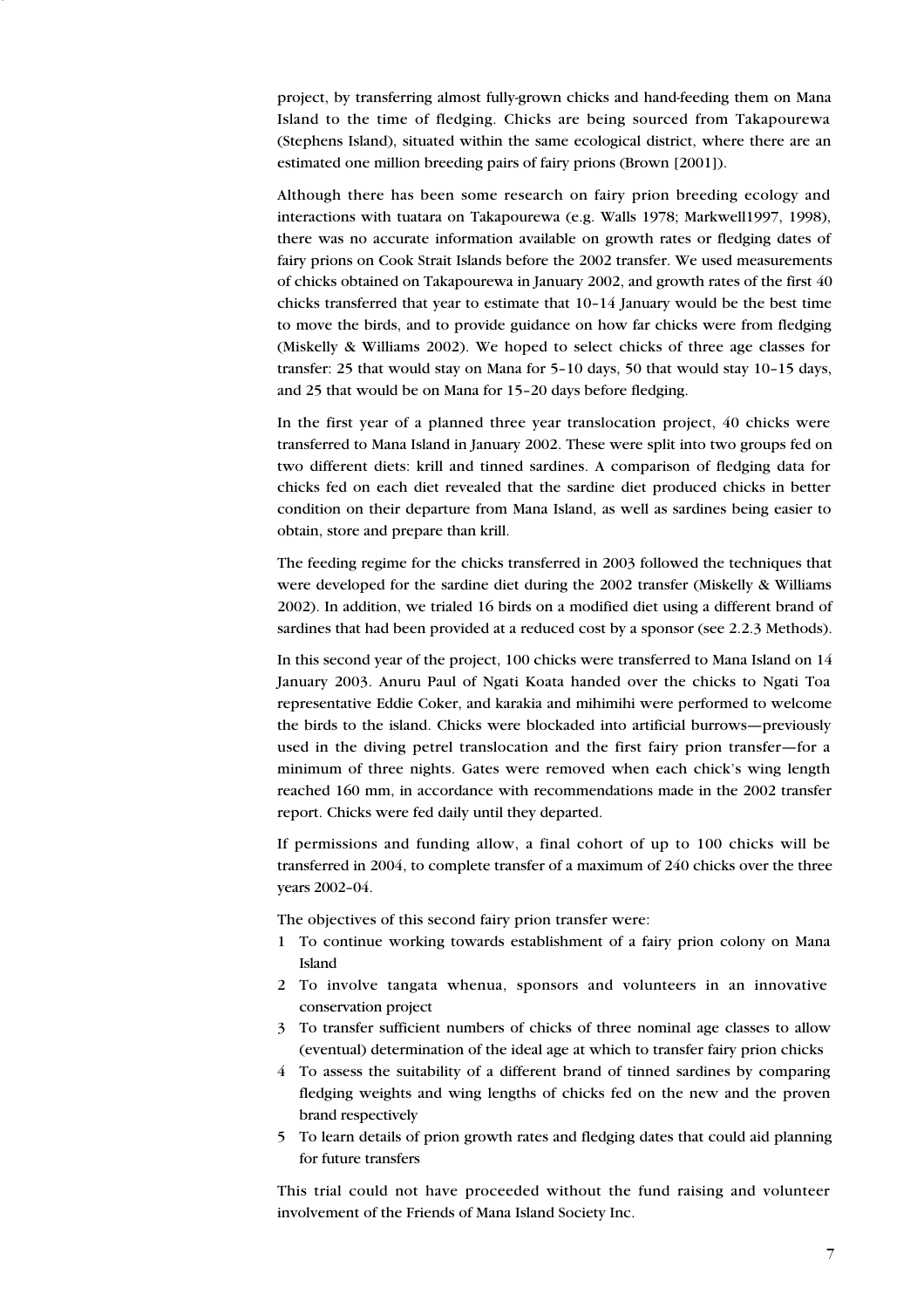## <span id="page-8-0"></span>2. Methods and sequence of events

#### 2.1 CAPTURE OF THE CHICKS ON TAKAPOUREWA

Permission to source fairy prion chicks from Takapourewa was obtained from the Ngati Koata Trust Board and Nelson/Marlborough Conservancy, Department of Conservation.

Transport to Takapourewa on 10 January 2002 was by helicopter from Wellington (4 team members) and French Pass (4 team members), as weather conditions did not allow a boat landing on Takapourewa.

A powhiri was held outside the caretakers' house on arrival, with Anuru Paul and Brian Simpson (Ngati Koata), Mike Aviss (Sounds Area) and Bruce & Carol Knight (Stephens Island) representing and supporting the tangata whenua, and welcoming the manuhiri comprising Eddie Coker (Ngati Toa), Jason Christensen (Mana Island), Clinton Purches (Kapiti Area) and Lynn Adams and Colin Miskelly (Wellington Conservancy).

The collection team comprised:

| Anuru Paul               | Ngati Koata, Nelson                                  |
|--------------------------|------------------------------------------------------|
| Brian Simpson            | Ngati Koata, Nelson                                  |
| Eddie Coker              | Ngati Toa, Porirua                                   |
| <b>Mike Aviss</b>        | Sounds Area, Department of Conservation              |
| <b>Jason Christensen</b> | Mana Island, Kapiti Area, Department of Conservation |
| <b>Clinton Purches</b>   | Kapiti Area, Department of Conservation              |
| Lynn Adams               | Wellington Conservancy, Department of Conservation   |
| Colin Miskelly           | Wellington Conservancy, Department of Conservation   |
|                          |                                                      |

The team was assisted at times by the island caretakers, Bruce & Carol Knight.

Burrows were searched during daylight hours on 10 & 11 January. The area chosen for searching was the southern side of the dam paddock (Plates 1–3), where 78% of the 40 chicks transferred in 2002 were sourced from.

Fairy prions were the only burrowing seabirds found at the collection site, although tuatara, spotted skinks, common skinks, common geckos and giant weta (1) were occasionally encountered. The dried remains of one diving petrel were found near the cliff edge on the lower margin of the search area.

Each burrow was checked to see if the end could be reached. If the burrow was empty or too long to reach the end, it was marked by disturbed earth at the burrow entrance, to avoid double searching. Any prion chicks that could be reached were removed and their weights recorded and wings measured. Any chicks that were heavier than 120 g and had wing lengths that met predetermined criteria (Table 1) were banded until we had marked samples of 30 small chicks, 60 medium chicks and 30 large chicks (total = 120 chicks banded). This provided a contingency of 20 banded chicks to allow for any deaths, injuries or disappearances among the 100 first-choice chicks before transfer day planned for 14 January. Burrow sites of banded chicks were marked with 0.4 m bamboo wands, numbered with the band number, and these burrows were mapped on 12 January.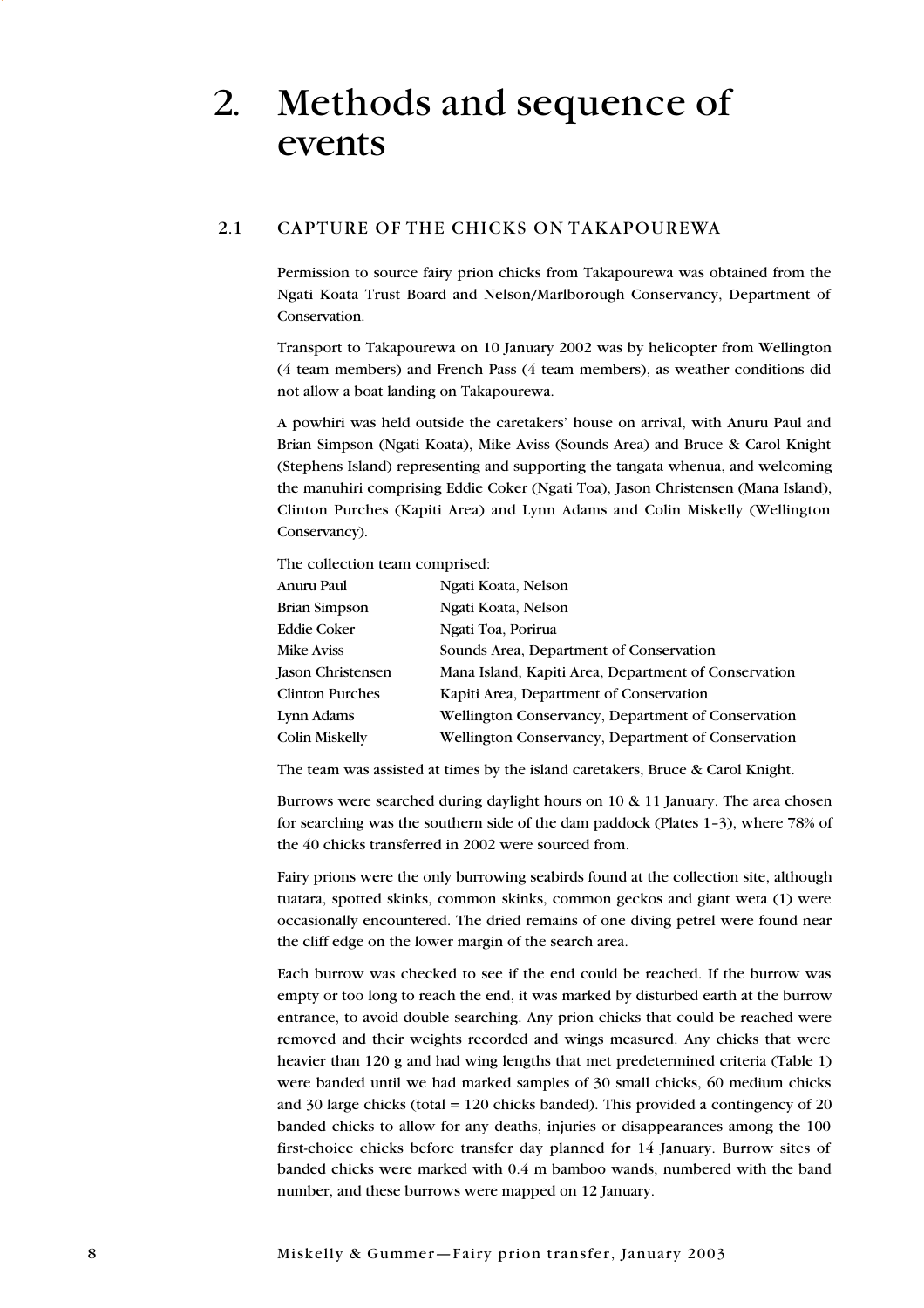<span id="page-9-0"></span>TABLE 1. WING LENGTHS (mm) USED FOR PREDICTING FLEDGING DATES OF TRANSFERRED FAIRY PRION CHICKS, ASSUMING A TARGET TRANSFER DATE OF 14 JANUARY. ALL CHICKS SELECTED FOR TRANSFER WERE FOUND ON 10 & 11 JANUARY.

| <b>DATE</b>     |             | PREDICTED FLEDGING DATE |              |
|-----------------|-------------|-------------------------|--------------|
| <b>MEASURED</b> | 19-23 JAN   | $24 - 28$ JAN           | 29 JAN-2 FEB |
| 10 Jan          | 123-137     | 107-122                 | $92 - 106$   |
| 11 Jan          | $126 - 140$ | 110-125                 | $95 - 109$   |
| 12 Jan          | 129-143     | 113-128                 | 98-112       |
| 13 Jan          | 132-147     | 116-131                 | $101 - 115$  |
| 14 Jan          | 136-150     | 119-135                 | 105-118      |
|                 |             |                         |              |

Within each size category of banded chicks, the lightest weight chicks (17%) were selected and marked as "contingency" chicks during burrow mapping on 12 January (i.e. 5 small chicks, 10 medium chicks, 5 large chicks).

On 14 January, 98 of the preferred 100 chicks were found in good condition, and were placed in the transfer boxes for transport to the lighthouse complex. Two contingency chicks were required, as one chick had disappeared down a deep burrow, and at another multi-chambered burrow only three unbanded chicks could be found. Location and collection of the 100 birds took 5 people one hour. Each box (a cardboard cat-carry box) was divided in two diagonally with an extra cardboard sheet, and extra ventilation holes were punched in the lid. Two chicks were placed in each box (one per compartment; Plate 4).

All bamboo wands were left in place in case changed circumstances required all chicks to be returned to their natal burrows. The 120 wands were subsequently retrieved by Bruce & Carol Knight, and are available for reuse in 2004.

At the lighthouse complex, each chick was reweighed and measured, and the band number, weight and wing length written on the outside of each box. The 50 boxes, containing 100 chicks, were then transported by helicopter direct to Mana Island, accompanied by Eddie Coker and Jason Christensen (first flight; 50 birds), and Anaru Paul and Colin Miskelly (second flight; 50 birds).

### 2.2 MANA ISLAND

Details of volunteer and staff labour required for the 2003 project are in Appendix 1. Appendix 2 lists equipment used for burrow preparation, food preparation, feeding, weighing/measuring birds, cleaning, and all water requirements.

### **2.2.1 Before arrival of the chicks**

A team of six people arrived on Mana Island to set up the project on 12 January 2003.

Graeme Taylor (DOC seabird ecologist), Helen Gummer (contractor) and four volunteers prepared existing burrows at the colony site by cleaning out debris from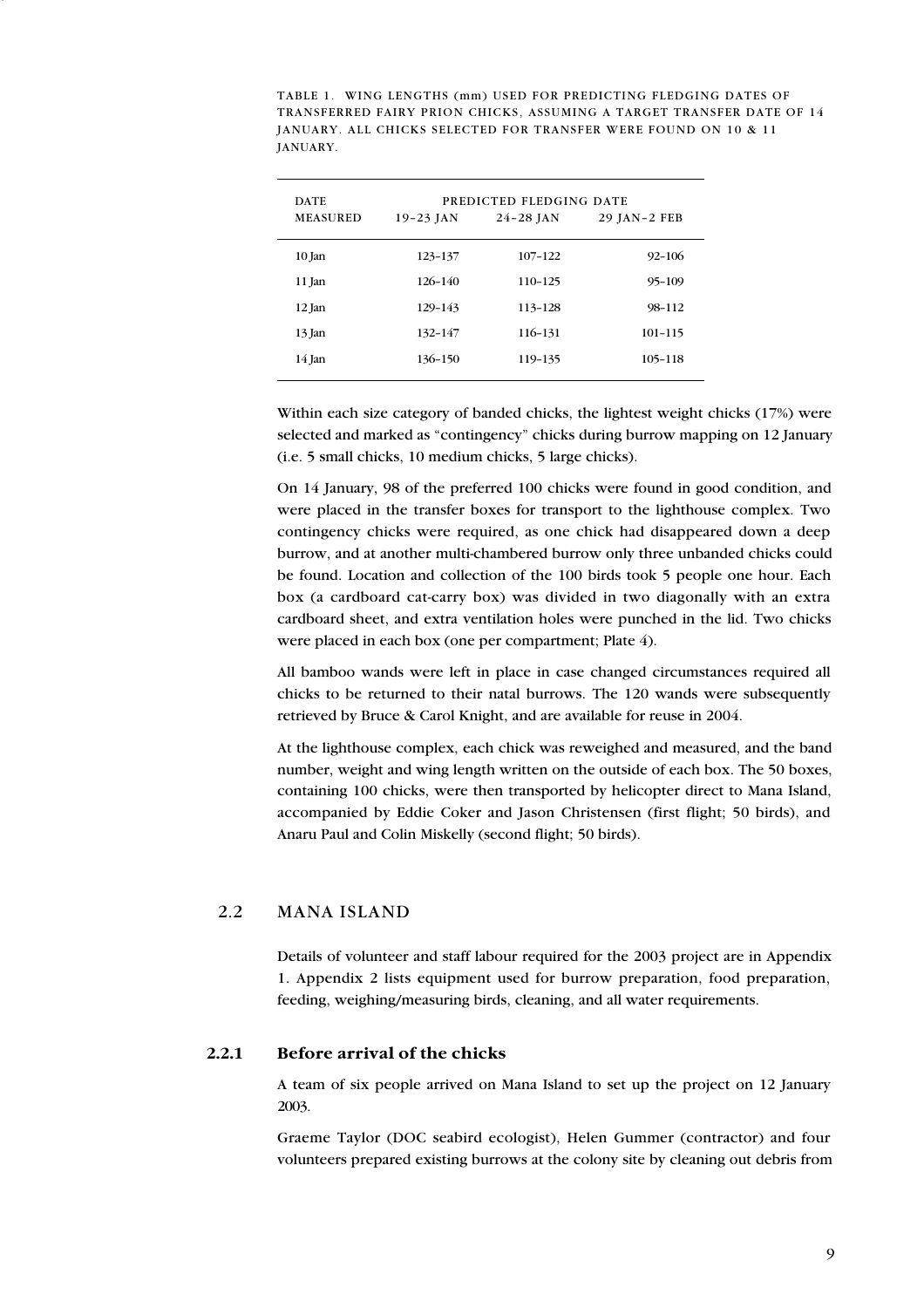entrances and chambers, stabilizing burrow lids, and lining chambers with dry grass. Additional new burrows were excavated and numbered at the northern end of the site, up to burrow 103. Burrows 70–72 were not used in the project this year, as these adjacent burrows were known to be used and visited by a pair of diving petrels in 2002. Two spare burrows (104 and 105) were also set up as back-up options. Burrows showed no signs of flooding following heavy overnight rainfall.

A plastic mesh gate was placed firmly at the entrance of each burrow to prevent the chicks from leaving prematurely. Any chicks that wander to sites away from artificial burrows may not be found and could miss potentially important meals.

On 13 January the 'bird' kitchen in the Mana Island Field Centre office was thoroughly cleaned with Virkon (broad spectrum disinfectant) solution. All food preparation and feeding equipment was washed, soaked in anti-bacterial solution overnight, and rinsed prior to use. Details of feeding regimes and food preparation were finalised.

Waterproof notebooks were drawn up and dated to allow all records for an individual bird to be kept together on the same page for easy reference and minimal scribing in the field.

#### **2.2.2 Arrival of the chicks**

On 14 January 2003, 100 fairy prion chicks were flown directly from Takapourewa to the artificial colony site on Mana Island in two helicopter loads. The first 50 birds arrived at around 1240 hrs, with the remainder delivered at around 1410 hrs. Boxes were immediately placed in the 'petrel feeding shed' where they were sheltered from the strong southerly wind. Soon after arrival each chick was given up to 5 ml of fresh water (boiled then allowed to cool) to compensate for any dehydration during the transfer. Band numbers were recorded, and chicks were placed into the numbered burrows 1– 69 and 73–103. Gates were checked for firm placement, each blockading the chick in for at least the next three nights. All chicks were to receive their first artificial meal on 15 January 2003, the day following the transfer.

Sixteen chicks destined to be trialed on 'Ocean Catch' Chilean sardines were placed into burrows 1–16; this sample comprised 4 'small', 9 'medium' and 3 'large' chicks to obtain a spread of chick ages in the trial. Criteria for this selection were based on wing length only, as measured on  $10 \& 11$  January (Table 1). The sample size of 16 birds was chosen in relation to the number of chicks that was estimated could be fed from a single 425 g can of Chilean sardines.

The remaining 84 chicks destined to be fed the proven brand of 'Brunswick' Canadian sardines, were placed in burrows 17–69 and 73–103. This group also contained a spread of ages, including 21 'small', 41 'medium' and 22 'large' chicks; size classification was based on wing measurements taken on 10 & 11 January.

#### **2.2.3 Food preparation**

Up to 2 litres of water was boiled for several minutes each evening and cooled overnight ready for use in food preparation the next day. An additional 6 litres of water was boiled and cooled to take up to the colony for rinsing feeding equipment. On the morning of feeding, an additional 5 litres of water was boiled and placed in thermos flasks to provide hot water at the colony site for warming food. All water quantities decreased as the project progressed.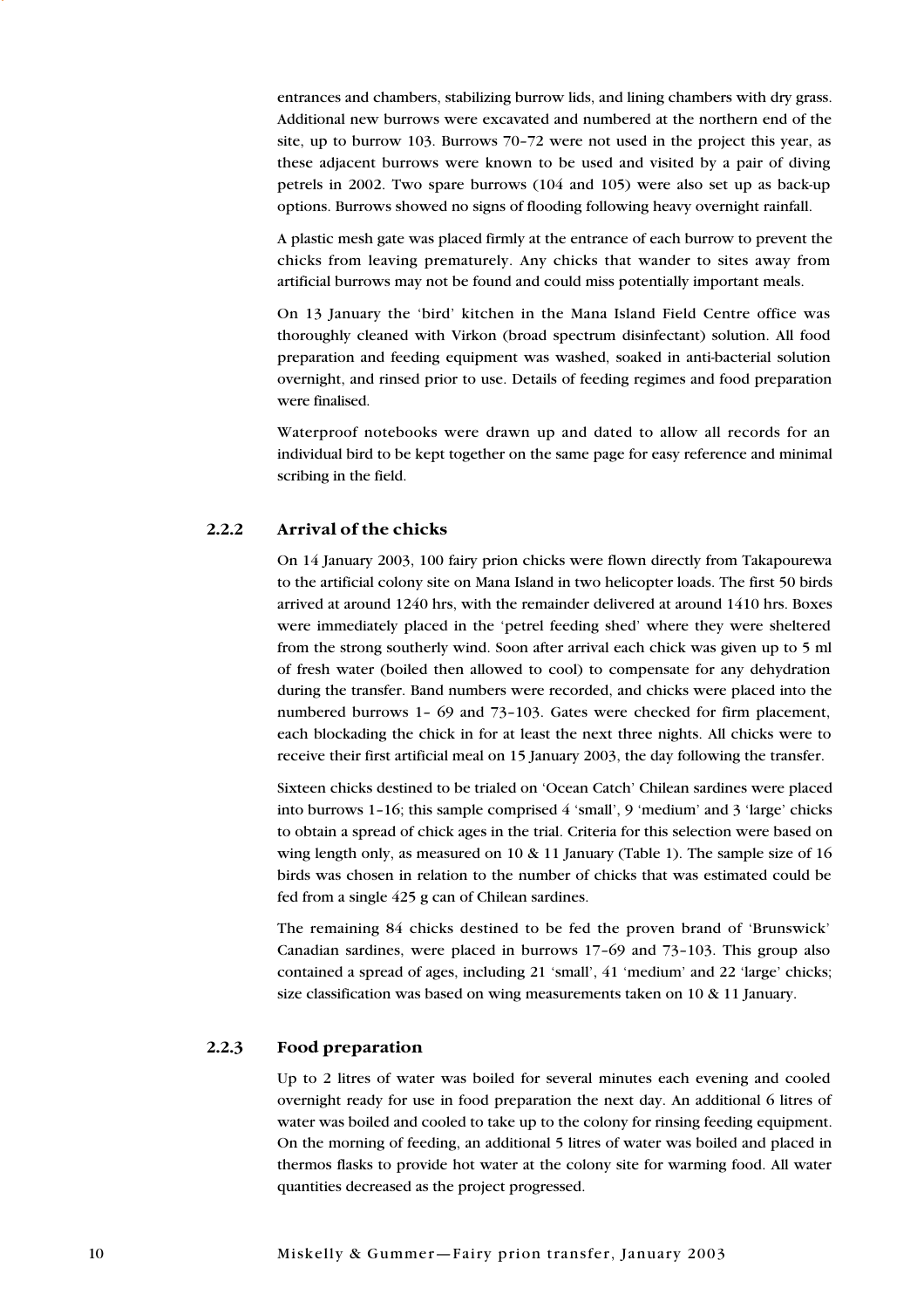Before food preparation, hands were washed with Dettol anti-bacterial soap. Equipment was removed from the anti-bacterial solution where it had been soaking overnight, and rinsed.

Over 300 tins of sardines were used (Table 2). Note that on the first day of feeding, medium-sized feeds only (up to 20 ml of food per chick) were delivered to chicks allowing adjustment to the new diet and artificial feeding method. Large feeds began on the second feeding day.

#### *'Brunswick' Canadian sardines in soya oil (net weight 106 g)*

One tin of 'Brunswick' sardines in soya oil combined with 60 ml cold (pre-boiled) water fed 3–4 chicks in the early part of the project, and at least four chicks later in the project. Two tins of fish (minimum for good blending) were blended in a food processor with 120 ml of water producing a smooth mixture that flowed easily down the crop needles.

### *'Ocean Catch' Chilean sardines in natural oil/water (net weight 425 g)*

One tin of 'Ocean Catch' Chilean sardines in natural oil combined with cold (preboiled) water fed 16 (full sample) chicks on the first feeding day but only 12 chicks on subsequent days during the time when chicks demanded large meals.

| <b>DATE</b>  |                | CANADIAN SARDINES (106 g TINS) | CHILEAN SARDINES (425 g TINS) |                |  |  |  |
|--------------|----------------|--------------------------------|-------------------------------|----------------|--|--|--|
|              | NO. CHICKS     | NO. TINS                       | NO. CHICKS                    | NO. TINS       |  |  |  |
| 15 Jan       | 84             | 17                             | 16                            | $\mathbf{1}$   |  |  |  |
| 16 Jan       | 84             | 26                             | 16                            | $1*$           |  |  |  |
| 17 Jan       | 84             | 26                             | 16                            | 2              |  |  |  |
| 18 Jan       | 84             | 26                             | 16                            | $\overline{2}$ |  |  |  |
| 19 Jan       | 84             | 26                             | 16                            | $\overline{2}$ |  |  |  |
| 20 Jan       | 78             | 24                             | 15                            | $\overline{2}$ |  |  |  |
| 21 Jan       | 75             | 22                             | 15                            | $\mathbf{1}$   |  |  |  |
| 22 Jan       | 70             | 22                             | 15                            | $\mathbf{1}$   |  |  |  |
| 23 Jan       | 66             | 20                             | 13                            | $\mathbf{1}$   |  |  |  |
| 24 Jan       | 56             | 20                             | 10                            | 1              |  |  |  |
| 25 Jan       | 50             | 16                             | 7                             | $\mathbf{1}$   |  |  |  |
| 26 Jan       | 43             | 12                             | 5                             | $\mathbf{1}$   |  |  |  |
| 27 Jan       | 35             | 10                             | 5                             | $\mathbf{1}$   |  |  |  |
| 28 Jan       | 28             | 8                              | 5                             | 1              |  |  |  |
| 29 Jan       | 18             | 6                              | $\overline{4}$                | 1              |  |  |  |
| 30 Jan       | 13             | $\overline{4}$                 | $\mathbf{1}$                  | 1              |  |  |  |
| 31 Jan       | 10             | $\overline{2}$                 | $\mathbf{1}$                  | $\mathbf{1}$   |  |  |  |
| 1 Feb        | 6              | $\overline{2}$                 | $\mathbf{0}$                  | $\mathbf{0}$   |  |  |  |
| 2 Feb        | $\overline{4}$ | $\overline{2}$                 | $\mathbf{0}$                  | $\Omega$       |  |  |  |
| 3 Feb        | $\overline{2}$ | $\overline{2}$                 | $\boldsymbol{0}$              | $\mathbf{0}$   |  |  |  |
| 4 Feb        | $\mathbf{1}$   | $\overline{2}$                 | $\boldsymbol{0}$              | $\bf{0}$       |  |  |  |
| <b>Total</b> |                | 295                            |                               | 21             |  |  |  |

TABLE 2. NUMBER OF TINS OF SARDINES USED TO FEED THE 100 FAIRY PRION CHICKS.

*\* Five chicks in the Chilean sardine trial were fed Canadian sardines for one day only on 16 January; at this point it became apparent that one tin did not provide sufficient food for 16 chicks.*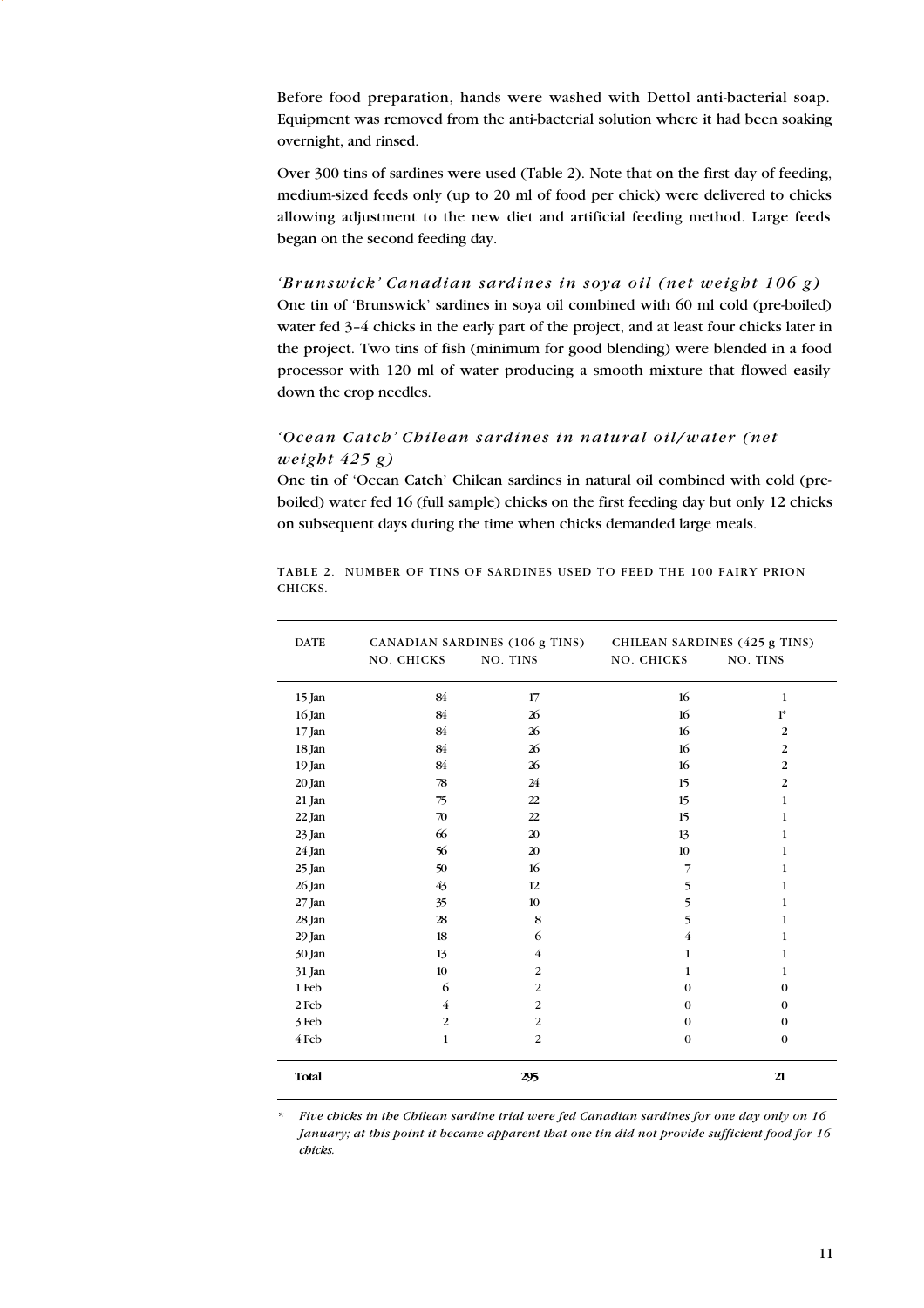As  $1 \times 425$  g tin = approximately  $4 \times 106$  g tins, it was estimated that a 425 g tin would require a minimum of 240 ml of pre-boiled water added to match the Canadian sardine mix. However, the Chilean sardine tins were highly variable in their fluid content: tins contained an average of 125 ml of fluid with a range from 80 ml to 170 ml. This meant that no single fixed quantity of water could be determined to add to the fish/fluid mix. All fluid contained in each tin was poured into a measuring jug and made up to the 240 ml mark with cold (pre-boiled) water. If the tin contained a proportionally large amount of fish, more water (often up to a further 50 ml) was required to blend the fish to the required consistency. This was achieved by slowly syringing water into the blender during the blending process until the mixture became smooth.

Fish mixtures were poured into 350 ml plastic pottles with sealable lids for transport up to the feeding site. Each pottle held food for 6–8 chicks in the early part of the project. During the first two weeks of the project, at least half the food pottles were placed in the freezer for up to 10 minutes to cool the fish mixture before being placed in the chilly bin. The blending action warmed the food slightly during preparation, and cooling was undertaken to reduce the risk of spoilage. The pottles were of a suitable size to sit firmly in a 1 litre food flask containing hot water, which acted as a water-bath to warm the food before feeding.

All food was warmed before feeding this year because:

- a Weather conditions were frequently cool, especially in the early mornings
- b Pottles of food allocated for afternoon feeds needed to be kept cool in a chilly bin through the day (important on hot days to avoid contamination), but needed to be warm at time of feeding. Such pottles were slowly warmed in the sun before being placed in the water-bath at time of use
- c Difficult chicks took food more readily if it was warm, and were less likely to regurgitate following feeding.

#### **2.2.4 Chick handling and feeding regime**

During the first week of feeding, two teams of three people worked at the colony site, with one team processing chicks in burrows 1–50 (including the Chilean sardine trial chicks in burrows 1–16), and the other team processing chicks in burrows 51–103. The first team to complete their burrow group would then assist with the other team's remaining burrows. In the second week, additional team members allowed the contractor to oversee feeding amounts, re-check wing measurements, and train new team members. Team sizes reduced as the project progressed and chicks departed.

Each team consisted of a *feeder*, a *holder*, and a *runner*, and sometimes a separate *scribe* who double-checked wing measurements. *Runners* would remove a chick from its chamber, leaving the burrow lid off the burrow (unless raining) ready for the chick's return after feeding. *Runners* took the chick to the feeding shed for weighing and wing measurement. Chicks were then passed to the *holder* for food delivery by the *feeder*. The *runner* was then able to collect the next chick, and record weight and wing measurement whilst the first chick was being fed. If the feeding had not finished, the second chick was placed in a box next to the *holder*. The *runner* was then free to receive the most recently fed chick from the *holder*, record a post-feed weight, and return the chick to the lowest burrow number with the lid off. Chicks were always returned via the chamber; this was especially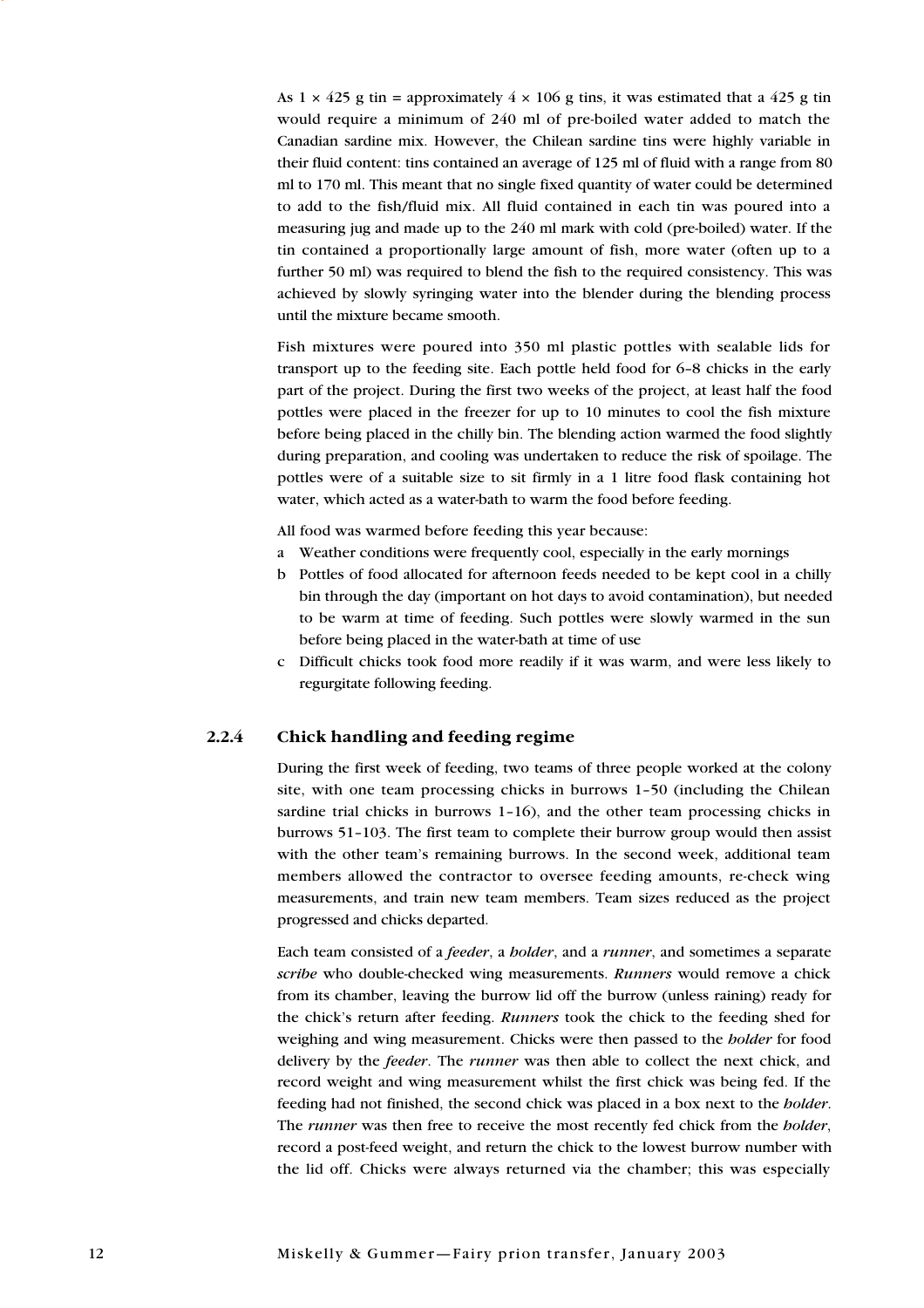important with younger, less mobile chicks, but also ensured that chicks were not accidentally introduced to an already occupied burrow.

Band numbers were only occasionally checked against burrow number, as daily checks of 100 band numbers was not practicable. The system of retrieving and returning chicks minimized the risk of birds getting mixed up. Band numbers were always checked if there was a significant difference in measurements between days. All artificial burrows were checked daily for occupants—either residents or other chicks that may have moved in. No searches were made for chicks under vegetation, as all chicks were considered to have departed at appropriate wing lengths and weights.

#### **2.2.5 Weight and wing measurements**

Chicks were weighed before and after feeding in 250 mm x 300 mm plastic bags, using a 300 g Pesola balance. All weights were recorded as total chick and bag weights; the bags weighed only 2 g, which was subtracted from gross weights during analysis. Bags were discarded if soiled by regurgitant or excrement.

Right wing lengths were recorded every third day until they reached 150 mm, after which measurements were taken on a daily basis. Wings were flattened (not straightened) for consistency with the measuring technique used at the time of selection at the source colony. It was not possible to have a single person take all wing measurements. The contractor calibrated measurements taken by new personnel, and double-checked any wing measurement around 160 mm, as this was the trigger for gate removal. Wing measurements of birds considered very close to departing were also double-checked, to obtain accurate final wing lengths.

Individual chick data were recorded on a single page assigned to that chick/burrow throughout the project, allowing easy detection of any anomaly in the measurements. This also meant that burrow and band numbers did not have to be repeatedly written each day.

#### **2.2.6 Feeding**

Feeding took place next to or inside the shed; chicks seemed more settled inside the shed, out of the wind and direct sunlight. Chicks were fed only up to 20 g on the first day of feeding, to allow chicks to adjust to the new diet and feeding technique. For the rest of the first week chicks were fed as much as they would readily take, up to around 50 g. Only a few young, heavy chicks took more than this (50–60 g) on relatively few occasions. Chick meal sizes reduced towards fledging time with many chicks taking less than 10 g of food by the day of departure. Chicks that were a problem to feed, or that regurgitated the entire meal during handling, were scheduled for a second smaller feed at the end of the day if considered necessary.

Feeding techniques were similar to those used in the previous season, although in most cases the *feeder* held the bill (upper only) whilst operating the syringe/cropneedle, whilst the *holder* positioned the chick and held a soft tissue under the lower bill to catch any spilt food, preventing soiling of the plumage. *Feeders* also had to ensure that pottles of food were the right temperature for feeding. Warm water (a mixture of cold pre-boiled, and hot-boiled) was used to rinse food off crop needles prior to insertion, helping to reduce discomfort to the chick.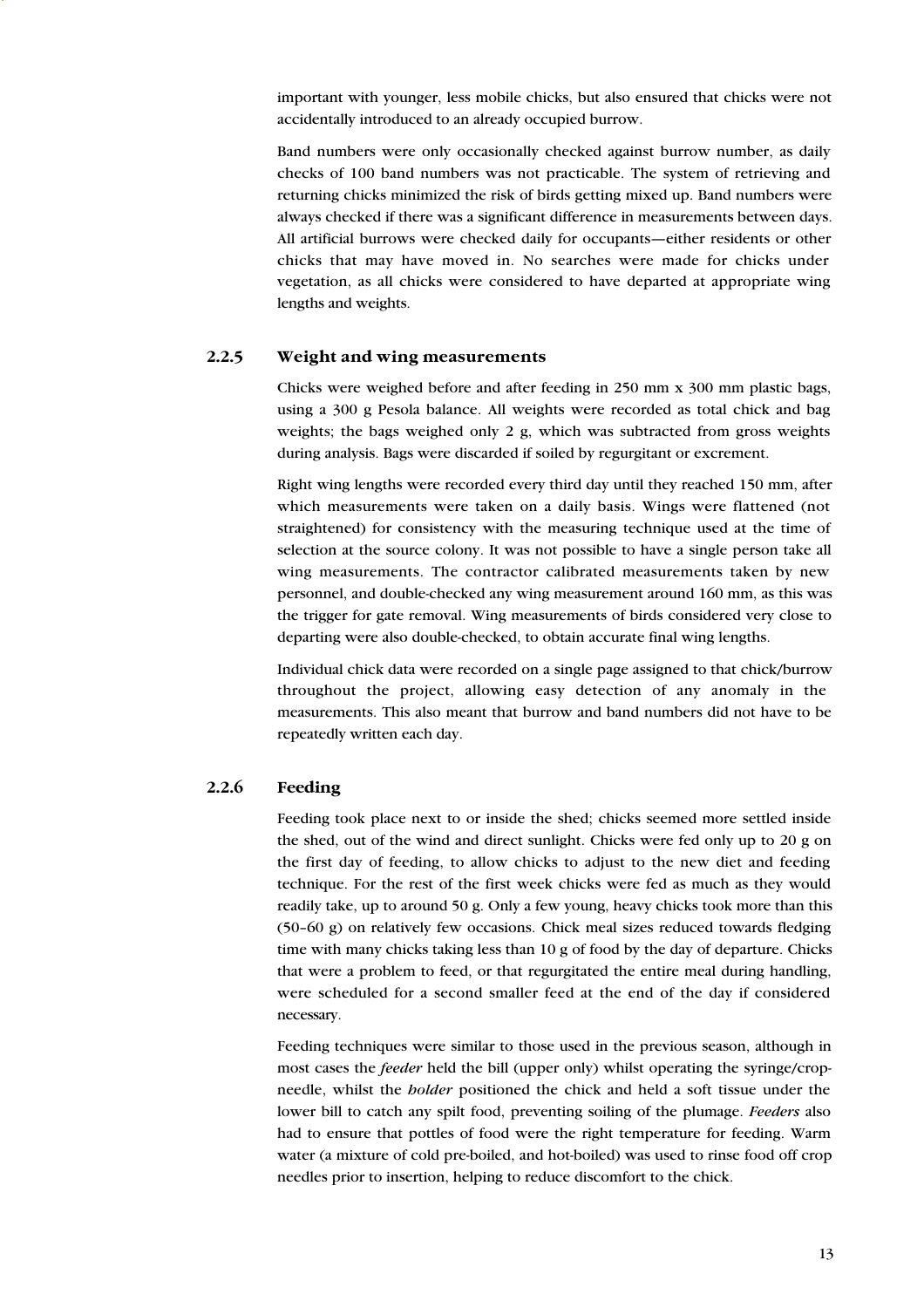Crop needles were sterilised with chlorhexidine and rinsed between chicks as in the previous season; syringes were sterilised (or clean ones used) only occasionally during the day as they did not come into contact with the chicks.

#### **2.2.7 Clean up**

Procedures for cleaning feeding equipment were the same as in the previous season. Surplus fish mixture was discarded in the sea. Crop needles were soaked in anti-bacterial solution for less than an hour to reduce corrosion; the rest of the equipment was sterilised by overnight soaking.

#### **2.2.8 Gate removal**

The removal of gates from burrow entrances was undertaken at the end of the day when all feeding had finished. This meant that restless chicks ready for gate removal could not wander out during the day. Two people visited all burrows, checked the gate status, and removed gates from burrows containing chicks with wings  $\geq 160$ mm. The first gates were removed on 17 January, three days after chick arrival on the island, and the last gate came off on 29 January.

### **2.2.9 Pre-fledging emergence behaviour**

Stick fences were set at non-gated burrow entrances from 18 January onwards to give an indication of any chick movement out of burrows before fledging. Initially, only two-stick fences were erected; as the project progressed (28 January onwards), more time was available to carefully set three-stick fences at each entrance. The status of the three-stick fences—down or intact—was more easily and more reliably interpreted the following morning than for the two-stick fences.

#### **2.2.10 Statistical analysis**

Means are presented  $\pm$  standard error (s.e.). Data sets were compared using twotailed Student's t-tests, assuming unequal variance. The relationships between fledging wing length, weight and the time (days) chicks spent on Mana Island were explored using correlation analysis within Microsoft Excel.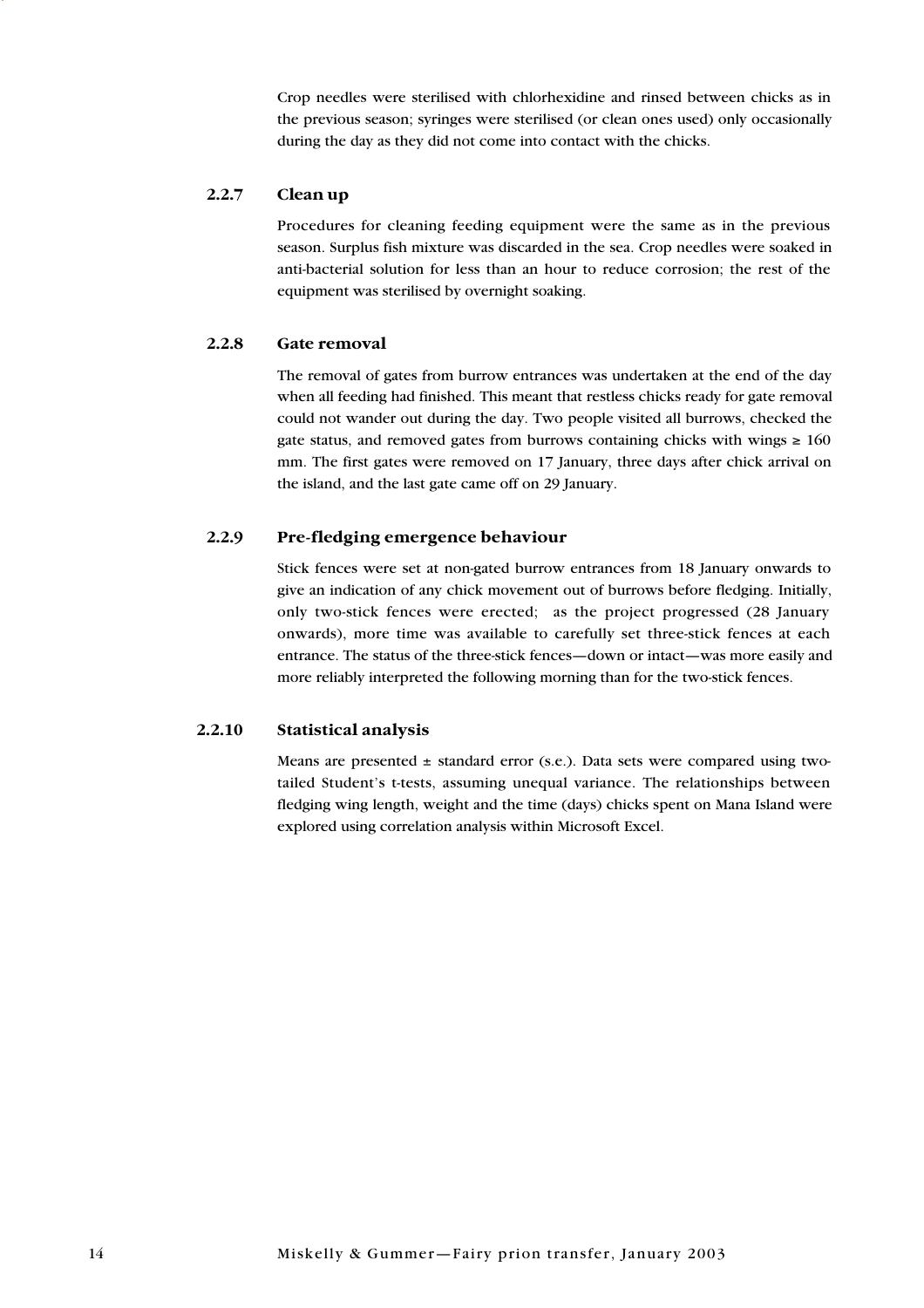#### <span id="page-15-0"></span>3.1 FAIRY PRION CHICKS ON TAKAPOUREWA

#### **3.1.1 Finding the chicks**

Prion chicks were relatively easy to locate at the dam paddock. A total of 56.75 person-hours was required to find 120 chicks that met the predetermined size criteria (Table 1). A total of 225 chicks was found at a rate of 4.0 per person-hour of searching (compared to a rate of 3.5 chicks per person-hour of searching at the same site in 2002). During this search a further 181 burrows were recorded as empty, 20 had addled eggs and 8 contained tuatara. No record was kept of burrows that were too long to reach the nest chamber, but these comprised at least half of the total.

#### **3.1.2 Selecting chicks for transfer**

Wing lengths of chicks found ranged from 30 to 167 mm, with a modal length of 121 mm. The chicks selected for transfer all had wing lengths 95–140 mm, and weighed more than 128 g (Fig. 1). By the time the chicks were transferred  $(14)$ January) wing lengths were 106-155 mm (mean  $130.0 \pm 1.14$  mm), and weights were 111-184 g (mean  $153.2 \pm 1.60$  g). Band numbers used on Takapourewa were D-180401 to D-180520; band numbers of the 100 chicks transferred are given in Appendix 3.



Figure 1. Wing lengths of fairy prion chicks handled on Takapourewa 10–11 January 2003. Most chicks with wing lengths 92–140 mm were banded  $(n = 120)$ , and 100 of these were selected for transfer.

> Of the 197 chicks with wing lengths greater than 91 mm handled in 2003, 91% weighed 120 g or more, and 98% weighed 110 g or more.

#### **3.1.3 Predicting fledging date based on wing lengths**

Mean wing growth rate for the 100 transferred chicks while on Takapourewa was  $4.0 \pm 0.08$  mm per day. Assuming a wing length of 169 mm at fledging (Miskelly &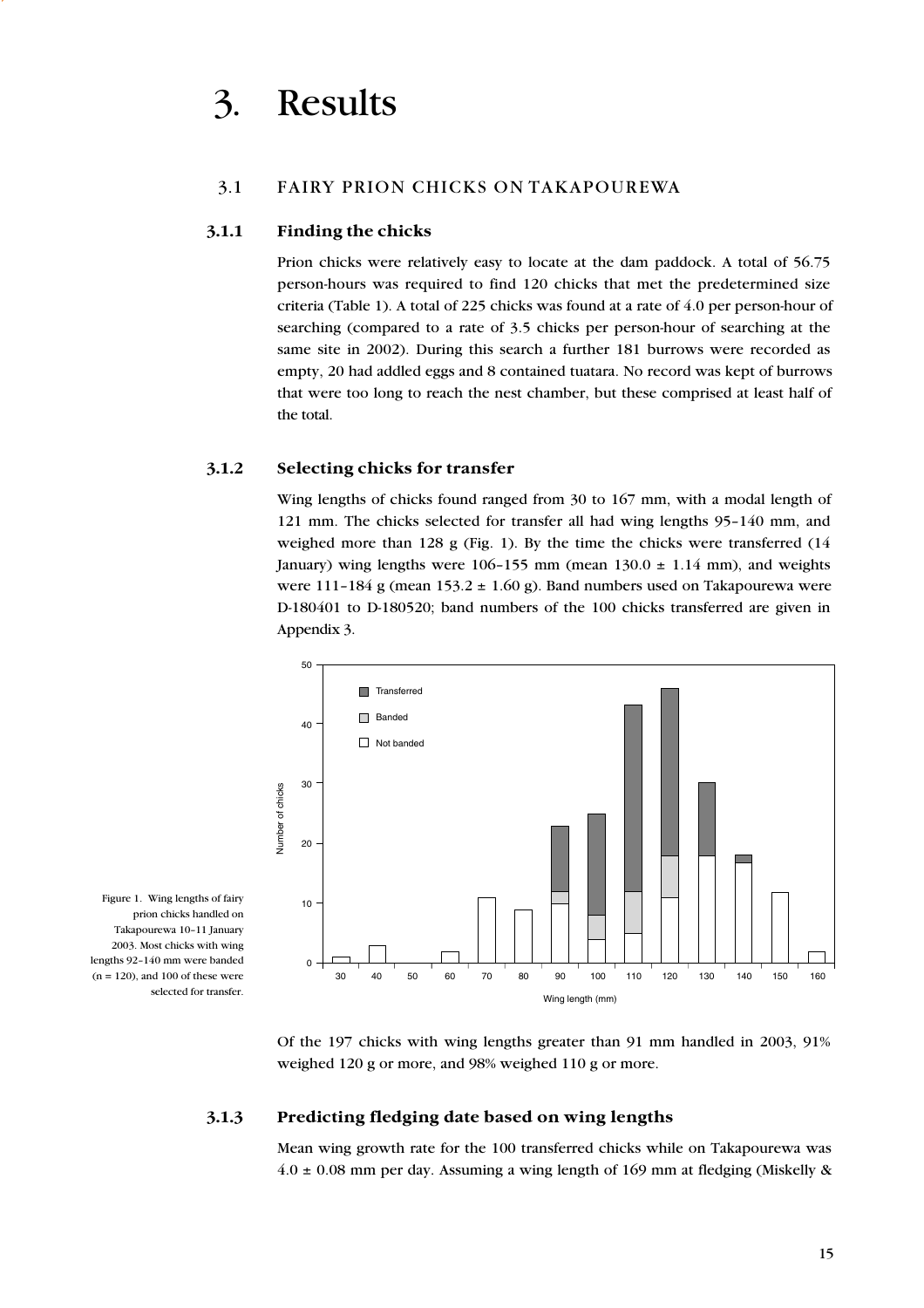Williams 2002), the estimated fledging dates for the 225 chicks handled on Takapourewa would have been 10 January to 14 February, peaking about 22 January (Fig. 2).

<span id="page-16-0"></span>

measured on 10 &11 January 2003.

#### **3.1.4 Comparisons with 2002 chicks on Takapourewa**

On average, the 2003 prion chicks were about 2 days ahead of the stage of development recorded for chicks in 2002 (modal wing-length 121 mm and 115 mm on 10–11 January each year respectively). Mean daily wing growth rate for the transferred chicks while on Takapourewa was significantly faster in 2003 (4.0 mm) than 2002 (3.2  $\pm$  0.23 mm; t-test, P<0.001) and this may be sufficient to explain the slightly advanced development. Note that lay and hatch dates were not known for either year.

#### 3.2 FAIRY PRION CHICKS ON MANA ISLAND

#### **3.2.1 Survival rates**

All 100 fairy prion chicks transferred to Mana Island in 2003 are presumed to have fledged, and all departed at weights and wing lengths considered appropriate for fledging.

Both brands of sardine were readily accepted, and no associated poor health or mortality was recorded. During the transition from a natural parent-fed diet to the artificial sardine diet, regurgitant was seen to contain orange oil in the first day of feeding, then a green-coloured oil, and thereafter the yellow (soya) oil. Health issues not related to diet included a chick with a sealed eye found on the day after transfer; the eye was bathed daily in water until it opened, and it appeared 'healed' well before fledging. Ticks were observed on the faces of several chicks during the first few days after transfer but were not noticed after this.

One burrow had its gate reinstalled for the fourth and fifth night following first removal, to prevent the chick leaving. This chick badly soiled its head feathers by regurgitation of stomach oil after a feed, and it needed to clean up (preen) before departing to sea. The chick fledged the night that the gate was removed again; its departure may therefore have been artificially delayed by a day or two. The departure of another chick may have been delayed by one night when it was accidentally returned to a neighbouring gated burrow; the mix-up was identified and rectified the following morning.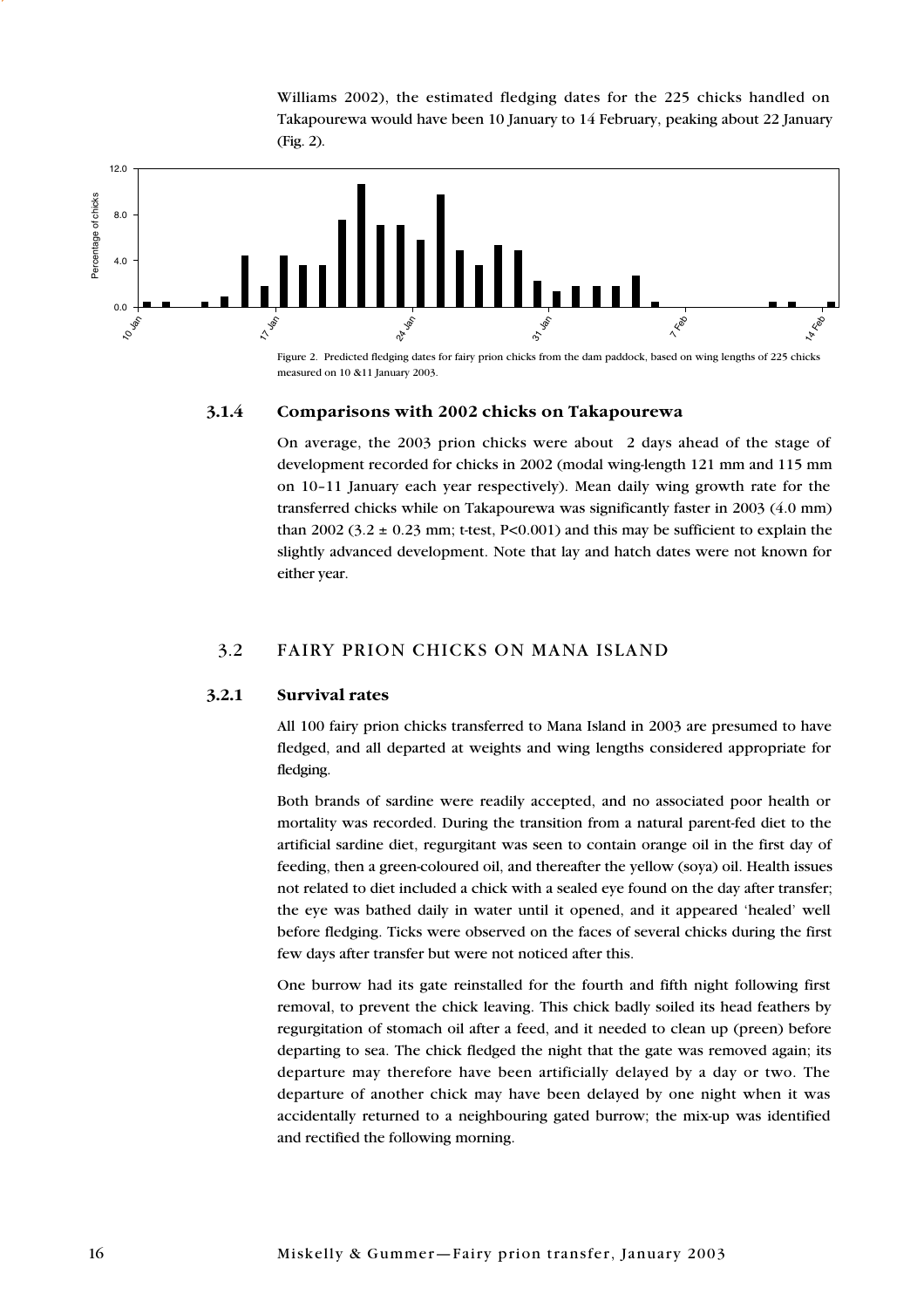#### **3.2.2 Growth rates**

Chicks fed Chilean sardines were, on average, heavier on arrival, but this difference was not significant (Table 3,  $P = 0.12$ ); there was no significant difference in initial wing length. Wing length growth rates were very similar between the two groups, but birds fed on Chilean sardines lost weight more rapidly (mean  $5.4 \pm 0.62$  g d<sup>1</sup> vs  $3.0 \pm 0.26$  g d<sup>-1</sup>; P = 0.002). This meant that "Chilean" birds were comparatively lighter when they reached the threshold wing length for gate removal, resulting in them departing more rapidly after the gates were removed ( $P = 0.02$ ). As the heavier "Canadian" chicks stayed longer after reaching the threshold wing length, their wings continued to grow, resulting in this group having significantly longer wings at fledging (Table 3, and Appendix 4;  $P = 0.03$ ). Birds with longer/broader wings are able to carry more bodyweight, and the "Canadian" chicks fledged on average 18 g heavier ( $P < 0.001$ ). During the time that the chicks were on Mana Island, "Chilean" chicks lost an average of  $53.5 \pm 3.24$  g, and "Canadian" chicks lost an average of  $28.8 \pm 1.73$  g (P < 0.001).

TABLE 3. FLEDGING DATA FOR FAIRY PRION CHICKS FED TWO DIFFERENT BRANDS OF TINNED SARDINES ON MANA ISLAND (2003).

|                                                     |             | <b>CHILEAN SARDINES*</b><br>$(N=16)$ |              |             | $(N=84)$ | <b>CANADIAN SARDINES</b> | <b>T-TEST</b> | <b>ALL CHICKS</b><br>$(N=100)$ |      |               |
|-----------------------------------------------------|-------------|--------------------------------------|--------------|-------------|----------|--------------------------|---------------|--------------------------------|------|---------------|
|                                                     | <b>MEAN</b> | S.E.                                 | <b>RANGE</b> | <b>MEAN</b> | S.E.     | <b>RANGE</b>             | $\mathbf{P}$  | <b>MEAN</b>                    | S.E. | <b>RANGE</b>  |
| No. of days chick on<br>Mana Island                 | 11.0        | 0.82                                 | $5 - 17$     | 11.6        | 0.42     | $5 - 21$                 | 0.52          | 11.5                           | 0.38 | $5 - 21$      |
| Arrival weight<br>$\circledR$                       | 158.4       | 3.38                                 | 126-184      | 152.2       | 1.78     | $111 - 184$              | 0.12          | 153.2                          | 1.60 | $111 - 184$   |
| Pre-feed chick weight on<br>morning of fledging (g) | 105.0       | 1.51                                 | 94-118       | 123.4       | 1.16     | 100-149                  | < 0.001       | 120.5                          | 1.21 | 94-149        |
| Mean rate of weight loss<br>(g d <sup>1</sup> )     | 5.4         | 0.62                                 | $2.1 - 11.2$ | 3.0         | 0.26     | $-1.0 - 10.5$            | 0.002         | 3.4                            | 0.26 | $-1.0 - 11.2$ |
| Total weight loss during<br>$f$ eeding $(g)$        | 53.5        | 3.24                                 | $31 - 79$    | 28.8        | 1.73     | $-9-63$                  | < 0.001       | 32.7                           | 1.78 | $-9 - 79$     |
| Wing length on arrival<br>(mm)                      | 128.7       | 2.34                                 | 110-145      | 130.3       | 1.28     | 106-155                  | 0.55          | 130.0                          | 1.14 | 106-155       |
| Wing length on morning<br>of fledging (mm)          | 166.6       | 1.23                                 | $160 - 175$  | 169.6       | 0.59     | 159-182                  | 0.03          | 169.2                          | 0.55 | 159-182       |
| Mean rate of wing length<br>increase (mm $d1$ )     | 3.5         | 0.10                                 | $2.7 - 4.4$  | 3.4         | 0.03     | $2.8 - 3.9$              | 0.48          | 3.4                            | 0.03 | $2.7 - 4.4$   |
| No. of nights gate off<br>before chick departure    | 3.1         | 0.38                                 | $1-6$        | 4.2         | 0.21     | $1 - 8$                  | 0.02          | 4.0                            | 0.19 | $1 - 8$       |

*\* Five chicks fed daily on the Chilean sardines received a single day of Canadian sardines mix on 16 January when the Chilean mix ran out for that day. The Chilean sardines then lasted to the end of the project.* 

Chick fledging wing lengths and weights appeared to be influenced by the length of time that individual chicks were on Mana Island, i.e. the number of days chicks received the artificial diet. Well-developed chicks that fledged soon after transfer fledged with significantly shorter wing lengths ( $r = -0.86$ ,  $P < 0.001$ ) and lighter weights ( $r = 0.41$ ,  $P < 0.001$ ) than those chicks that received the artificial diet for a longer period (Tables  $4 \& 5$ ). This is probably due to birds that were fed sardines for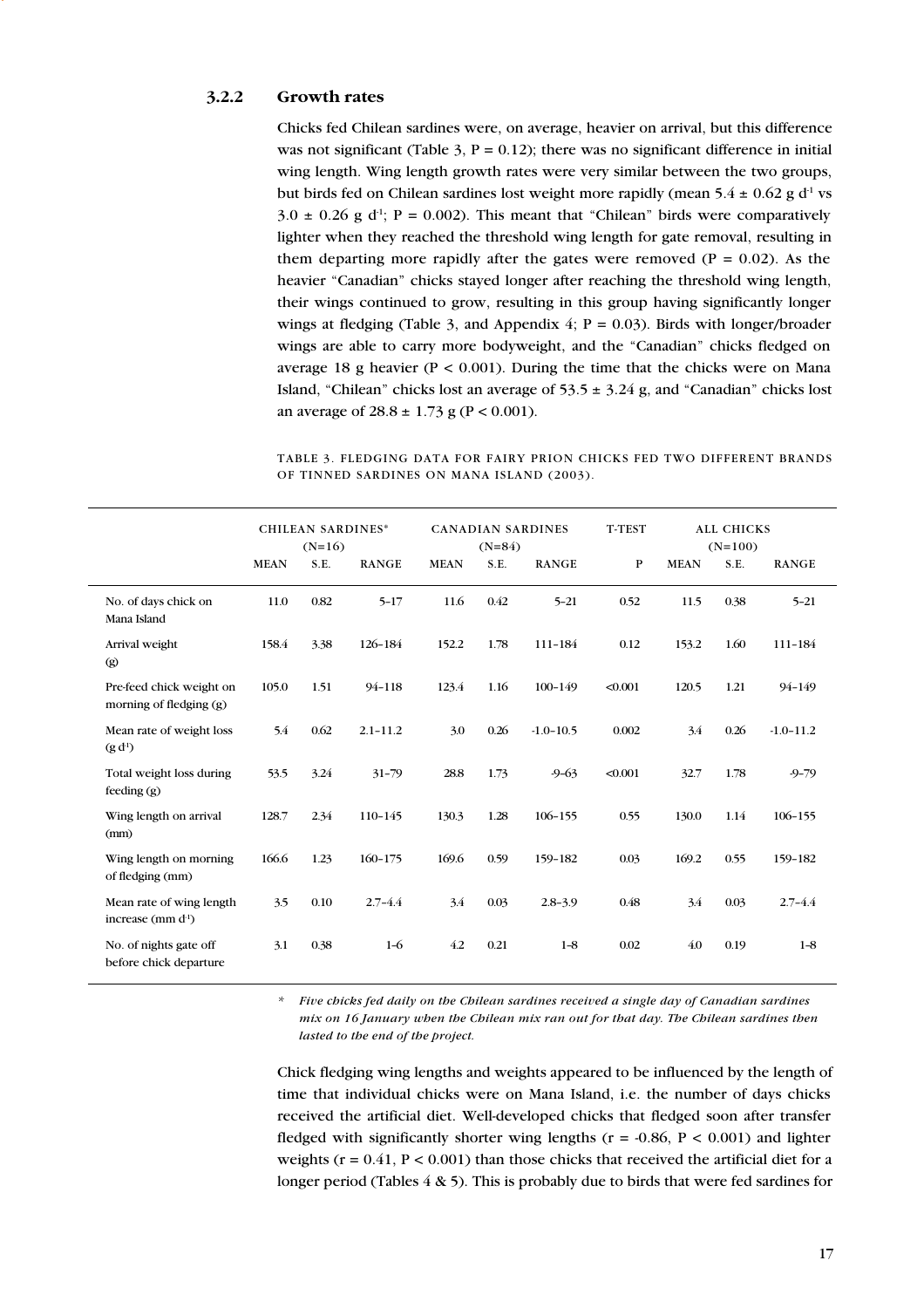longer maintaining their fat reserves longer, and needing to develop longer wings before being able to take flight. This suggests that sardines provided a more energyrich diet than the natural diet (predominantly small crustaceans).

|                      |             | CHICK FLEDGING<br>WEIGHT $(g)$ |              |             | CHICK FLEDGING<br>WING LENGTH (mm) |              |
|----------------------|-------------|--------------------------------|--------------|-------------|------------------------------------|--------------|
| NO. DAYS ON MANA L   | <b>MEAN</b> | S.E.                           | <b>RANGE</b> | <b>MEAN</b> | S.E.                               | <b>RANGE</b> |
| $1-5$ days $(n=7)$   | 113.1       | 1.62                           | 108-120      | 164.3       | 1.11                               | $161 - 169$  |
| $6-10$ days $(n=36)$ | 117.3       | 1.78                           | $98 - 134$   | 167.0       | 0.76                               | 159-177      |
| 11-15 days $(n=43)$  | 120.5       | 1.85                           | $94 - 148$   | 169.6       | 0.80                               | $160 - 180$  |
| 16-21 days $(n=14)$  | 132.1       | 2.93                           | 106-149      | 175.6       | 0.73                               | 173-182      |

TABLE 4. FLEDGING DATA FOR FAIRY PRION CHICKS IN RELATION TO DAYS ON MANA ISLAND (2003).

TABLE 5. CORRELATION ANALYSIS OF FACTORS THAT MAY INFLUENCE SIZE AND CONDITION OF FAIRY PRION FLEDGLINGS.

| PARAMETERS COMPARED                       | R        | P       |
|-------------------------------------------|----------|---------|
| Days on Mana vs arrival weight            | $-0.108$ | N.S     |
| Days on Mana vs departure weight          | 0.411    | < 0.001 |
| Days on Mana vs change in weight          | 0.377    | < 0.001 |
| Days on Mana vs arrival wing length       | -0.864   | < 0.001 |
| Days on Mana vs departure wing length     | 0.558    | < 0.001 |
| Days on Mana vs change in wing length     | 0.971    | < 0.001 |
| Arrival weight vs departure weight        | 0.221    | < 0.05  |
| Arrival weight vs change in wing length   | $-0.110$ | NS.     |
| Departure weight vs change in wing length | 0.405    | < 0.05  |
|                                           |          |         |

### **3.2.3 Fledging dates**

All chicks spent a minimum of three days on Mana Island, blockaded into burrows. The first chicks departed on the night of 19 January 2003, after five days on the island (Table 6). The last chick to fledge departed on the night of 4 Feb 2003, after a stay of 21 days. The mean number of days that chicks spent on Mana Island was 11.5  $\pm$  0.38 days, with chicks fed Chilean sardines staying a mean of 11.0  $\pm$  0.82 days, compared to  $11.6 \pm 0.42$  days for chicks fed Canadian sardines (Appendix 3; Table 3, t-test,  $P = 0.52$ ).

Of the 100 chick sample, only 10% fledged on the first night after gate removal from their burrow entrance (Table 7), indicating that the recommended wing length of 160 mm before gate removal was appropriate. The mean number of days that chicks occupied burrows after gates had been removed was  $4.0 \pm 0.19$  days, with chicks fed Chilean sardines staying in burrows a mean of  $3.1 \pm 0.38$  days, compared to 4.2 ± 0.21 days for chicks fed Canadian sardines (Table 3).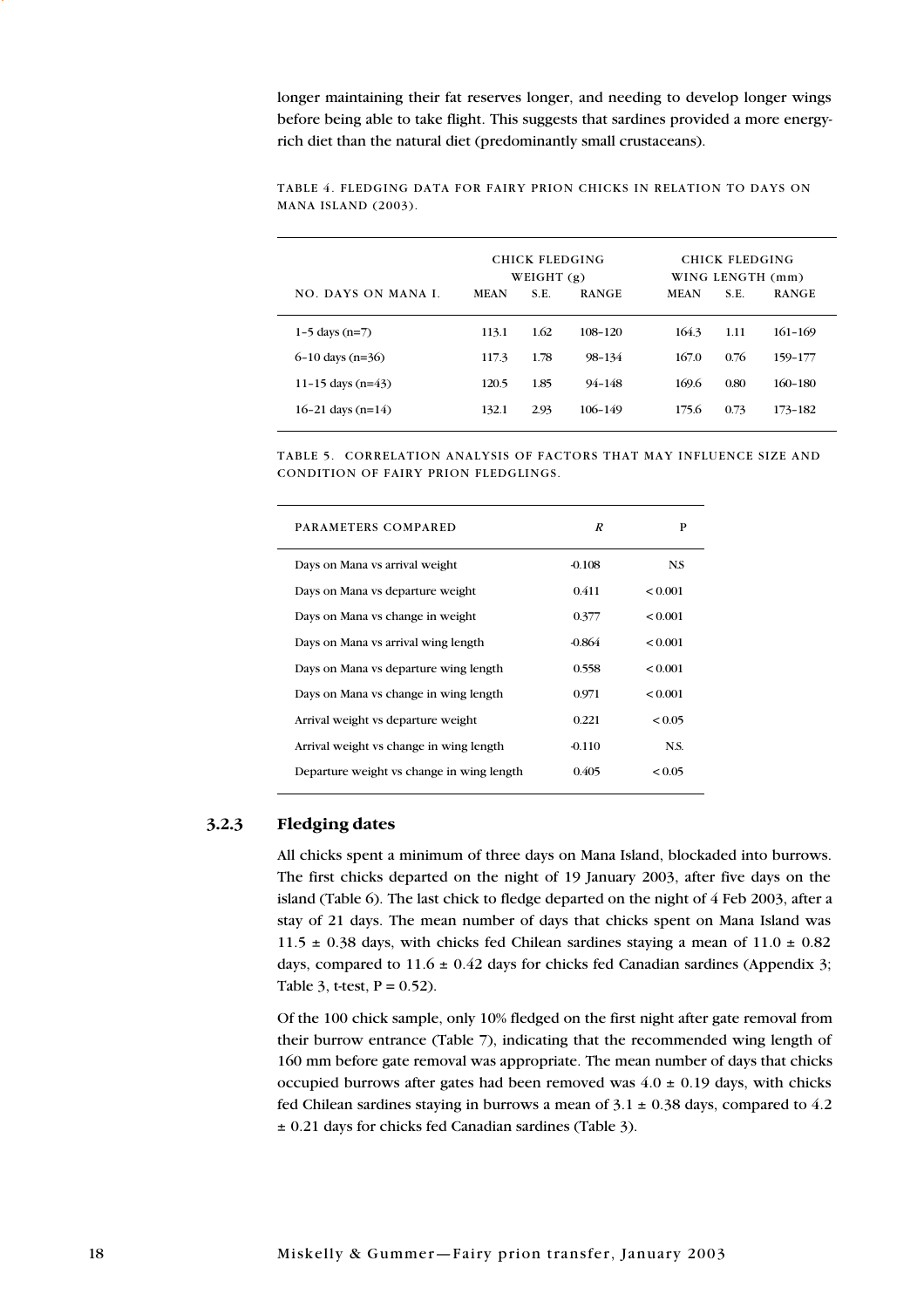#### TABLE 6. LENGTH OF TIME FAIRY PRION CHICKS SPENT ON MANA ISLAND IN 2003

|                       | NUMBER OF DAYS SPENT ON MANA ISLAND<br>13 14 15 16 17<br>11 12<br>5 6 7 8 9 10<br>- 18<br>19<br>-20<br>21<br>No. chicks (Chilean) 1 0 0 2 3 3 2 0 0 1 3 0 1<br>$\mathbf{0}$<br>$\overline{0}$<br>$0 \qquad 0$ |  |  |  |  |                               |  |  |  |  |     |                            |  |
|-----------------------|---------------------------------------------------------------------------------------------------------------------------------------------------------------------------------------------------------------|--|--|--|--|-------------------------------|--|--|--|--|-----|----------------------------|--|
|                       |                                                                                                                                                                                                               |  |  |  |  |                               |  |  |  |  |     |                            |  |
|                       |                                                                                                                                                                                                               |  |  |  |  |                               |  |  |  |  |     |                            |  |
| No. chicks (Canadian) |                                                                                                                                                                                                               |  |  |  |  | 6 3 5 4 10 6 7 8 7 10 5 3 4 2 |  |  |  |  |     | $\overline{\phantom{a}}$ 2 |  |
| Total no. chicks      |                                                                                                                                                                                                               |  |  |  |  | 7 3 5 6 13 9 9 8 7 11 8 3 5   |  |  |  |  | 2 2 |                            |  |

#### TABLE 7. FAIRY PRION CHICK OCCUPANCY IN BURROWS FOLLOWING GATE REMOVAL ON MANA ISLAND (2003).

| No. nights gate off before chick fledged |    |  | 1 2 3 4 5 |       | $6 \overline{7}$ |  |
|------------------------------------------|----|--|-----------|-------|------------------|--|
| No. of chicks $(=\%$ of total chicks)    | 10 |  | 14 21 17  | 16 8* | -10              |  |

*\* Includes chick 59 with delayed departure (gate deliberately reinstalled for 4th and 5th night), and chick 75 accidentally placed in an adjacent gated burrow on its 5th night.* 

Monitoring of pre-fledging emergence behaviour revealed that 56% of fairy prion chicks fledged on their first night outside the burrow (Table 8). Thirty-six percent of chicks are likely to have emerged, or at least put heads out the burrow entrance, on the night before the actual fledging night. Approximately 7% of the burrows showed evidence that the occupants emerged for three nights, fledging on the third. Any fences knocked down before or in the middle of a series of intact recordings were discarded as likely to be knocked over by other means (e.g. wind, or another bird). Based on the low number of nights that the prions spent outside their burrows before fledging, we predict that the length of time prion chicks spent on Mana will have little effect on rates of return to Mana Island (i.e. it is unlikely that any of the transferred chicks had emerged from their burrows while on Takapourewa).

| TABLE 8. PRE-FLEDGING EMERGENCE BEHAVIOUR OF FAIRY PRION CHICKS ON |  |  |  |
|--------------------------------------------------------------------|--|--|--|
| MANA ISLAND (2003).                                                |  |  |  |

| <b>NO. SUCCESSIVE NIGHTS FENCE DOWN BEFORE</b><br>CHICK FLEDGED (INCLUDES NIGHT OF FLEDGE) |    |     |  |
|--------------------------------------------------------------------------------------------|----|-----|--|
|                                                                                            |    |     |  |
| No. chicks $(n=96)$                                                                        | 54 | 35. |  |

Only one chick was known to have entered a burrow other than its own. Burrow 40 chick was found one morning in the adjacent burrow 38, sitting on top of the resident chick. Burrow 40 chick was close to departing; the two burrow entrances were situated very close together.

All 100 chicks fledged within 4 days of their predicted fledging date (based on wing measurements from 14 January): 23% fledged on the predicted date, 49% within 1 day, 83% within 2 days, and 93% within 3 days (Fig. 3). Thirty-six percent fledged before their predicted date, and 41% after.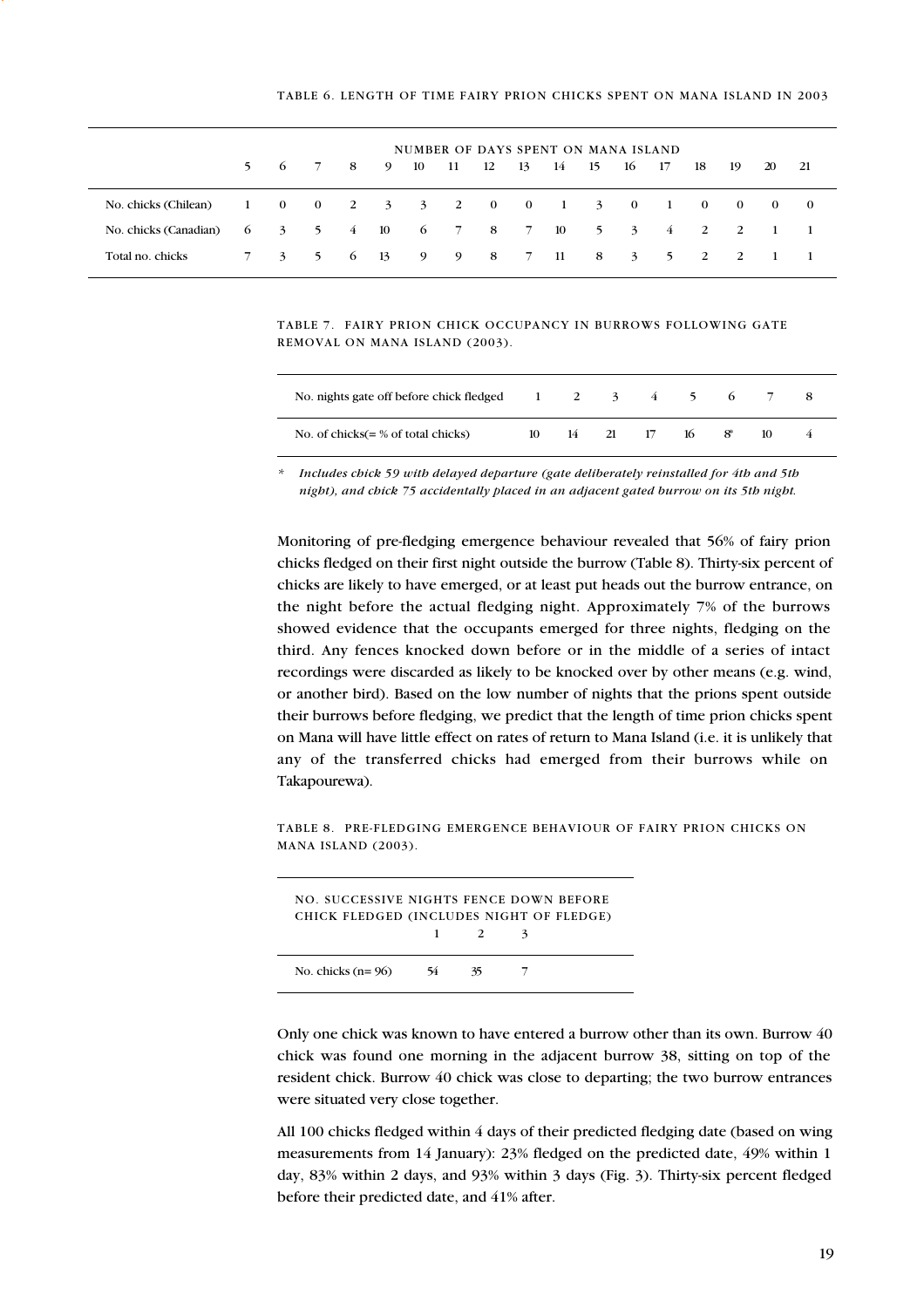

Figure 3. Relationship between predicted and actual fledging dates of 100 fairy prions transferred to Mana Island in January 2003; *r* = 0.86, P < 0.001. All birds fledged within 4 days of their predicted fledging date.

### **3.2.4 Comparison between chicks fed with Canadian sardines in 2002 & 2003**

The chicks transferred to Mana Island in 2003 were purposely selected to be, on average, about 3 days less advanced than the chicks transferred in 2002 (Table 9), making comparisons of arrival wing lengths and the length of time spent on Mana Island meaningless. Also, the 84 chicks selected for feeding Canadian sardines in 2003 were much heavier on transfer than the 20 chicks fed Canadian sardines in 2002 (mean  $152 \pm 1.8$  g versus  $135 \pm 2.1$  g respectively; Table 9, P < 0.001). The good condition of the chicks transferred in 2003 was carried through to fledging, although there was no significant difference in the rate of weight loss between the two years (t-test,  $P = 0.67$ ). There was no significant difference between wing growth rates between the two years (t-test,  $P = 0.76$ ) or in fledging wing length  $(t-test, P = 0.47)$ .

TABLE 9. COMPARISON OF CHICK GROWTH RATES FOR CHICKS FED ON CANADIAN "BRUNSWICK" SARDINES IN 2002 AND 2003.

|                                                  |             | $2002 (N=20)$ |              | $2003$ (N=84) | <b>T-TEST</b> |               |              |
|--------------------------------------------------|-------------|---------------|--------------|---------------|---------------|---------------|--------------|
|                                                  | <b>MEAN</b> | S.E.          | <b>RANGE</b> | <b>MEAN</b>   | S.E.          | <b>RANGE</b>  | P            |
| No. of days chick on Mana Island                 | 8.2         | 0.65          | $3 - 13$     | 11.6          | 0.42          | $5 - 21$      |              |
| Arrival weight (g)                               | 134.6       | 2.10          | 118-154      | 152.2         | 1.78          | $111 - 184$   | ${}_{0.001}$ |
| Pre-feed chick weight on morning of fledging (g) | 115.3       | 1.52          | $105 - 135$  | 123.4         | 1.16          | $100 - 149$   | ${}_{0.001}$ |
| Mean rate of weight loss (g/day)                 | 2.6         | 0.44          | $0.2 - 9.2$  | 3.0           | 0.26          | $-1.0 - 10.5$ | 0.67         |
| Wing length on arrival (mm)                      | 141.3       | 2.02          | $127 - 156$  | 130.3         | 1.28          | 106-155       |              |
| Wing length on morning of fledging (mm)          | 169.0       | 0.63          | 166-176      | 169.6         | 0.59          | 159-182       | 0.47         |
| Mean rate of wing length increase (mm/day)       | 3.4         | 0.11          | $2.6 - 4.3$  | 3.4           | 0.03          | $2.8 - 3.9$   | 0.76         |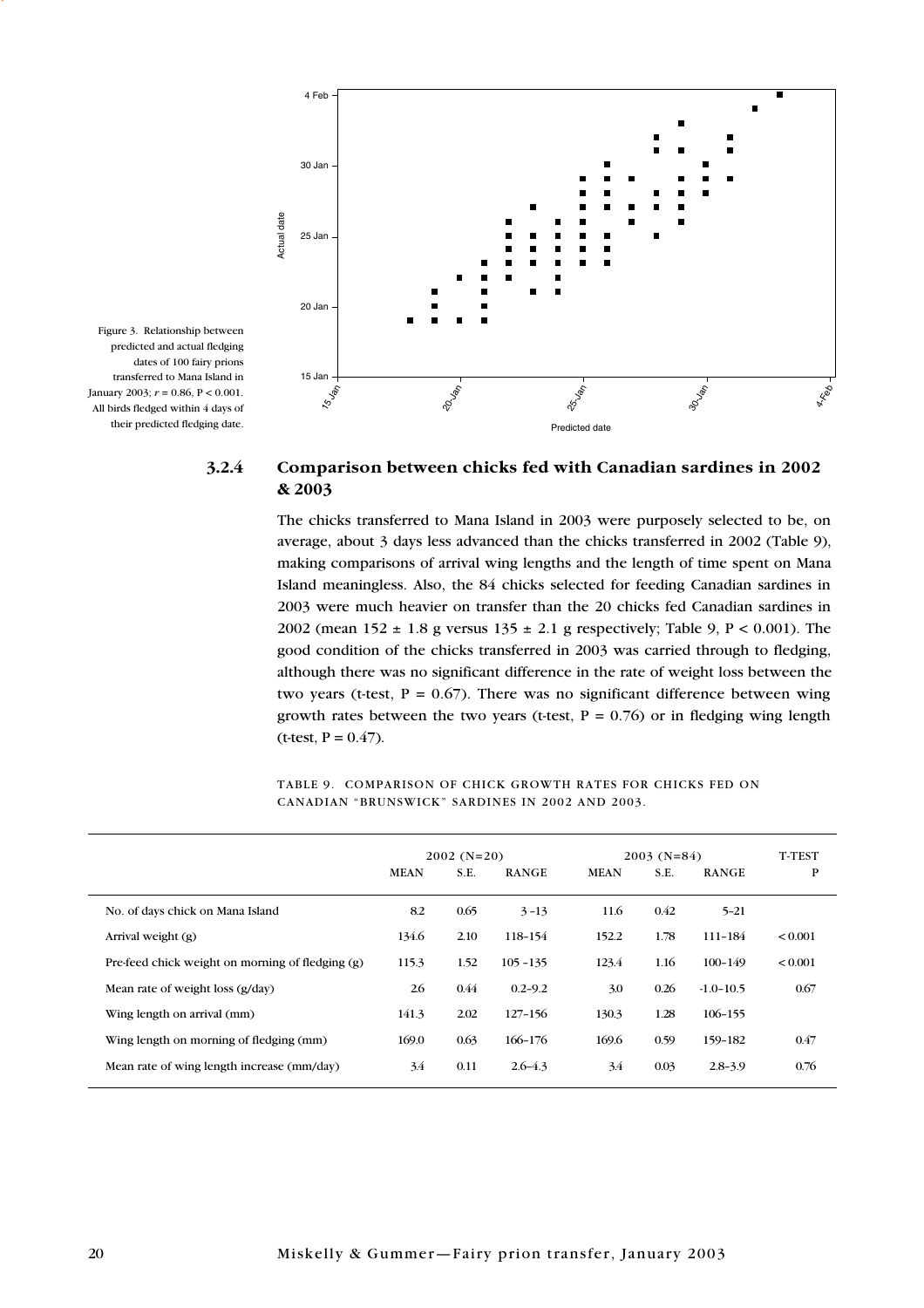#### **3.2.5 Comparison of fledging weights with those from previous studies**

The fairy prions fed on Canadian sardines on Mana Island in 2003 fledged in excellent condition, with body weights well in excess of those predicted for fledglings from the latitude of Cook Strait (Table 10). Unfortunately there is no data available on natural fledging weights for fairy prions from Stephens Island (latitude 40˚ 40' S); however, these are likely to average about 106 g, based on fledging weights from the Poor Knights Islands (lat 35˚ 30' S; mean 100.5 g) and Whero Island, Stewart Island (lat 47˚ S; mean 112.7 g). The birds fed on Chilean sardines fledged at an average weight of 105 g, while the birds fed on Canadian sardines were significantly heavier (Tables 3 & 10), and were comparable in size to fledglings from the southernmost study location of the Snares Islands (latitude 48˚S).

TABLE 10. FAIRY PRION FLEDGING WEIGHTS FROM FOUR LOCALITIES. DATA FOR OTHER STUDIES FROM HARPER (1976; POOR KNIGHTS I.), MISKELLY & WILLIAMS (2002; MANA ISLAND 2002), RICHDALE (1965; WHERO ISLAND), AND MISKELLY *ET AL*. (2001) AND ALAN TENNYSON PERS. COMM. (SNARES I.).

|                      | LAT.          |                   |    |            | FLEDGING WEIGHT (g) |            |  |
|----------------------|---------------|-------------------|----|------------|---------------------|------------|--|
| <b>LOCATION</b>      | $(^{\circ}S)$ | <b>DIET</b>       | N  | <b>MIN</b> | <b>MEAN</b>         | <b>MAX</b> |  |
| Poor Knights Islands | 35.5          | Natural           | 26 | 85         | 100.5               | 118        |  |
| Mana Island 2002     | 41.1          | Krill             | 18 | 88         | 104.3               | 126        |  |
| Mana Island 2003     | 41.1          | Chilean sardines  | 16 | 94         | 105.0               | 118        |  |
| Mana Island 2002     | 41.1          | Canadian sardines | 20 | 105        | 115.3               | 135        |  |
| Mana Island 2003     | 41.1          | Canadian sardines | 84 | 100        | 123.4               | 149        |  |
| Whero Island         | 47.0          | Natural           |    | 90         | 112.7               | 131        |  |
| Snares Islands       | 48.0          | Natural           | 17 | 106        | 126.5               | 144        |  |
|                      |               |                   |    |            |                     |            |  |

#### **3.2.6 Comparison of two sardine brands**

The 106 g tins of Canadian sardines were easier to prepare to the appropriate consistency, with a single 'recipe' (water volume to fish) for every blend. The 425 g tins of larger Chilean sardines took longer to prepare and different batches did not always contain the same volume of water to fish. The lower cost of these tins may not prove more economic, as a full tin stills needs to be opened to feed just a few chicks towards the end of the project (i.e. there is greater food wastage than when using tins containing a quarter of the net weight).

Birds fed the Canadian sardines had lower rates of weight loss, and fledged at significantly higher bodyweights. The Canadian sardines were therefore easier to prepare and provided a better diet.

#### **3.2.7 Storm-cast fairy prions bought to Mana Island from the mainland**

On 25 January 2003 two extra fairy prions fledglings were delivered to the Mana Island colony site and housed in two spare burrows, each gated for two nights. Measurements were taken and each bird was fed a total of 55 g and 57 g of Canadian sardine diet over three feeds. Gates were removed on 27 January and burrows were found to be empty the following morning. The birds were banded D-175901 and D-175902, and fledged at 96 g weight and 169 mm wing, and 107 g weight and 182 mm wing respectively.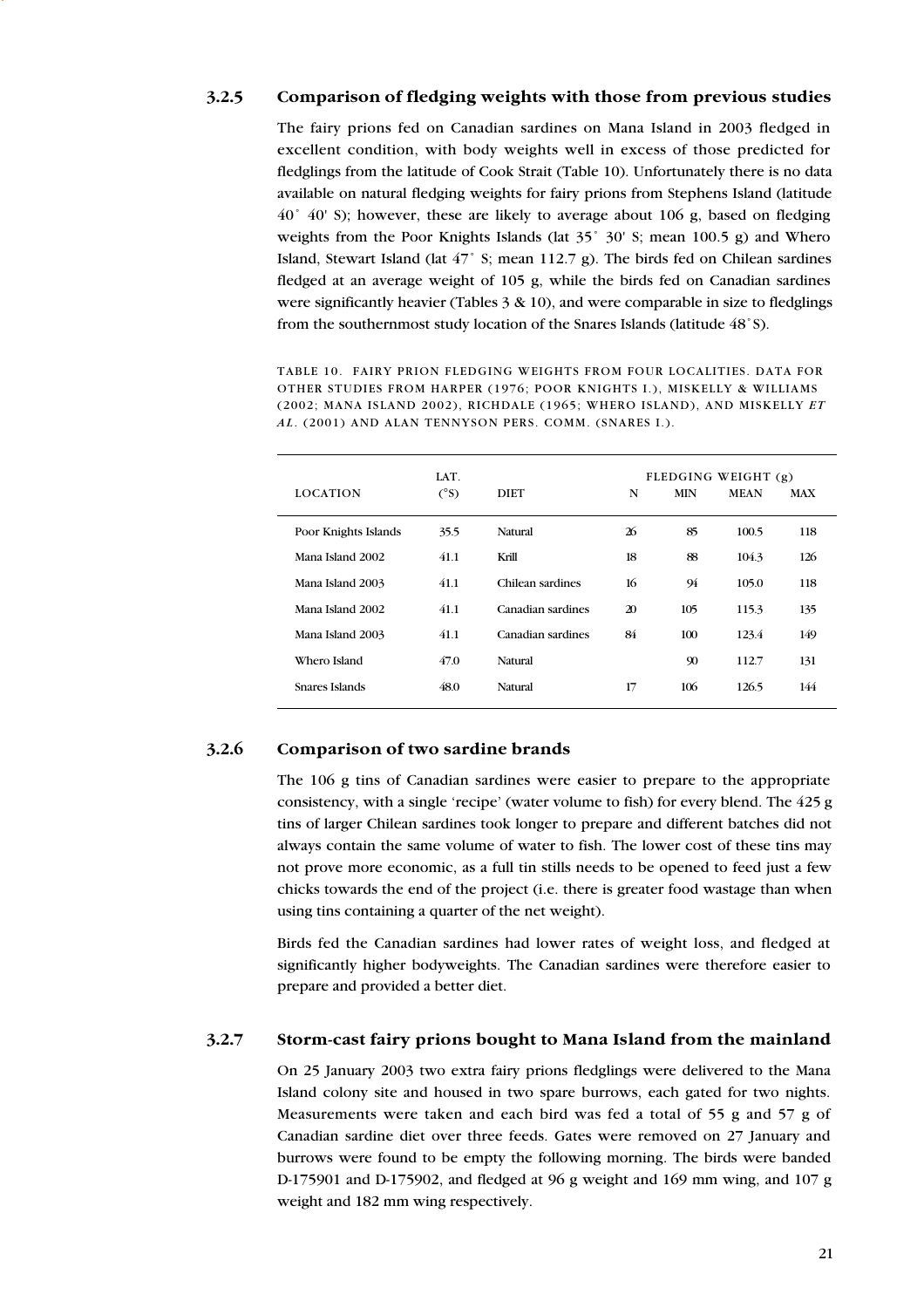<span id="page-22-0"></span>Fairy prion chicks were easier to find on Takapourewa in 2003, and were in better condition (and growing faster) than the chicks found in 2002. The first two transfers of fairy prion chicks have resulted in good numbers of chicks fledging from Mana Island after 6–15 days on the island, and lesser numbers of older and younger chicks. Once chicks start returning to Mana Island, it will be invaluable to learn the age of transferred chicks that produces the highest rate of return, to guide future restoration programmes (e.g. on the Rangitoto Islands off D'Urville Island).

Effort should be made in 2004 to select a large proportion of chicks close to fledging, with smaller numbers of chicks in each of the 6–10, 11–15 and 16–20 day ranges as per Table 11. Although this will produce a relatively small total for birds that spend more than 16 days on Mana (30 chicks), available information on dates of emergence for fairy prions (only 0–2 nights before fledging) suggest that there will be little added benefit for chicks to spend more than two weeks at the transfer site. Focusing effort on one age group (i.e. chicks less than 5 days from fledging) will also reduce the search effort required on Takapourewa compared to trying to build up numbers in both 0–5 and 16–20 day categories. We suggest that in 2004 the transfer date be 17 January (i.e. 5 days before predicted modal fledging date of 22 January; Table 12), with the collection team present 13–17 January.

TABLE 11. ACTUAL (2002 & 2003) AND TARGET (2004) LENGTH OF TIME FAIRY PRIONS SPENT ON MANA ISLAND BEFORE FLEDGING, TO ENSURE A RANGE OF AGES IN ORDER TO ALLOW DETERMINATION OF THE BEST AGE FOR TRANSFER.

|                 | $0-5$ DAYS | $6-10$ DAYS | $11-15$ DAYS | $16 - 20 + \text{DAYS}$ |
|-----------------|------------|-------------|--------------|-------------------------|
| 2002 (actual)   | 10         | 20          | 10           | $\bf{0}$                |
| 2003 (actual)   | 7          | 36          | 43           | 14                      |
| $2004$ (target) | 53         | 14          | 17           | 16                      |
| Total (target)  | 70         | 70          | 70           | 30                      |

TABLE 12. WING LENGTHS (mm) FOR PREDICTING FLEDGING DATES OF TRANSFERRED FAIRY PRION CHICKS, ASSUMING A TARGET TRANSFER DATE OF 17 JANUARY.

| <b>DATE</b>     |           | PREDICTED FLEDGING DATE |                     |             |
|-----------------|-----------|-------------------------|---------------------|-------------|
| <b>MEASURED</b> | 19-22 JAN | $23 - 27$ JAN           | <b>28 JAN-1 FEB</b> | $2-6$ FEB   |
| $13$ Jan        | 131-141   | 117-130                 | $105 - 116$         | $92 - 104$  |
| 14 Jan          | 135-145   | $121 - 134$             | 109-120             | $96 - 108$  |
| $15$ Jan        | 139-149   | 125-138                 | 113-124             | $100 - 112$ |
| 16 Jan          | 143-153   | 129-142                 | 117-128             | $104 - 116$ |
| $17$ Jan        | 147-157   | 133-146                 | 121-132             | 108-120     |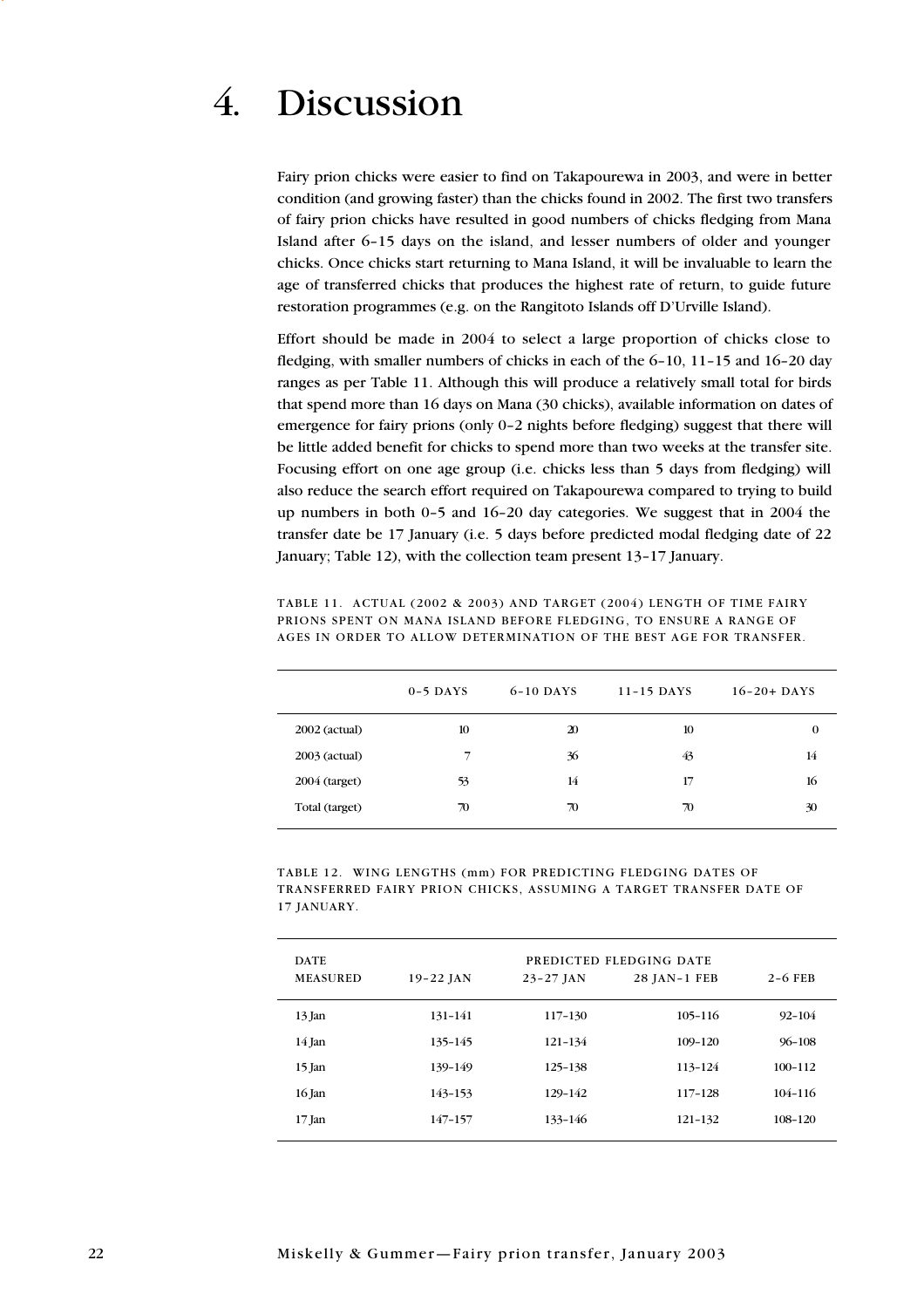## <span id="page-23-0"></span>5. Recommendations

Following the success of this second transfer of fairy prion chicks, we make the following recommendations:

- 1. That the Friends of Mana Island Society and Wellington Conservancy confirm existing approvals from Ngati Koata and Nelson/Marlborough Conservancy for one further transfer of up to 100 fairy prion chicks in January 2004.
- 2. That Ngati Koata and Ngati Toa be invited to participate in the transfer.
- 3. That the ideal dates for locating fairy prion chicks on Takapourewa are 13–17 January, with transfer on or soon after 17 January.
- 4. That, if possible, all chicks be sourced from the dam paddock on Takapourewa, so that future searches for any transferred chicks that return to Takapourewa can focus on one site.
- 5. That chicks be selected (based on wing measurements) so that a target of 53 should stay on Mana Island for 1–5 days before fledging, 14 for 6–10 days, 17 for 11–15 days, and 16 for 16–20 days.
- 6. That top priority be given to chicks heavier than 120 g, and that chicks less than 110 g not be transferred [this may need to be reconsidered on site if there is a poor prion feeding year at sea].
- 7. That a team visit Mana Island to prepare 100 burrows in advance of the chicks arriving.
- 8. Ensure the initial feeding teams have sufficient experienced personnel to manage the high work load involved in feeding 100 chicks.
- 9. Maintain two feeding teams, with three members per team (feeder, holder, runner/measurer), with a seventh team member (the contractor) scribing, training, estimating meal sizes, re-checking wing measurements at key times etc. Refer Appendix 1 for recommended team sizes and staff numbers for 2004.
- 10. Consider staggering the team crossovers by bringing out three new team members on the Friday night or Saturday morning and taking three old team members off. Then repeat with the remaining numbers on the Sunday night/ Monday morning.
- 11. That the same food preparation and feeding method used for the Brunswick sardine diet in 2002 & 2003 be used for the final transfer (about 300 cans required).
- 12. That gates be removed from burrow entrances when wing length equals or exceeds 160 mm, but that the gate be present for a minimum of two nights.
- 13. If continuing to observe pre-fledging emergence behaviour, use 3-stick fences only throughout the project, and consider erecting stick fences at the inside end of the pipe tunnel to provide more concrete evidence of movement (eliminate wind-blown fences).
- 14. Obtain a wing-rule that is 'stopped' right across the end to make measuring wings easier, more accurate and more consistent, especially for less experienced handlers.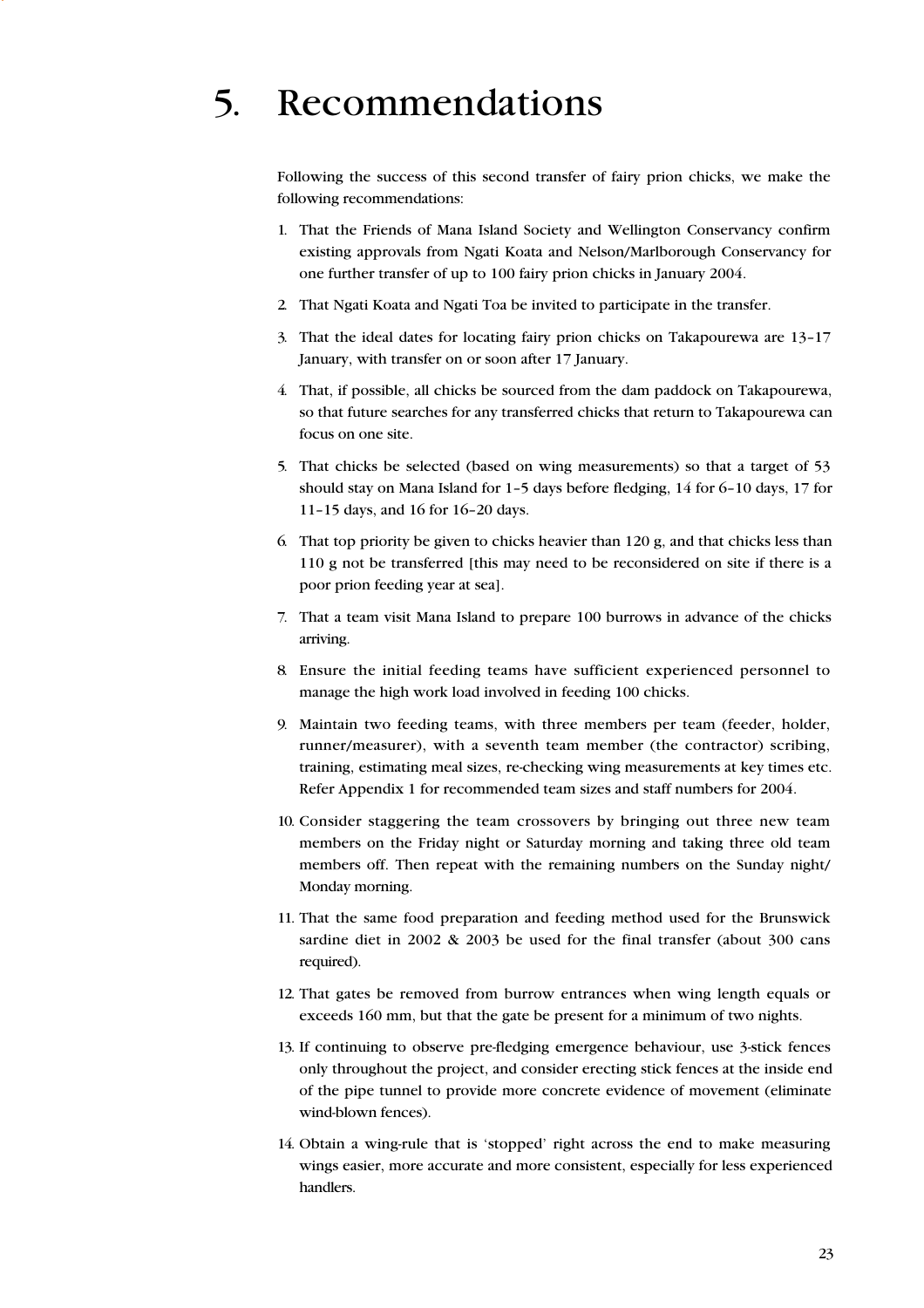15. Purchase the following equipment:

Crop needles: 3 new 100 mm, 8 gauge, curved crop needles (these needles have a short life span with continual usage and must be discarded when cracks appear on the ball)

Food flask (1 litre): water-bath for food pottles (a second water-bath is required to allow teams to work independently, or to enable the next batch of food to start warming)

Syringes, soft tissues, kitchen towel, notebooks etc.

20. That efforts be made to search for returning banded chicks on both Mana Island and on Takapourewa (at the dam paddock) between September and December each year, starting in 2004\*. A total of 193 fairy prion chicks were banded at the dam paddock in 2002 & 2003, of which 131 were transferred to Mana Island.

<sup>\*</sup> Recent information from Otago Peninsula has shown that 0/55 fairy prion fledglings returned within 2 years of fledging, and 3/23 returned within 3 years (Graeme Loh, pers. comm.). If age of return is the same in Cook Strait, then some of the chicks banded and/or transferred in January 2002 should return to Mana Island and Takapourewa in September–November 2004.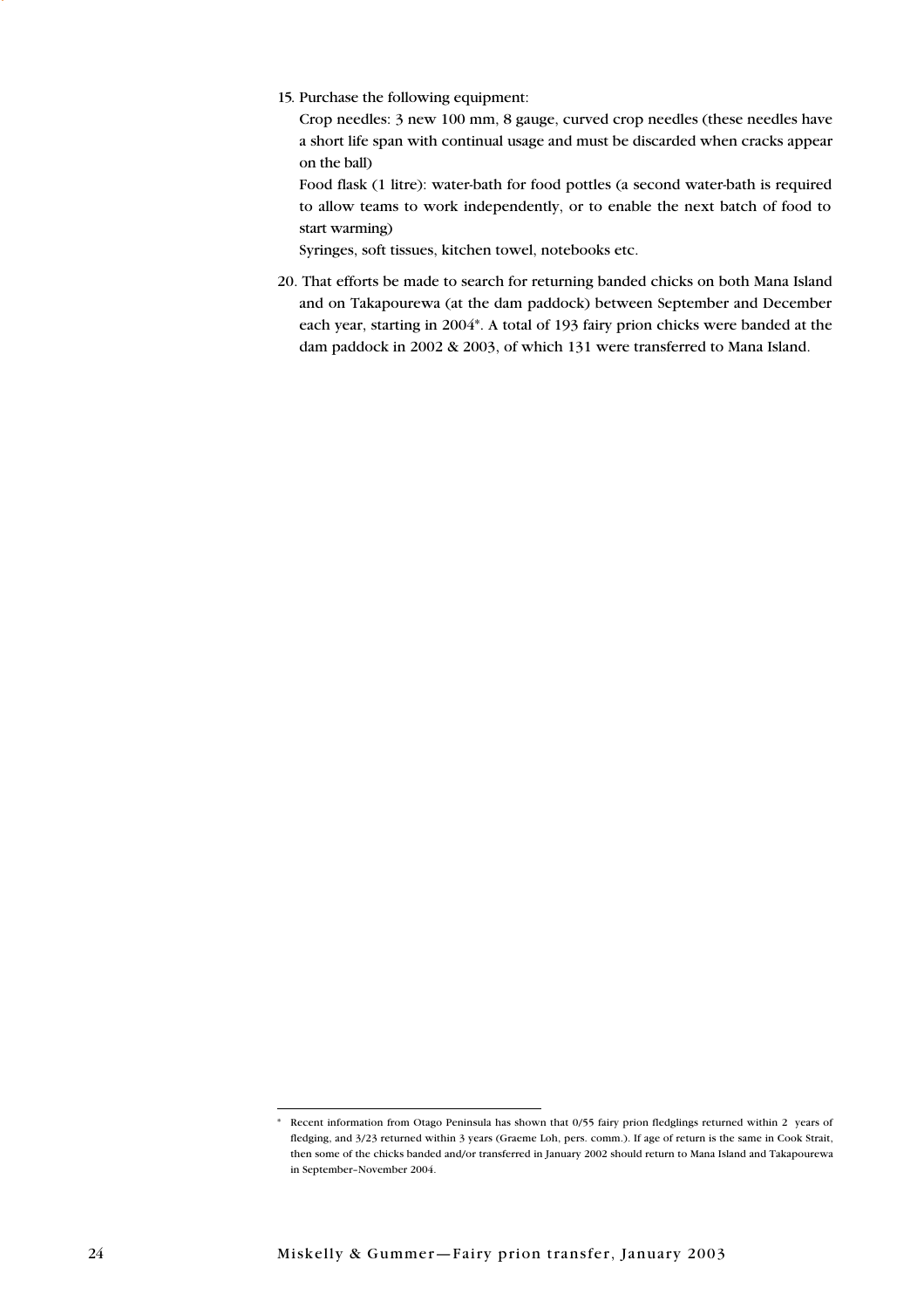## <span id="page-25-0"></span>Acknowledgements

A large number of people contributed to the success of this transfer. Colin Ryder was the key person (through the Friends of Mana Island) who sought funds from potential sponsors. Permission to transfer the birds was obtained from Nelson/ Marlborough Conservancy and Ngati Koata Trust Board. We particularly thank Roma Hippolite, Anuru Paul and Brian Simpson of Ngati Koata, and Tama Coker and Eddie Coker of Ngati Toa for their support and enthusiasm for and during the transfer. Neil Clifton (Nelson/Marlborough Conservancy) and Roy Grose (Sounds Area) are also thanked for their support and assistance. Rex Williams provided advice based on his involvement in the 2002 transfer.

Mike Aviss (Sounds Area) coordinated food, transport and logistics from the Marlborough Sounds, and was a member of the bird collection team, along with Anuru Paul, Brian Simpson (both Ngati Koata), Eddie Coker (Ngati Toa), Jason Christensen and Clinton Purches (both Kapiti Area), and Lynn Adams and Colin Miskelly (both Wellington Conservancy). Particular thanks are due to Anuru, Brian and Eddie for their assistance and enthusiasm. James McKinstry (Helipro) provided safe transport to and from Takapourewa, and Bruce & Carol Knight provided much practical assistance and hospitality on the island.

The volunteer feeders were organised and coordinated through the Friends of Mana Island, principally by Colin Ryder. Graeme Taylor provided much technical advice and assistance immediately before the transfer, and Helen Gummer managed the daily work programme for the teams of volunteer feeders, plus participating fully in the daily routine and recording of data. We are greatly indebted to the teams of volunteer feeders, who gave up their time to provide the necessary labour to feed and care for the chicks until they fledged: Ros Bacheler, Andy Collings, Reg Cotter, Barbara Deliere, Barry Dent, Andy Falshaw, Sue Freitag, Ruth Gregg, Annette Harvey, Dee Hudson, Kelvin Hunt, Shelley Meehan, Rhys Mills, Lance Mundy, Merrin Pearse, Luke Rawnsley, Mailee Stanbury and Louise Taylor.

Jason Christensen (Mana Island) provided much practical assistance plus transport for the volunteers. Other Departmental staff and contractors that provided welcome assistance on Mana Island included Lynn Adams, Geoff Alexander, Ben Barr, Wayne Boness, Richard Gill, Ben Parsons and David Wrightson.

Special thanks to Kelvin Hunt, Andy Falshaw and Reg Cotter for their extra time committed to the project to assist with training new team members, and to Lynn Adams and Ben Barr for running things smoothly during Helen's much needed break.

Thanks are due to the sponsors, who provided the finance needed for the project to proceed: Pub Charity Inc (Bowland, Porirua), the Community Trust of Wellington, NZ Community Trust (Selby's Sports Café), the Scotwood Trust (Graffiti Bar & Restaurant) and an anonymous donor.

Eric Dorfman provided advice on statistical analysis, and this report was improved by his comments. The report was formatted for printing by Jeremy Rolfe.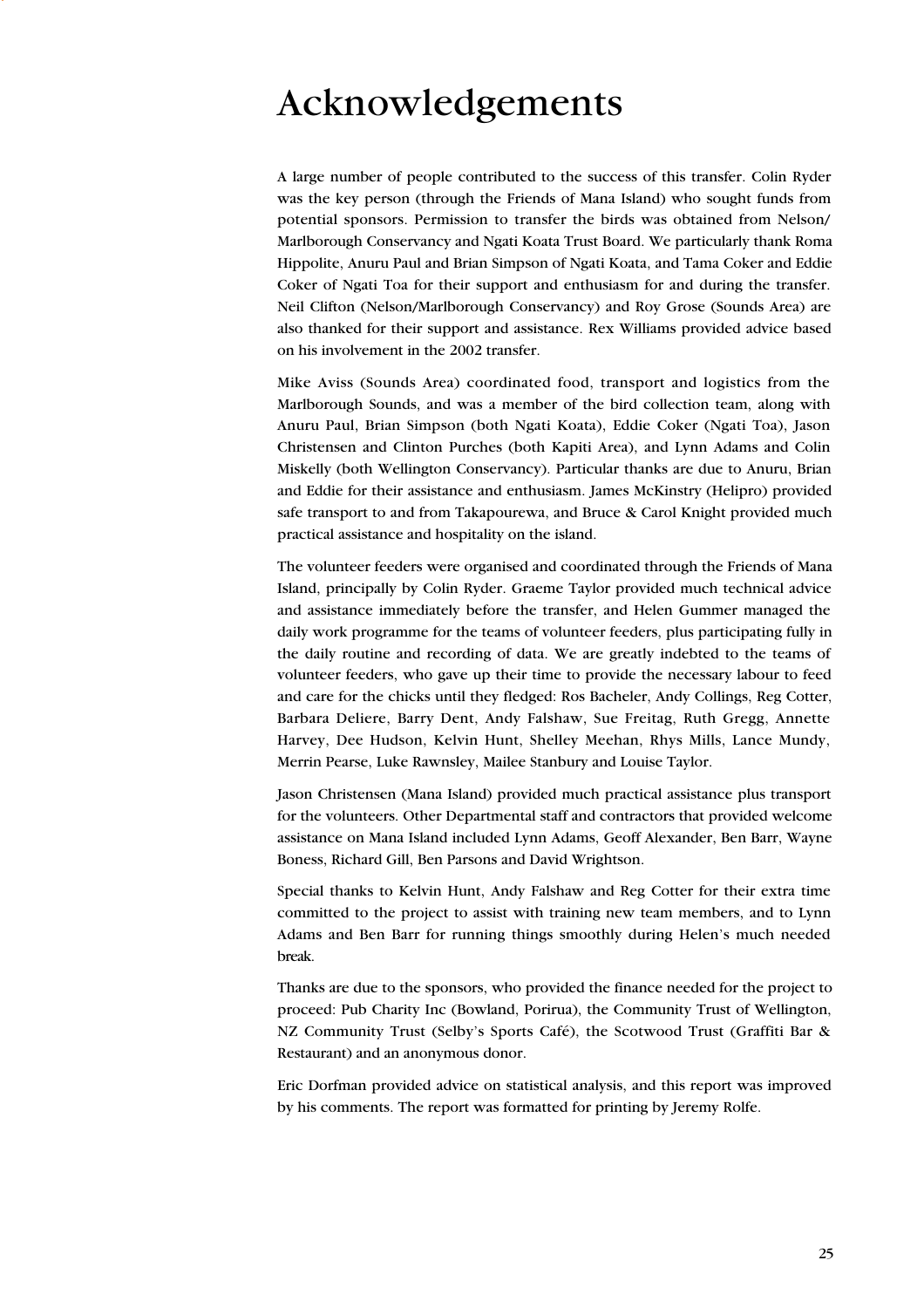## <span id="page-26-0"></span>References

Brown, D. [2001]. Stephens Island; ark of the light. The author, Blenheim.

- Harper. P.C. 1976. Breeding biology of the fairy prion (*Pachyptila turtur*) at the Poor Knights Islands, New Zealand. *New Zealand Journal of Zoology 3*: 351–371.
- Markwell, T.J. 1997. Video camera count of burrow-dwelling fairy prions, sooty shearwaters, and tuatara on Takapourewa (Stephens Island), New Zealand. *New Zealand Journal of Zoology 24*: 231–237.
- Markwell, T.J. 1998. Relationship between tuatara *Sphenodon punctatus* and fairy prion *Pachyptila turtur* densities in different habitats on Takapourewa (Stephens Island), Cook Strait, New Zealand. *Marine Ornithology 26*: 81–83.
- Miskelly, C. 1999. *Mana Island ecological restoration plan*. Department of Conservation, Wellington.
- Miskelly, C.M; Sagar, P.M.; Tennyson, A.J.D.; Scofield, R.P. 2001. Birds of the Snares Islands, New Zealand. *Notornis 48*: 1–40.
- Miskelly, C; Williams, R. 2002. Transfer of fairy prion (titiwainui) chicks from Takapourewa to Mana Island, January 2002. Department of Conservation, Wellington.
- Richdale, L.E. 1965. Breeding behaviour of the narrow-billed prion and broad-billed prion on Whero Island, New Zealand. *Transactions of the Zoological Society of London 31*: 87– 155.
- Walls, G.Y. 1978. The influence of the tuatara on fairy prion breeding on Stephens Island, Cook Strait. *New Zealand Journal of Ecology 1*: 91–98.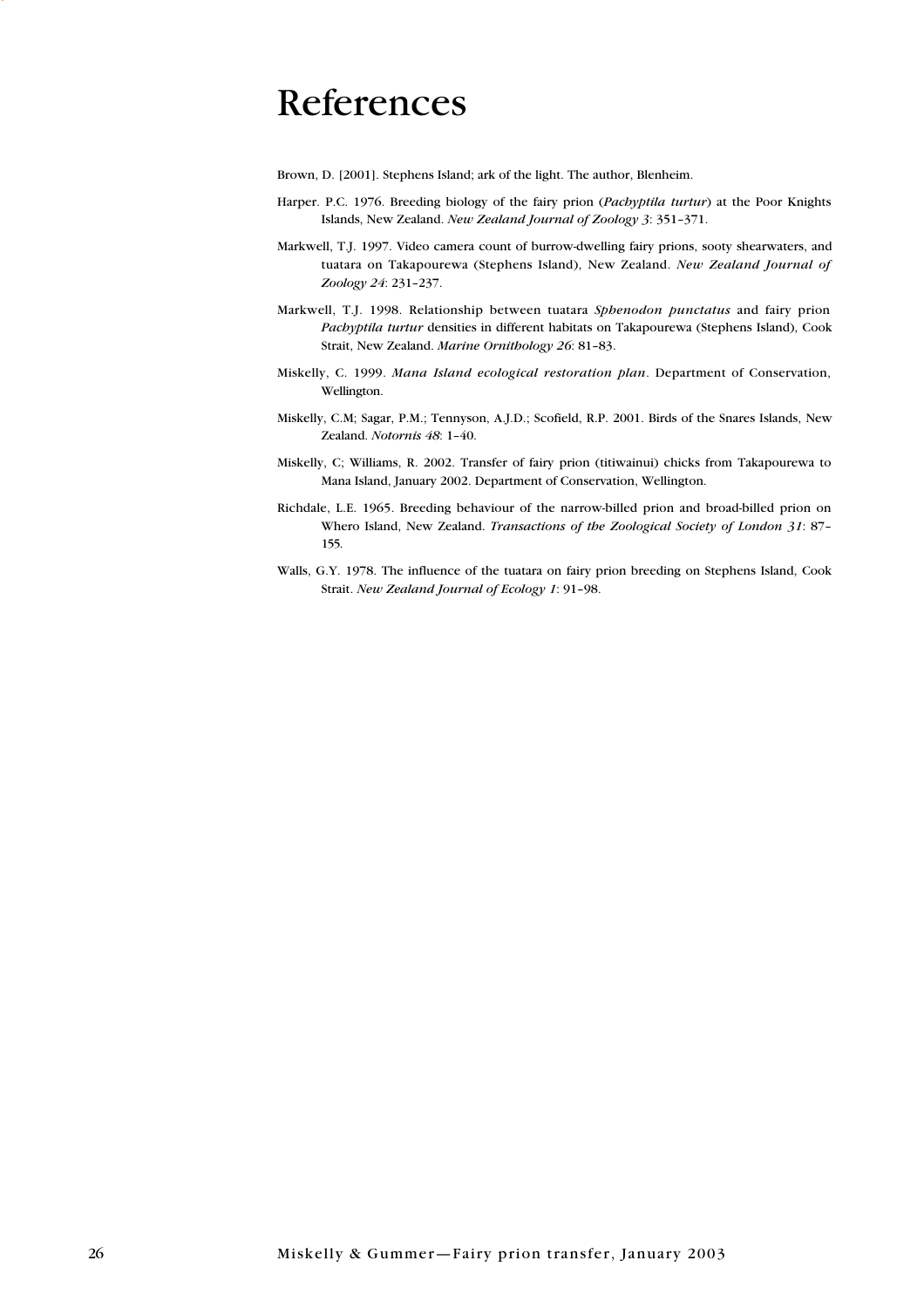### FAIRY PRION PROJECT LABOUR (VOLUNTEERS AND STAFF) FOR 2003 AND RECOMMENDATIONS FOR LABOUR IN 2004

<span id="page-27-0"></span>

| $\mathbf{DATE}$ | <b>DAY</b><br><b>FROM</b><br><b>ARRIVAL</b><br>$\mathrm{OF}$<br><b>CHICKS</b> | NO. OF<br><b>CHICKS</b><br><b>FED</b> | NO. OF<br><b>VOLUNTEERS</b> | NO. OF<br><b>STAFF</b> | <b>STAFF</b><br><b>HOURS</b> | <b>RECOMMEND</b><br>NO. OF<br><b>VOLUNTEERS</b><br>FOR 2004 <sup>1</sup> | RECOMMEND<br><b>STAFF FOR</b><br>$2004^{1,2}$ |
|-----------------|-------------------------------------------------------------------------------|---------------------------------------|-----------------------------|------------------------|------------------------------|--------------------------------------------------------------------------|-----------------------------------------------|
| 12 Jan          | $\overline{2}$                                                                |                                       | $\overline{4}$              | 2(GT, HG)              | $\bf8$                       | $\sqrt{6}$                                                               | 1(x)                                          |
| 13 Jan          | $-1$                                                                          |                                       | $\overline{4}$              | 2(GT, HG)              | $\bf8$                       | $6 (+ 1 \text{ cook})$                                                   | 1(x)                                          |
| 14 Jan          | Arrival                                                                       |                                       | $\overline{4}$              | 2(GT, HG)              | 8                            | $6 (+ 1 \text{ cosk})$                                                   | $\overline{2}$                                |
| 15 Jan          | $\mathbf{1}$                                                                  | 100                                   | $\mathfrak{h}$              | $1$ (HG)               | 15                           | $6 (+ 1 \text{ cook})$                                                   | 2                                             |
| 16 Jan          | $\overline{c}$                                                                | 100                                   | 5                           | $1$ (HG)               | 15                           | $6 (+ 1 \text{ cosk})$                                                   | 2                                             |
| 17 Jan          | 3                                                                             | 100                                   | 5                           | 1(HG)                  | 13                           | $6 (+ 1 \text{ cosk})$                                                   | 2                                             |
| 18 Jan          | $\overline{4}$                                                                | 100                                   | $6(5$ new)                  | 1(HG)                  | 14                           | $6 (+ 1 \text{ cosk})$                                                   | 2                                             |
| 19 Jan          | 5                                                                             | 100                                   | $\sqrt{6}$                  | 1(HG)                  | 13                           | $6 (+ 1 \text{ cosk})$                                                   | 2                                             |
| 20 Jan          | 6                                                                             | 93                                    | $\sqrt{6}$                  | $1$ (HG)               | 12                           | $6 (+ 1 \text{ cosk})$                                                   | 2                                             |
| 21 Jan          | $\overline{7}$                                                                | 90                                    | 6                           | $2$ (HG, LA)           | 11                           | $6 (+ 1 \text{ cosk})$                                                   | $2(x \text{ off})$                            |
| 22 Jan          | 8                                                                             | 85                                    | 6                           | $2$ (HG, LA)           | $\mathfrak{g}$               | $\sqrt{6}$                                                               | 1(y)                                          |
| 23 Jan          | 9                                                                             | 79                                    | 6                           | 2 (BB, LA)             | 11?                          | 6                                                                        | 1(y)                                          |
| 24 Jan          | $10\,$                                                                        | 66                                    | 6                           | $2$ (BB, LA)           | 10?                          | $\overline{3}$                                                           | 2 (change)                                    |
| 25 Jan          | 11                                                                            | 57                                    | $83$ (6 new)                | $1$ (BB)               | 12                           | 3                                                                        | 1(x)                                          |
| 26Jan           | 12                                                                            | 48                                    | $8^{\rm 3}$                 | 1 (BB)                 | 9                            | 3                                                                        | 1(x)                                          |
| $27$ Jan        | 13                                                                            | 40                                    | 3                           | 2 (BB, HG)             | 8                            | 3                                                                        | 1(x)                                          |
| 28 Jan          | 14                                                                            | 33                                    | 5                           | $1$ (HG)               | 8                            | 3                                                                        | 1(x)                                          |
| 29 Jan          | 15                                                                            | 22                                    | $5^3$                       | $1$ (HG)               | 8                            | 3                                                                        | 1(x)                                          |
| 30 Jan          | 16                                                                            | 14                                    | $5^3$                       | $1$ (HG)               | 8                            | $\mathfrak{Z}$                                                           | 1(x)                                          |
| 31 Jan          | 17                                                                            | 11                                    | 3                           | $1$ (HG)               | 8                            | $\mathbf{1}$                                                             | 1(x)                                          |
| 1 Feb           | 18                                                                            | 6                                     | 3                           | $1$ (HG)               | 8                            | $\mathbf{1}$                                                             | 1(x)                                          |
| 2 Feb           | 19                                                                            | $\overline{4}$                        | 3                           | $1$ (HG)               | 8                            | $\mathbf{1}$                                                             | 1(x)                                          |
| 3 Feb           | 20                                                                            | $\mathfrak{Z}$                        | $\mathbf{1}$                | $1$ (HG)               | 8                            | $\mathbf{1}$                                                             | 1(x)                                          |
| 4 Feb           | 21                                                                            | $\mathbf{1}$                          | $\mathbf{1}$                | 1(HG)                  | 8                            | $\mathbf{1}$                                                             | 1(x)                                          |
| 5 Feb           | $22\,$                                                                        | $\boldsymbol{0}$                      | $\boldsymbol{0}$            | $1$ (HG)               | $\,$ 8 $\,$                  | $\mathbf 1$                                                              | 1(x)                                          |
|                 |                                                                               |                                       |                             |                        |                              |                                                                          |                                               |

*1 Recommendations based on 100 chicks transferred around similar dates (transfer date likely to be 17 January 2004).* 

*2 Recommendation is for 2 contractors, with one employed for 10 days (days 3–13) only* 

*3 Surplus volunteers (these numbers not essential to achieve the task)* 

*GT = Graeme Taylor, HG = Helen Gummer, LA = Lynn Adams, BB = Ben Barr* 

Total volunteer effort for 2003 fairy prion feeding on Mana = 139 volunteer days.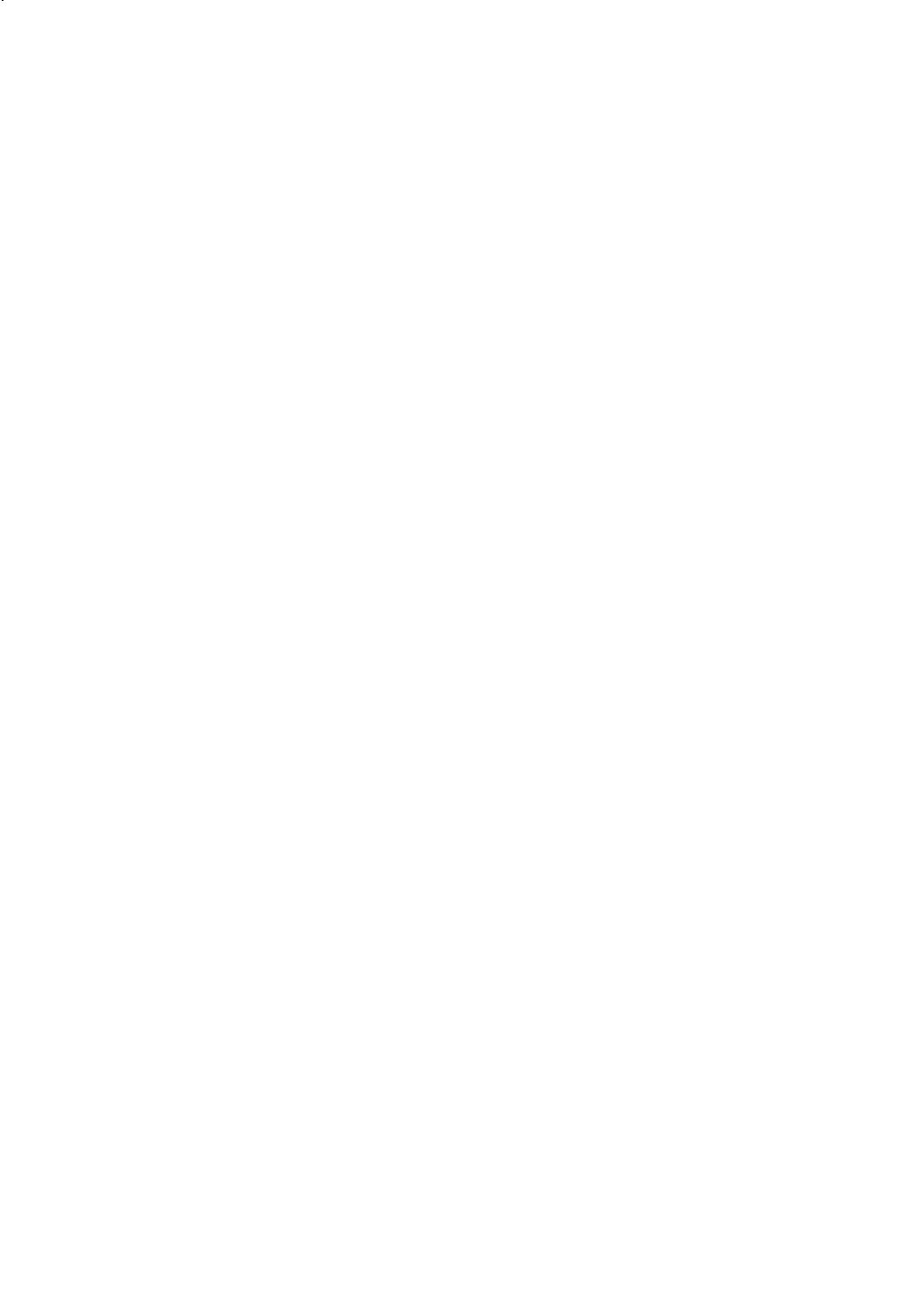### <span id="page-29-0"></span>FAIRY PRION CHICK FEEDING EQUIPMENT LIST

*Burrow preparation*  Hand trowels: 1/person Spades: 1/person Spare wooden burrow lids Paint and small paint brush (numbering lids) Plastic mesh and thick wire (gates)

#### *Food preparation*

Dettol anti-bacterial flowing soap Large kettle (boiling water for making food, and for hot water at feeding site) 2 × blender Stainless steel measuring jug Rubber spatula Ordinary kitchen knife Can opener 295 × Brunswick Canadian sardines in soya oil (106 g tin) 21 × Ocean Catch Chilean sardines in natural oil (425 g can) 20 × plastic 350 ml pottles (for carrying blended fish)

#### *Water requirements at feeding site*

 $2 \times 21$  thermos flasks of hot (boiled) water per day Several water containers (total up to 8 l) for cold (boiled) water Several 20 l buckets of fresh tap water (include one for hand-washing)

#### *Transport to site*

Chilly bin with 2–3 freezer packs (for food pottles) Large plastic box (for sterile feeding equipment)  $2 \times 10$  litre plastic buckets (for rest of food) 3 × 20 litre plastic buckets (dry equipment, flasks and bottles)

#### *Feeding*

Dettol anti-bacterial flowing soap or anti-bacterial hand wipes  $3 \times$  crop needles (100 mm, 8 g, curved)  $50 \times 20$  ml syringes Food flask (hot water-bath) Teaspoon 2 × stainless steel bowls (waste) 2 × plastic tubs for washing out crop needles 3 × shallow plastic containers for disinfecting and rinsing crop needles 500 ml × 5% 'Hibitane' chlorhexidine gluconuate solution (5% conc. – mix 20ml/ litre water)  $4 \times$  tea towels (for feeder's lap) 6 rolls of kitchen towels  $20 \times$  soft paper tissues (boxes)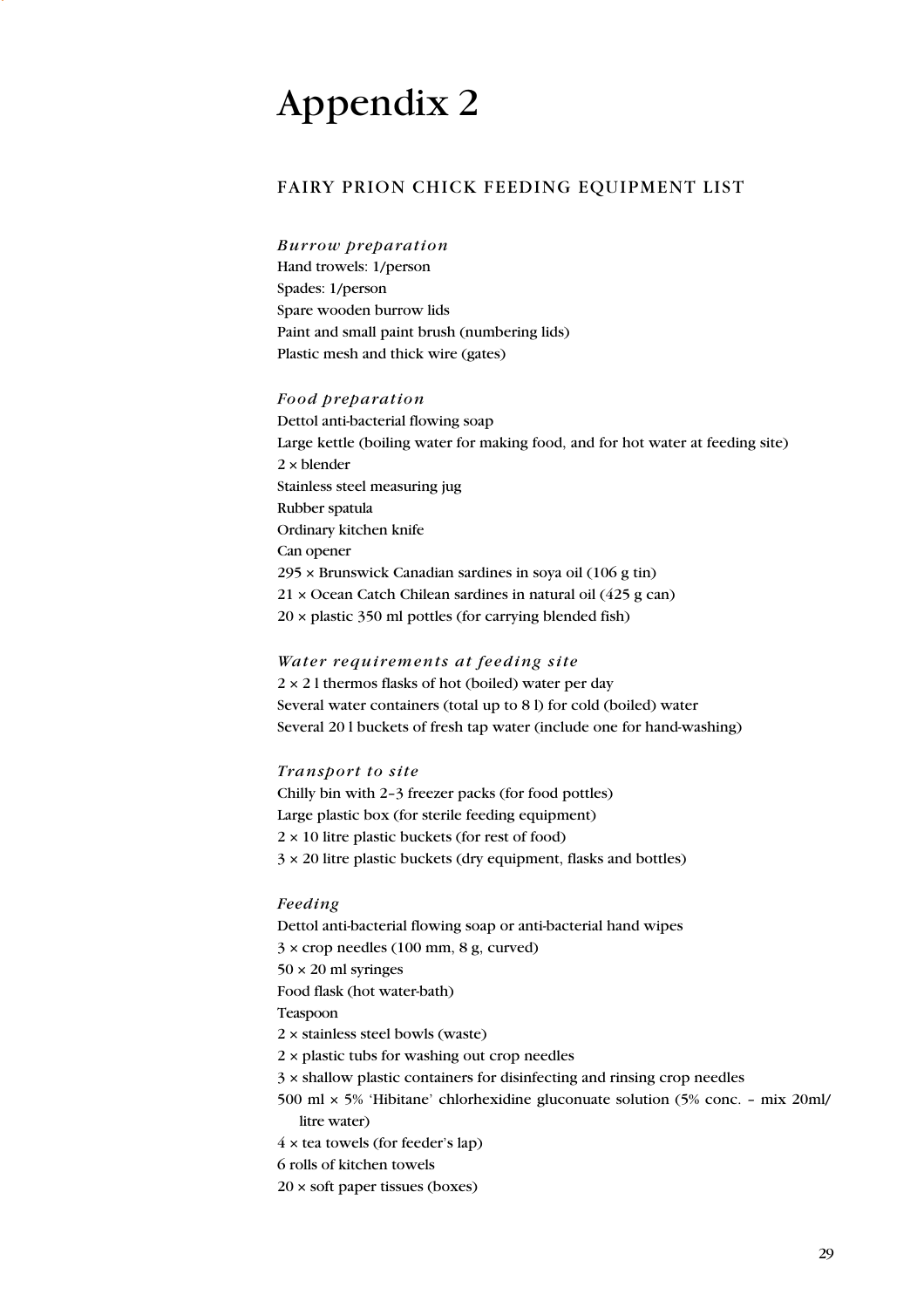*Weighing and measuring*  2 × Pesola balance (300 g) 10 × 250 mm x 300 mm plastic bags (boxes) for weighing Wing rule (stopped at one end) Back-up tape measure 2 × waterproof notebooks Pencils (lots)

*Clean up* 

3 × Johnson's anti-bacterial tablets (30 tablets/box) Dishwashing liquid, brush, bottle brush 10 litre plastic container (soaking equipment in anti-bacterial solution)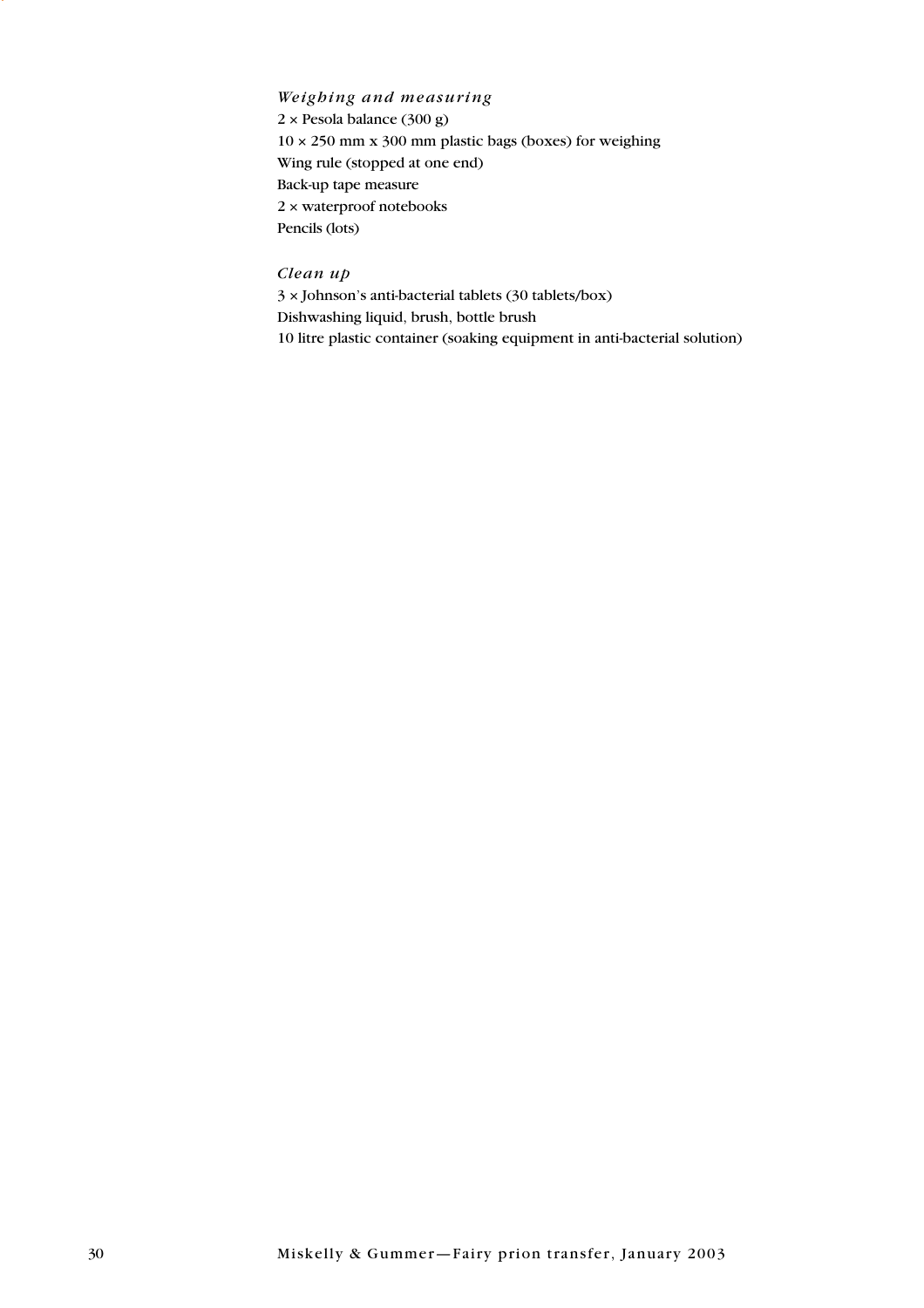## FLEDGING DATA OF FAIRY PRION CHICKS, MANA ISLAND (2003)

<span id="page-31-0"></span>

| <b>BAND</b><br>NO. | <b>BURROW</b>                | <b>SARDINE</b><br><b>DIET</b> | <b>FLEDGING</b><br><b>DATE</b><br>(EVENING) | NO. DAYS<br>ON MANA      | NO. NIGHTS<br><b>GATE OFF</b><br><b>BEFORE</b><br><b>DEPARTURE</b> | PRE-FEED<br><b>MORNING</b><br>WEIGHT<br>(g) | POST-FEED<br><b>MORNING</b><br>WEIGHT<br>(g) | <b>FINAL</b><br><b>WING</b><br><b>LENGTH</b><br>(mm) |
|--------------------|------------------------------|-------------------------------|---------------------------------------------|--------------------------|--------------------------------------------------------------------|---------------------------------------------|----------------------------------------------|------------------------------------------------------|
| D180401            | 18                           | Canadian                      | 20 Jan                                      | 6                        | $\overline{4}$                                                     | 122                                         | 134                                          | 174                                                  |
| D180404            | 38                           | Canadian                      | 30 Jan                                      | 16                       | $\overline{4}$                                                     | 151                                         | 158                                          | 173                                                  |
| D180405            | 6                            | Chilean                       | 29 Jan                                      | 15                       | $\overline{4}$                                                     | 110                                         | 132                                          | 173                                                  |
| D180406            | 31                           | Canadian                      | 23 Jan                                      | 9                        | $\overline{\mathbf{4}}$                                            | 134                                         | 142                                          | 170                                                  |
| D180407            | 34                           | Canadian                      | 28 Jan                                      | 14                       | 3                                                                  | 118                                         | 127                                          | 165                                                  |
| D180408            | 37                           | Canadian                      | 24 Jan                                      | 10                       | 5                                                                  | 114                                         | 120                                          | 171                                                  |
| D180409            | 32                           | Canadian                      | 24 Jan                                      | 10                       | $\overline{2}$                                                     | 112                                         | 128                                          | 162                                                  |
| D180411            | 20                           | Canadian                      | 23 Jan                                      | 9                        | 5                                                                  | 122                                         | 136                                          | 174                                                  |
| D180413            | $\overline{7}$               | Chilean                       | 31 Jan                                      | 17                       | 6                                                                  | 108                                         | 128                                          | 175                                                  |
| D180414            | $\bf 8$                      | Chilean                       | 22 Jan                                      | 8                        | $\overline{\mathbf{3}}$                                            | 110                                         | $122\,$                                      | 165                                                  |
| D180415            | 93                           | Canadian                      | 29 Jan                                      | 15                       | $\overline{7}$                                                     | 121                                         | 126                                          | 175                                                  |
| D180416            | 90                           | Canadian                      | 31 Jan                                      | 17                       | $\overline{7}$                                                     | 133                                         | 138                                          | 173                                                  |
| D180418            | 24                           | Canadian                      | 31 Jan                                      | 17                       | 5                                                                  | 128                                         | 140                                          | 176                                                  |
| D180419            | 22                           | Canadian                      | 28 Jan                                      | 14                       | 5                                                                  | 131                                         | 135                                          | 171                                                  |
| D180420            | 95                           | Canadian                      | 28 Jan                                      | 14                       | $\overline{c}$                                                     | 129                                         | 132                                          | 166                                                  |
| D180421            | 21                           | Canadian                      | 23 Jan                                      | 9                        | $\overline{7}$                                                     | 136                                         | 142                                          | 177                                                  |
| D180422            | $73$                         | Canadian                      | 26 Jan                                      | 12                       | 6                                                                  | 124                                         | 132                                          | 171                                                  |
| D180424            | 23                           | Canadian                      | 25 Jan                                      | 11                       | 5                                                                  | 131                                         | 143                                          | 173                                                  |
| D180425            | 62                           | Canadian                      | 26 Jan                                      | 12                       | 6                                                                  | 116                                         | 118                                          | 172                                                  |
| D180426            | 91                           | Canadian                      | 21 Jan                                      | $\overline{7}$           | $\mathbf{1}$                                                       | 120                                         | 140                                          | 159                                                  |
| D180427            | 89                           | Canadian                      | 24 Jan                                      | 10                       | 5                                                                  | 136                                         | 144                                          | 170                                                  |
| D180429            | 86                           | Canadian                      | 27 Jan                                      | 13                       | $\overline{\mathbf{3}}$                                            | 141                                         | 146                                          | 168                                                  |
| D180430            | 99                           | Canadian                      | 29 Jan                                      | 15                       | 7                                                                  | 126                                         | 134                                          | 180                                                  |
| D180431            | 12                           | Chilean                       | 25 Jan                                      | 11                       | $\overline{\mathbf{4}}$                                            | 106                                         | 138                                          | 167                                                  |
| D180432            | 88                           | Canadian                      | 21 Jan                                      | $\overline{\phantom{a}}$ | $\overline{2}$                                                     | 130                                         | 152                                          | 163                                                  |
| D180433            | 53                           | Canadian                      | 21 Jan                                      | $\overline{7}$           | 3                                                                  | 118                                         | 120                                          | 169                                                  |
| D180434            | 54                           | Canadian                      | 30 Jan                                      | 16                       | 8                                                                  | 130                                         | 142                                          | 178                                                  |
| D180435            | ${\boldsymbol{\mathcal{R}}}$ | Canadian                      | 23 Jan                                      | 9                        | $\overline{\mathbf{4}}$                                            | 136                                         | 144                                          | 169                                                  |
| D180436            | 92                           | Canadian                      | 28 Jan                                      | 14                       | 5                                                                  | 121                                         | 129                                          | 173                                                  |
| D180437            | 51                           | Canadian                      | 29 Jan                                      | 15                       | $\overline{7}$                                                     | 141                                         | 146                                          | 180                                                  |
| D180438            | 61                           | Canadian                      | 28 Jan                                      | 14                       | 5                                                                  | 129                                         | 133                                          | 172                                                  |
| D180439            | 11                           | Chilean                       | 19 Jan                                      | 5                        | 3                                                                  | 110                                         | 126                                          | 167                                                  |
| D180440            | 87                           | Canadian                      | 24 Jan                                      | $10\,$                   | 3                                                                  | 120                                         | 128                                          | 170                                                  |
| D180441            | 28                           | Canadian                      | 19 Jan                                      | 5                        | $\mathbf{1}$                                                       | 118                                         | 132                                          | 162                                                  |
| D180442            | $\overline{4}$               | Chilean                       | 22 Jan                                      | $\,$ 8 $\,$              | 3                                                                  | 110                                         | 122                                          | 166                                                  |
| D180443            | 56                           | Canadian                      | 29 Jan                                      | 15                       | $\mathfrak{z}$                                                     | 150                                         | 161                                          | 167                                                  |
| D180444            | $27\,$                       | Canadian                      | 19 Jan                                      | 5                        | $\overline{\mathbf{c}}$                                            | 112                                         | $122\,$                                      | 164                                                  |
| D180445            | 52                           | Canadian                      | 22 Jan                                      | 8                        | $\overline{\mathbf{4}}$                                            | 114                                         | 134                                          | $172\,$                                              |
| D180448            | 101                          | Canadian                      | 25 Jan                                      | $11\phantom{.0}$         | 5                                                                  | 126                                         | 140                                          | $172\,$                                              |
| D180450            | 100                          | Canadian                      | 19 Jan                                      | 5                        | $\boldsymbol{2}$                                                   | 114                                         | 128                                          | 162                                                  |
| D180451            | 39                           | Canadian                      | 26 Jan                                      | $12\,$                   | $\overline{\mathbf{4}}$                                            | 106                                         | 114                                          | 164                                                  |
| D180452            | $82\,$                       | Canadian                      | 25 Jan                                      | 11                       | $\overline{\mathbf{4}}$                                            | 113                                         | 123                                          | 171                                                  |
| D180453            | 46                           | Canadian                      | 19 Jan                                      | 5                        | $\overline{\mathbf{c}}$                                            | 122                                         | 126                                          | 165                                                  |
| D180455            | 45                           | Canadian                      | 25 Jan                                      | 11                       | 6                                                                  | 114                                         | 120                                          | $172\,$                                              |
| D180456            | 83                           | Canadian                      | 28 Jan                                      | 14                       | 3                                                                  | 118                                         | 133                                          | 168                                                  |
| D180457            | $17\text{ }$                 | Canadian                      | 19 Jan                                      | 5                        | 3                                                                  | 118                                         | 128                                          | 169                                                  |
| D180458            | 57                           | Canadian                      | 22 Jan                                      | $\bf8$                   | 3                                                                  | 128                                         | 150                                          | 169                                                  |
| D180460            | $80\,$                       | Canadian                      | 28 Jan                                      | 14                       | 6                                                                  | 114                                         | 119                                          | 172                                                  |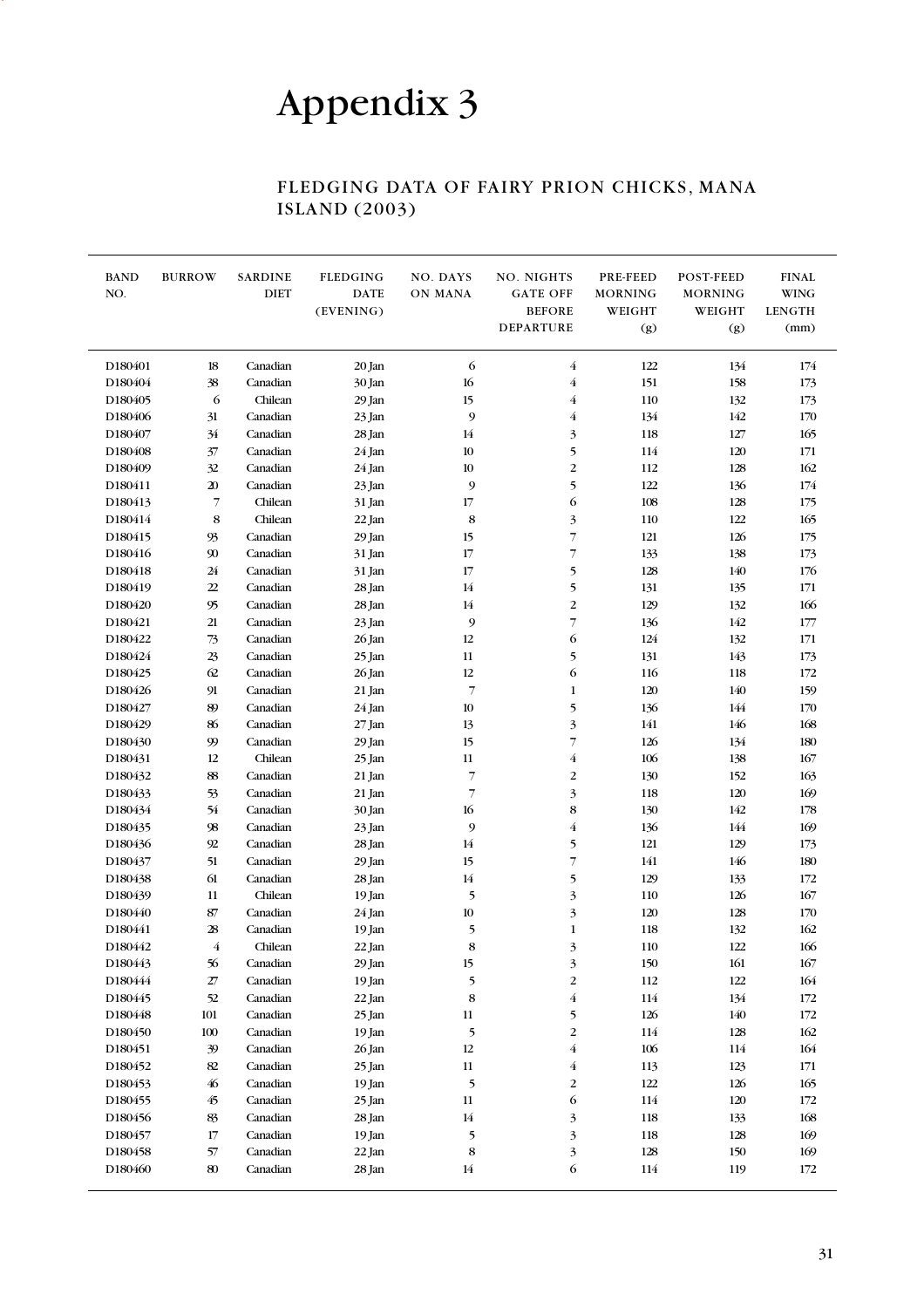| <b>BAND</b><br>NO.  | <b>BURROW</b>                   | <b>SARDINE</b><br><b>DIET</b>            | <b>FLEDGING</b><br><b>DATE</b> | NO. DAYS<br>ON MANA | NO. NIGHTS<br><b>GATE OFF</b> | <b>PRE-FEED</b><br><b>MORNING</b> | POST-FEED<br><b>MORNING</b> | <b>FINAL</b><br>WING |
|---------------------|---------------------------------|------------------------------------------|--------------------------------|---------------------|-------------------------------|-----------------------------------|-----------------------------|----------------------|
|                     |                                 |                                          | (EVENING)                      |                     | <b>BEFORE</b>                 | WEIGHT                            | WEIGHT                      | <b>LENGTH</b>        |
|                     |                                 |                                          |                                |                     | <b>DEPARTURE</b>              | (g)                               | (g)                         | (mm)                 |
| D180461             | 60                              | Canadian                                 | 23 Jan                         | 9                   | 3                             | 126                               | 130                         | 165                  |
| D180462             | 50                              | Canadian                                 | 27 Jan                         | 13                  | $\bf{4}$                      | 122                               | 127                         | 166                  |
| D180463             | 3                               | Chilean                                  | 23 Jan                         | 9                   | $\mathbf{1}$                  | 106                               | 130                         | 163                  |
| D180464             | 40                              | Canadian                                 | 1 Feb                          | 18                  | 6                             | 142                               | 144                         | 173                  |
| D180465             | 81                              | Canadian                                 | 2 Feb                          | 19                  | 8                             | 140                               | 143                         | 174                  |
| D180466             | 75                              | Canadian                                 | 28 Jan                         | 14                  | $\overline{2}$                | 138                               | 144                         | 165                  |
| D <sub>180467</sub> | 49                              | Canadian                                 | 22 Jan                         | 8                   | $\bf{4}$                      | 118                               | 132                         | 169                  |
| D180468             | 77                              | Canadian                                 | 26 Jan                         | $12\,$              | 3                             | 128                               | 145                         | 164                  |
| D180469             | 5<br>58                         | Chilean                                  | 24 Jan                         | $10\,$              | 3                             | 102<br>105                        | 133                         | 167<br>165           |
| D180470<br>D180471  | 13                              | Canadian<br>Chilean                      | 25 Jan                         | 11<br>9             | 3<br>$\mathbf{1}$             | 106                               | 114<br>112                  | 160                  |
| D180472             | 84                              | Canadian                                 | 23 Jan<br>2 Feb                | 19                  | $\overline{7}$                | 122                               | 127                         | 175                  |
| D180473             | 74                              | Canadian                                 | 20 Jan                         | 6                   | $\overline{c}$                | 110                               | 122                         | 164                  |
| D180474             | 19                              | Canadian                                 | 20 Jan                         | 6                   | $\bf{4}$                      | 112                               | 126                         | 169                  |
| D180475             | 96                              | Canadian                                 | 21 Jan                         | 7                   | 5                             | 130                               | 144                         | 173                  |
| D180476             | 85                              | Canadian                                 | 21 Jan                         | $\overline{7}$      | 3                             | 120                               | 128                         | 167                  |
| D180477             | 103                             | Canadian                                 | 22 Jan                         | 8                   | $\overline{4}$                | 102                               | 112                         | 173                  |
| D180479             | 102                             | Canadian                                 | 1 Feb                          | 18                  | $\overline{7}$                | 143                               | 145                         | 174                  |
| D180480             | 97                              | Canadian                                 | 19 Jan                         | 5                   | $\mathbf{1}$                  | 112                               | 123                         | 161                  |
| D180481             | 42                              | Canadian                                 | 31 Jan                         | 17                  | 5                             | 137                               | 146                         | 173                  |
| D180482             | $41\,$                          | Canadian                                 | 4 Feb                          | 21                  | 7                             | 146                               | 148                         | 179                  |
| D180483             | 68                              | Canadian                                 | 3 Feb                          | 20                  | $\overline{7}$                | 132                               | 136                         | 173                  |
| D180484             | 78                              | Canadian                                 | 26 Jan                         | 12                  | 8                             | 140                               | 155                         | 180                  |
| D180485             | 66                              | Canadian                                 | 24 Jan                         | $10\,$              | $\mathbf{1}$                  | 104                               | 112                         | 162                  |
| D180486             | 76                              | Canadian                                 | 27 Jan                         | 13                  | $\mathbf{1}$                  | 129                               | 139                         | 161                  |
| D180487             | 65                              | Canadian                                 | 27 Jan                         | 13                  | 5                             | 126                               | 132                         | 172                  |
| D180488             | 55                              | Canadian                                 | 28 Jan                         | 14                  | 5                             | 148                               | 152                         | 173                  |
| D180490             | 59                              | Canadian                                 | 29 Jan                         | 15                  | 6                             | 122                               | 132                         | 176                  |
| D180491             | 69                              | Canadian                                 | 23 Jan                         | 9                   | $\mathbf{1}$                  | 124                               | 126                         | 162                  |
| D180492             | 29                              | Canadian                                 | 28 Jan                         | 14                  | 5                             | 124                               | 130                         | $171\,$              |
| D180493             | 79                              | Canadian                                 | 27 Jan                         | 13                  | $\overline{c}$                | 122                               | 131                         | 163                  |
| D180494<br>D180495  | 67<br>47                        | Canadian<br>Canadian                     | 24 Jan                         | $10\,$              | 3                             | 134                               | 150<br>124                  | 172<br>164           |
| D180496             | 63                              | Canadian                                 | 25 Jan                         | 11<br>16            | 3<br>7                        | 115<br>138                        | 142                         | 178                  |
| D180498             | 64                              | Canadian                                 | 30 Jan<br>23 Jan               | 9                   | $\overline{\mathbf{4}}$       | 122                               | 128                         | 164                  |
| D180499             | 33                              | Canadian                                 | 27 Jan                         | 13                  | 4                             | 129                               | 138                         | 170                  |
| D180500             | 16                              | Chilean                                  | 29 Jan                         | 15                  | 2                             | 97                                | 126                         | 165                  |
| D180501             | 94                              | Canadian                                 | 27 Jan                         | 13                  | 8                             | 128                               | 138                         | 176                  |
| D180502             | 44                              | Canadian                                 | 26 Jan                         | $12\,$              | 2                             | 128                               | 134                         | 162                  |
| D180503             | 36                              | Canadian                                 | 31 Jan                         | $17\,$              | 5                             | 127                               | 136                         | 175                  |
| D180504             | 35                              | Canadian                                 | 25 Jan                         | $11\,$              | $\bf{4}$                      | 128                               | 133                         | 171                  |
| D180505             | 30                              | Canadian                                 | 26 Jan                         | 12                  | $\mathbf{1}$                  | 120                               | 130                         | 160                  |
| D180507             | 48                              | Canadian                                 | 23 Jan                         | 9                   | $\overline{c}$                | 132                               | 140                         | 162                  |
| D180508             | $\mathbf{1}$                    | Chilean                                  | 29 Jan                         | 15                  | 6                             | 111                               | 137                         | 175                  |
| D180512             | 10                              | Chilean                                  | 28 Jan                         | 14                  | 4                             | 108                               | 130                         | 171                  |
| D180513             | 25                              | Canadian                                 | 23 Jan                         | 9                   | 3                             | 130                               | 136                         | 166                  |
| D180514             | $\overline{c}$                  | Chilean                                  | 24 Jan                         | $10\,$              | 3                             | 100                               | 128                         | 161                  |
| D180515             | 15                              | Chilean                                  | 23 Jan                         | 9                   | $\overline{\mathbf{c}}$       | 120                               | 140                         | 162                  |
| D180516             | 43                              | Canadian                                 | 23 Jan                         | 9                   | $\overline{c}$                | 122                               | 136                         | 163                  |
| D180517             | 14                              | Chilean                                  | 24 Jan                         | $10\,$              | 3                             | 112                               | 122                         | 169                  |
| D180519<br>D180520  | 9<br>26                         | Chilean<br>Canadian                      | 25 Jan                         | 11<br>$12\,$        | $\mathbf{1}$<br>5             | 96                                | 113                         | 160                  |
|                     |                                 | Mean for 84 chicks fed Canadian sardines | 26 Jan                         | 11.6                | 4.2                           | 119<br>125.4                      | 128                         | 172<br>169.6         |
|                     |                                 | Mean for 16 chicks fed Chilean sardines  |                                | 11.0                | 3.1                           | 107.0                             | 134.3<br>127.4              | 166.6                |
|                     | Mean for all chicks $(n = 100)$ |                                          |                                | 11.5                | $4.0\,$                       | 122.5                             | 133.2                       | 169.2                |
|                     |                                 |                                          |                                |                     |                               |                                   |                             |                      |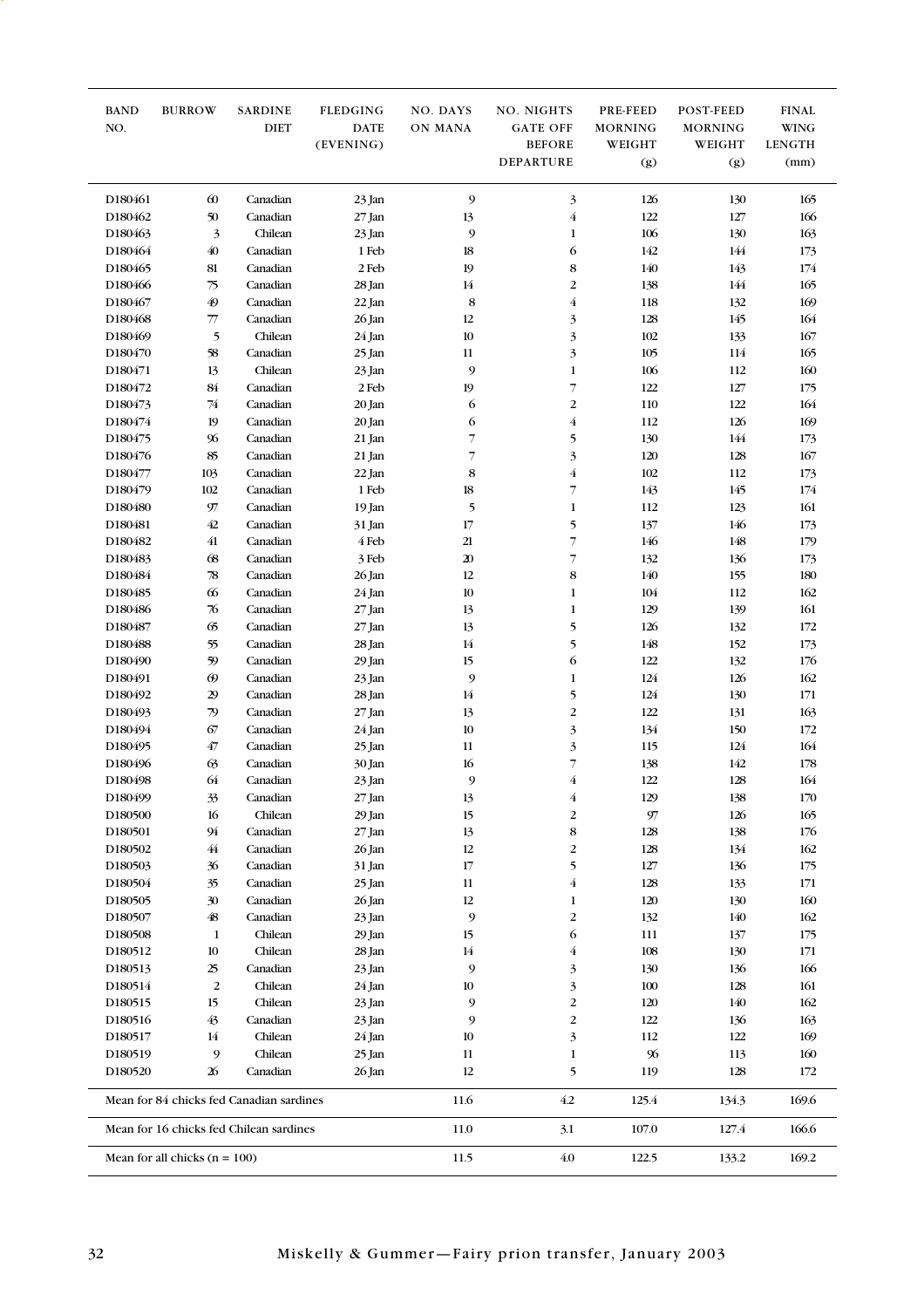### EFFECT OF DIFFERENT SARDINE BRANDS ON WING GROWTH OF FAIRY PRION CHICKS ON MANA ISLAND (2003)

<span id="page-33-0"></span>

| <b>BURROW</b>            | <b>BAND</b><br>NO. | <b>WING</b><br><b>LENGTH</b><br>ON 14 JAN<br>(mm)      | <b>LAST</b><br><b>DATE</b><br><b>WING</b><br><b>MEASURED</b> | <b>FINAL</b><br><b>WING</b><br><b>LENGTH</b><br>(mm) | <b>TOTAL</b><br><b>GROWTH</b><br>(mm) | <b>NUMBER</b><br>OF<br><b>DAYS</b> | <b>MEAN</b><br><b>GROWTH</b><br>$mm d-1$ | <b>COMMENTS</b>     |
|--------------------------|--------------------|--------------------------------------------------------|--------------------------------------------------------------|------------------------------------------------------|---------------------------------------|------------------------------------|------------------------------------------|---------------------|
| <b>Chilean sardines</b>  |                    |                                                        |                                                              |                                                      |                                       |                                    |                                          |                     |
| 13                       | D180471            | 127                                                    | 23/01/03                                                     | 160                                                  | 33                                    | 9                                  | 3.7                                      | Canadian on 16th    |
| 9                        | D180519            | 126                                                    | 25/01/03                                                     | 160                                                  | 34                                    | 11                                 | 3.1                                      |                     |
| $\overline{2}$           | D180514            | 134                                                    | 24/01/03                                                     | 161                                                  | 27                                    | 10                                 | 2.7                                      |                     |
| 15                       | D180515            | 130                                                    | 23/01/03                                                     | 162                                                  | 32                                    | 9                                  | 3.6                                      | Canadian on 16th    |
| 3                        | D180463            | 133                                                    | 23/01/03                                                     | 163                                                  | 30                                    | 9                                  | 3.3                                      |                     |
| 8                        | D180414            | 139                                                    | 22/01/03                                                     | 165                                                  | 26                                    | $\bf 8$                            | 33                                       |                     |
| 16                       | D180500            | 110                                                    | 29/01/03                                                     | 165                                                  | 55                                    | 15                                 | 3.7                                      | Canadian on 16th    |
| $\overline{4}$           | D180442            | 135                                                    | 22/01/03                                                     | 166                                                  | 31                                    | $\bf 8$                            | 3.9                                      |                     |
| 11                       | D180439            | 145                                                    | 19/01/03                                                     | 167                                                  | 22                                    | 5                                  | 4.4                                      |                     |
| 5                        | D180469            | 137                                                    | 24/01/03                                                     | 167                                                  | 30                                    | 10                                 | 3.0                                      |                     |
| 12                       | D180431            | 132                                                    | 25/01/03                                                     | 167                                                  | 35                                    | 11                                 | 3.2                                      | Canadian on 16th    |
| 14                       | D180517            | 134                                                    | 24/01/03                                                     | 169                                                  | 35                                    | $10\,$                             | 3.5                                      | Canadian on 16th    |
| 10                       | D180512            | 120                                                    | 28/01/03                                                     | 171                                                  | 51                                    | 14                                 | 3.6                                      |                     |
| 6                        | D180405            | 118                                                    | 29/01/03                                                     | 173                                                  | 55                                    | 15                                 | 3.7                                      |                     |
| $\mathbf{1}$             | D180508            | 123                                                    | 29/01/03                                                     | 175                                                  | 52                                    | 15                                 | 3.5                                      |                     |
| 7                        | D180413            | 116                                                    | 31/01/03                                                     | 175                                                  | 59                                    | 17                                 | 3.5                                      |                     |
| <b>Canadian sardines</b> |                    | Mean daily wing growth of chicks fed Chilean sardines: |                                                              |                                                      |                                       |                                    | 3.47                                     |                     |
| 91                       | D180426            | 133                                                    | 21/01/03                                                     | 159                                                  | 26                                    | $\overline{7}$                     | 3.7                                      | Digging to get out  |
| 30                       | D180505            | 118                                                    | 26/01/03                                                     | 160                                                  | 42                                    | 12                                 | 3.5                                      |                     |
| 97                       | D180480            | 146                                                    | 19/01/03                                                     | 161                                                  | 15                                    | 5                                  | 3.0                                      |                     |
| 76                       | D180486            | 117                                                    | 27/01/03                                                     | 161                                                  | $44\,$                                | 13                                 | 3.4                                      |                     |
| 28                       | D180441            | 143                                                    | 19/01/03                                                     | 162                                                  | 19                                    | 5                                  | 3.8                                      |                     |
| 100                      | D180450            | 144                                                    | 19/01/03                                                     | 162                                                  | 18                                    | 5                                  | 3.6                                      |                     |
| 48                       | D180507            | 128                                                    | 23/01/03                                                     | 162                                                  | 34                                    | 9                                  | 3.8                                      |                     |
| $\omega$                 | D180491            | 132                                                    | 23/01/03                                                     | 162                                                  | 30                                    | 9                                  | 3.3                                      |                     |
| 66                       | D180485            | 125                                                    | 24/01/03                                                     | 162                                                  | 37                                    |                                    |                                          |                     |
| 32                       | D180409            |                                                        |                                                              |                                                      |                                       | 10                                 |                                          |                     |
| 44                       |                    | 129                                                    | 24/01/03                                                     | 162                                                  | 33                                    | 10                                 | 3.7<br>3.3                               |                     |
| 88                       | D180502            | 116                                                    | 26/01/03                                                     | 162                                                  | 46                                    | 12                                 | 3.8                                      |                     |
| 43                       | D180432            | 138                                                    | 21/01/03                                                     | 163                                                  | 25                                    | 7                                  | 3.6                                      |                     |
| 79                       | D180516            | 133                                                    | 23/01/03                                                     | 163                                                  | 30                                    | 9                                  | 3.3                                      |                     |
| $27\,$                   | D180493            | 120                                                    | 27/01/03                                                     | 163                                                  |                                       |                                    |                                          |                     |
|                          | D180444            | 149                                                    | 19/01/03                                                     | 164                                                  | 43<br>15                              | 13<br>5                            | 3.3<br>3.0                               |                     |
| $74$                     | D180473            | 143                                                    | 20/01/03                                                     | $164$                                                | 21                                    | 6                                  | 3.5                                      |                     |
| 64                       | D180498            | 137                                                    | 23/01/03                                                     | 164                                                  | $2\!$                                 | 9                                  | 3.0                                      |                     |
| $47\,$                   | D180495            | 121                                                    | 25/01/03                                                     | 164                                                  | 43                                    | $11\,$                             | 3.9                                      |                     |
| $77\,$                   | D180468            | $122\,$                                                | 26/01/03                                                     | $164$                                                | 42                                    | $12\,$                             | 3.5                                      |                     |
| 39                       | D180451            | $124\,$                                                | 26/01/03                                                     | $164$                                                | $40\,$                                | $12\,$                             | 33                                       |                     |
| 46                       | D180453            | 148                                                    | 19/01/03                                                     | 165                                                  | $17\,$                                | 5                                  | 3.4                                      |                     |
| 60                       | D180461            | 140                                                    | 23/01/03                                                     | 165                                                  | $25\,$                                | 9                                  | $2.8\,$                                  |                     |
| ${\bf 58}$               | D180470            | 128                                                    | 25/01/03                                                     | 165                                                  | 37                                    | $11\,$                             | 3.4                                      |                     |
| 75                       | D180466            | 113                                                    | 28/01/03                                                     | 165                                                  | 52                                    | 14                                 | 3.7                                      | Gated 1 night in 74 |
| 34                       | D180407            | 115                                                    | 28/01/03                                                     | 165                                                  | 50                                    | 14                                 | 3.6                                      |                     |
| 25                       | D180513            | 133                                                    | 23/01/03                                                     | 166                                                  | 33                                    | $\overline{9}$                     | 3.7                                      |                     |
| $50\,$                   | D180462            | 126                                                    | 27/01/03                                                     | 166                                                  | $40\,$                                | 13                                 | 3.1                                      |                     |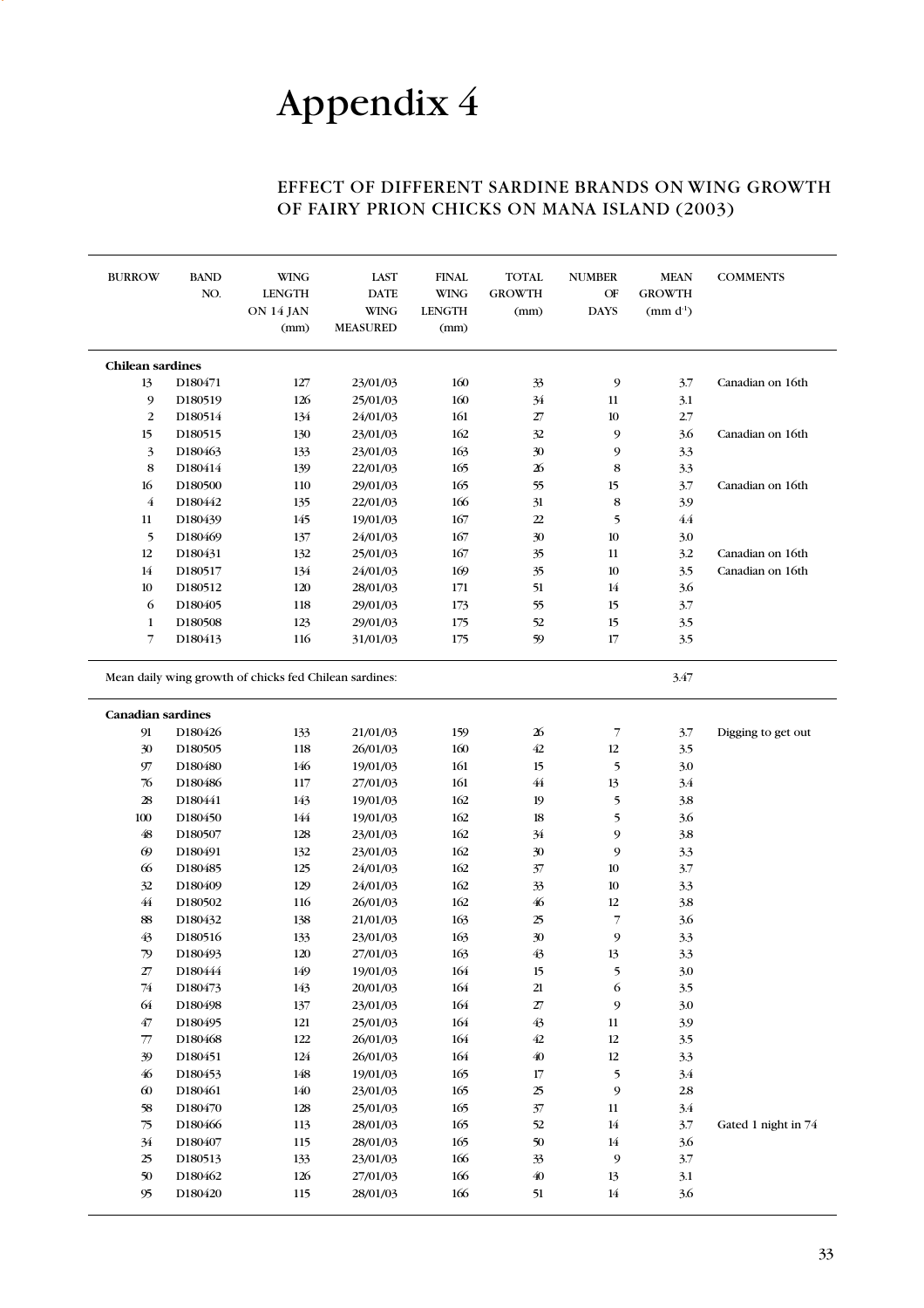| <b>BURROW</b> | <b>BAND</b><br>NO.  | <b>WING</b><br><b>LENGTH</b><br>ON 14 JAN | LAST<br><b>DATE</b><br><b>WING</b> | <b>FINAL</b><br><b>WING</b><br><b>LENGTH</b> | <b>TOTAL</b><br><b>GROWTH</b><br>(mm) | <b>NUMBER</b><br>OF<br><b>DAYS</b> | <b>MEAN</b><br><b>GROWTH</b><br>$mm\ d^1$ | <b>COMMENTS</b>      |
|---------------|---------------------|-------------------------------------------|------------------------------------|----------------------------------------------|---------------------------------------|------------------------------------|-------------------------------------------|----------------------|
|               |                     | (mm)                                      | <b>MEASURED</b>                    | (mm)                                         |                                       |                                    |                                           |                      |
| 85            | D180476             | $144$                                     | 21/01/03                           | 167                                          | $23\,$                                | $\overline{7}$                     | 3.3                                       |                      |
| 56            | D180443             | 114                                       | 29/01/03                           | 167                                          | 53                                    | $15\,$                             | 3.5                                       |                      |
| 86            | D180429             | 124                                       | 27/01/03                           | 168                                          | $44\,$                                | 13                                 | 3.4                                       |                      |
| 83            | D <sub>180456</sub> | 116                                       | 28/01/03                           | 168                                          | $52\,$                                | 14                                 | 3.7                                       |                      |
| 17            | D180457             | 155                                       | 19/01/03<br>20/01/03               | 169                                          | $14\,$                                | 5<br>6                             | 2.8<br>2.8                                |                      |
| 19<br>53      | D180474<br>D180433  | 152<br>145                                | 21/01/03                           | 169<br>169                                   | $17\,$<br>$24\,$                      | $\overline{\phantom{a}}$           | 3.4                                       |                      |
| 57            | D180458             | 144                                       | 22/01/03                           | 169                                          | 25                                    | 8                                  | 3.1                                       |                      |
| 49            | D <sub>180467</sub> | 146                                       | 22/01/03                           | 169                                          | $23\,$                                | 8                                  | 2.9                                       |                      |
| $98\,$        | D180435             | 144                                       | 23/01/03                           | 169                                          | 25                                    | 9                                  | 2.8                                       |                      |
| 31            | D180406             | 139                                       | 23/01/03                           | 170                                          | 31                                    | 9                                  | 3.4                                       |                      |
| $8\!7$        | D180440             | 134                                       | 24/01/03                           | $170\,$                                      | 36                                    | $10\,$                             | 3.6                                       |                      |
| 89            | D180427             | 138                                       | 24/01/03                           | 170                                          | 32                                    | $10\,$                             | 3.2                                       |                      |
| 33            | D180499             | 125                                       | 27/01/03                           | 170                                          | $45$                                  | 13                                 | 3.5                                       |                      |
| 37            | D180408             | 140                                       | 24/01/03                           | 171                                          | 31                                    | $10\,$                             | 3.1                                       |                      |
| 35            | D180504             | 129                                       | 25/01/03                           | 171                                          | 42                                    | 11                                 | 3.8                                       |                      |
| 82            | D180452             | 131                                       | 25/01/03                           | 171                                          | $40\,$                                | 11                                 | 3.6                                       |                      |
| $73\,$        | D180422             | 132                                       | 26/01/03                           | $171\,$                                      | 39                                    | 12                                 | 3.3                                       |                      |
| 29<br>22      | D180492             | 120                                       | 28/01/03                           | $171\,$<br>171                               | 51<br>$46$                            | 14<br>14                           | 3.6                                       |                      |
| $52\,$        | D180419<br>D180445  | 125<br>142                                | 28/01/03<br>22/01/03               | 172                                          | 30                                    | 8                                  | 3.3<br>3.8                                |                      |
| 67            | D180494             | 136                                       | 24/01/03                           | 172                                          | 36                                    | $10\,$                             | 3.6                                       |                      |
| $101\,$       | D180448             | 135                                       | 25/01/03                           | 172                                          | 37                                    | 11                                 | 3.4                                       |                      |
| $45$          | D180455             | 140                                       | 25/01/03                           | $172\,$                                      | 32                                    | $11\,$                             | 2.9                                       |                      |
| 26            | D180520             | 129                                       | 26/01/03                           | 172                                          | $43\,$                                | 12                                 | 3.6                                       |                      |
| 62            | D180425             | 134                                       | 26/01/03                           | 172                                          | 38                                    | 12                                 | 3.2                                       |                      |
| 65            | D180487             | 129                                       | 27/01/03                           | $172\,$                                      | $43\,$                                | 13                                 | 3.3                                       |                      |
| 61            | D180438             | $121\,$                                   | 28/01/03                           | 172                                          | 51                                    | 14                                 | 3.6                                       |                      |
| $80\,$        | D180460             | 128                                       | 28/01/03                           | 172                                          | $\sqrt{44}$                           | 14                                 | 3.1                                       |                      |
| 96            | D180475             | 149                                       | 21/01/03                           | 173                                          | $24\,$                                | $\overline{7}$                     | 3.4                                       |                      |
| 103           | D180477             | 143                                       | 22/01/03                           | 173                                          | 30                                    | $\,$ 8 $\,$                        | 3.8                                       |                      |
| 23            | D180424             | 138                                       | 25/01/03                           | 173                                          | 35                                    | $11\,$                             | 3.2                                       |                      |
| 55            | D180488             | 127                                       | 28/01/03                           | 173                                          | 46                                    | 14                                 | 33                                        |                      |
| $92\,$        | D180436             | 129                                       | 28/01/03                           | 173                                          | $44\,$                                | 14                                 | 3.1                                       |                      |
| 38            | D180404             | 113                                       | 30/01/03<br>31/01/03               | 173                                          | $60\,$                                | 16                                 | 3.8                                       |                      |
| $42\,$<br>90  | D180481<br>D180416  | 111<br>118                                | 31/01/03                           | 173<br>173                                   | 62<br>55                              | $17$<br>$17\,$                     | 3.6<br>3.2                                |                      |
| 18            | D180401             | 152                                       | 20/01/03                           | 174                                          | 22                                    | 6                                  | 3.7                                       |                      |
| $20\,$        | D180411             | 143                                       | 23/01/03                           | 174                                          | 31                                    | 9                                  | 3.4                                       |                      |
| $93$          | D180415             | 125                                       | 29/01/03                           | 175                                          | 50                                    | 15                                 | 3.3                                       |                      |
| 36            | D180503             | 117                                       | 31/01/03                           | 175                                          | 58                                    | 17                                 | 3.4                                       |                      |
| $40\,$        | D180464             | 110                                       | 1/02/03                            | 175                                          | 65                                    | 18                                 | 3.6                                       |                      |
| 94            | D180501             | 138                                       | 27/01/03                           | 176                                          | 38                                    | 13                                 | 2.9                                       |                      |
| 59            | D180490             | 127                                       | 29/01/03                           | 176                                          | 49                                    | 15                                 | 3.3                                       | Gated extra 2 nights |
| 24            | D180418             | 119                                       | 31/01/03                           | 176                                          | 57                                    | $17\,$                             | 3.4                                       |                      |
| 21            | D180421             | 143                                       | 23/01/03                           | $177$                                        | 34                                    | 9                                  | 3.8                                       |                      |
| 63            | D180496             | 127                                       | 30/01/03                           | 178                                          | 51                                    | 16                                 | 3.2                                       |                      |
| 54            | D180434             | 128                                       | 30/01/03                           | 178                                          | 50                                    | 16                                 | 3.1                                       |                      |
| $81\,$        | D180465             | 115                                       | 2/02/03                            | 178                                          | 63                                    | 19                                 | 3.3                                       |                      |
| 102           | D180479             | 121                                       | 1/02/03                            | 179                                          | 58                                    | 18                                 | 3.2                                       |                      |
| 41<br>$7\!8$  | D180482<br>D180484  | 106<br>141                                | 4/02/03<br>26/01/03                | 179<br>180                                   | 73<br>39                              | 21<br>$12\,$                       | 3.5<br>3.3                                |                      |
| 99            | D180430             | 125                                       | 29/01/03                           | 180                                          | 55                                    | 15                                 | 3.7                                       |                      |
| 51            | D180437             | 129                                       | 29/01/03                           | 180                                          | 51                                    | 15                                 | 3.4                                       |                      |
| $8\!4$        | D180472             | 116                                       | 2/02/03                            | 180                                          | 64                                    | 19                                 | 3.4                                       |                      |
| 68            | D180483             | 108                                       | 3/02/03                            | 182                                          | 74                                    | 20                                 | 3.7                                       |                      |
|               |                     |                                           |                                    |                                              |                                       |                                    |                                           |                      |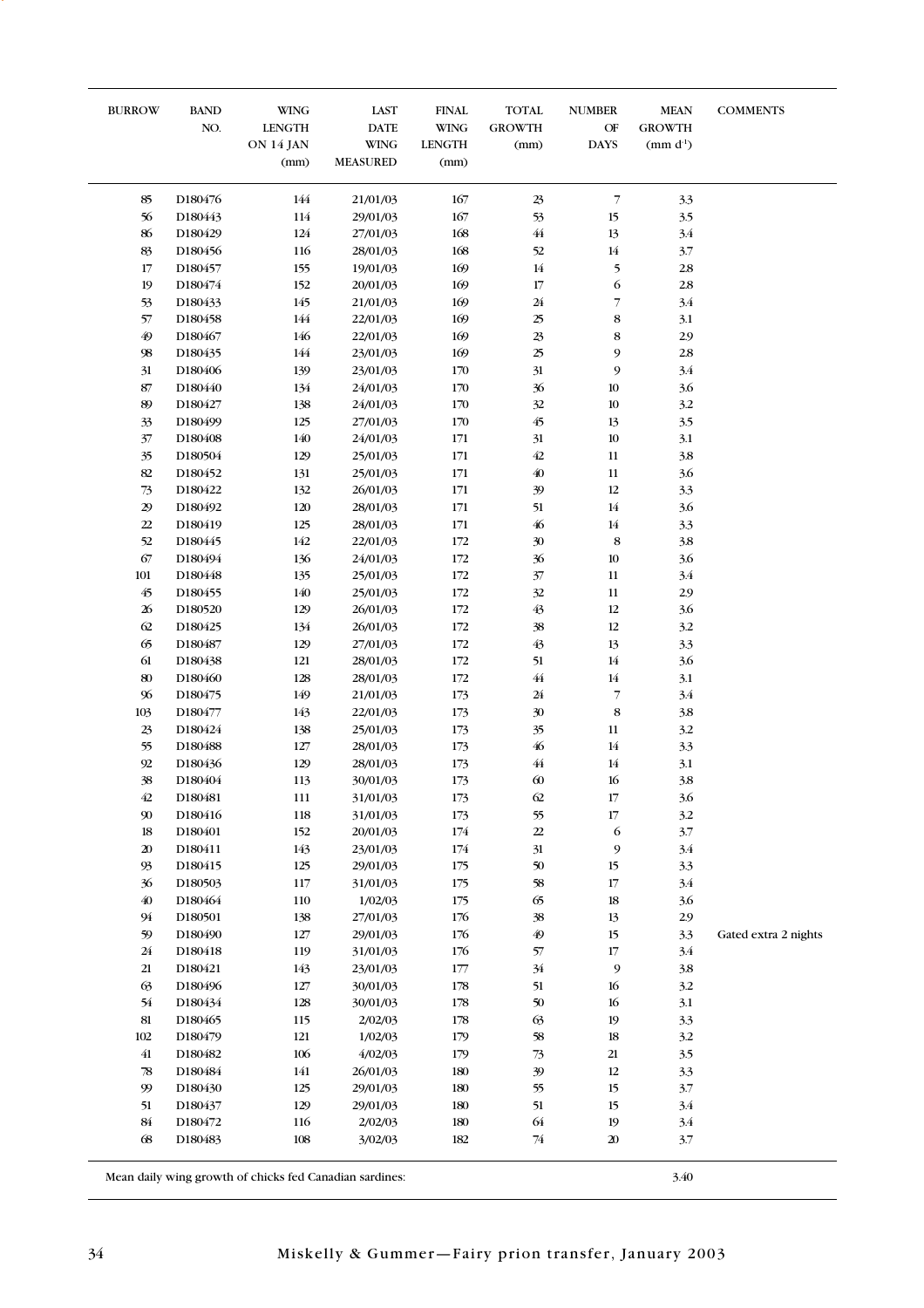### IMAGES FROM THE FAIRY PRION TRANSFER FROM TAKAPOUREWA TO MANA ISLAND, JANUARY 2003



Plate 1. Aerial photograph of Takapourewa showing location of the dam paddock, where all 100 fairy prion chicks transferred in 2003 were sourced from. A = Dam paddock,  $B =$  Lighthouse,  $C =$  House 1,  $D = House 2, E = The Palace,$  $F =$ The landing block, G = Queen's Beach, H = The Razorback. Image from Brown [2001].

Plate 2. South face of the dam paddock viewed from main track below The Palace, showing areas from which chicks were sourced for transfer in 2002 & 2003. The area should be systematically searched for returning banded birds in spring each year from 2004 to 2008. Photo: C. Miskelly.